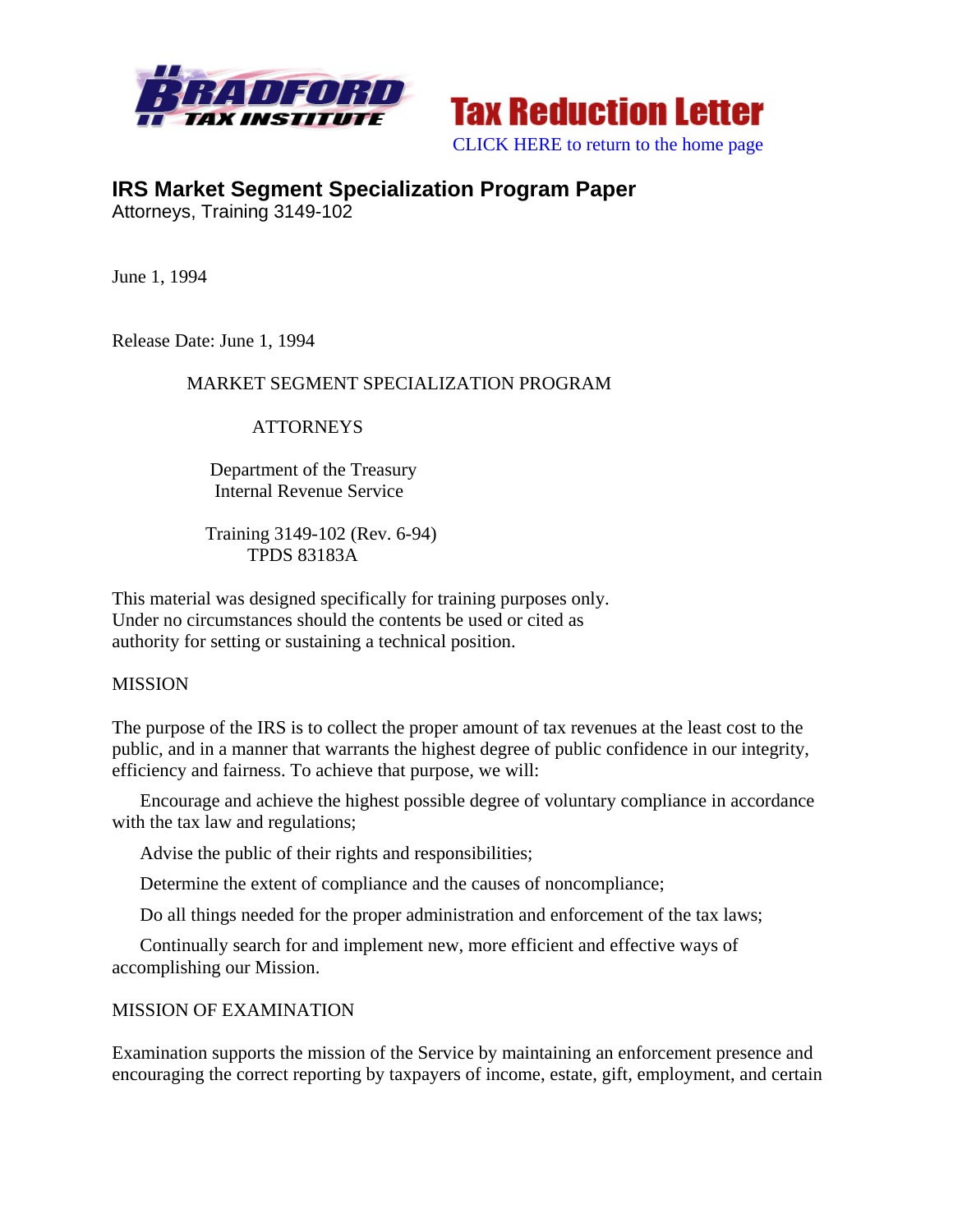excise taxes in order to instill the highest degree of public confidence in the tax system's integrity, fairness, and efficiency. To accomplish these goals, Examination will:

Measure the degree of voluntary compliance as reflected on filed returns;

Reduce noncompliance by identifying and cost-effectively allocating resources to those returns most in need of examination and taxpayer contact;

Conduct, on a timely basis, quality examinations of tax returns and quality contacts to determine the correct tax liability.

# TABLE OF CONTENTS

# CHAPTER I -- INTRODUCTION

Background of the Project

Sources of Returns

Identification of Returns

 BMF Filed Returns In-Service Referrals Nonfiler Fraud Referrals Self-Generated Work Out-Service Referrals **Conclusions** 

# CHAPTER 2 -- OVERVIEW OF ATTORNEY RETURNS

General Information

Recordkeeping

Bank Accounts

Attorney-Client Privilege

 History Fee Arrangements and Client Identity Summonses Information Reports

Summary

CHAPTER 3 -- AUDIT STEPS

Pre-Audit Analysis

Asset Searches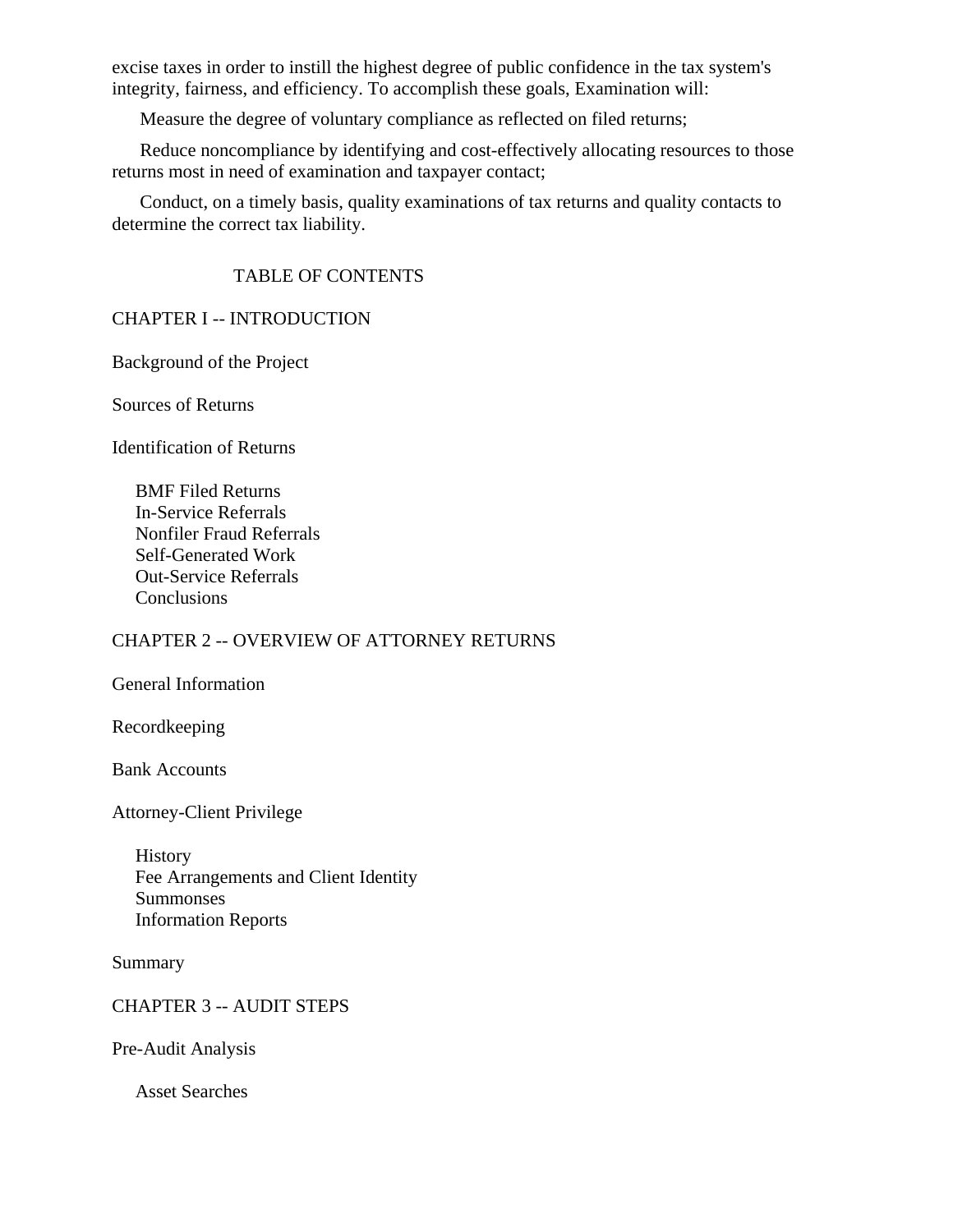Income Searches Information Document Requests

Initial Interview

# CHAPTER 4 -- AUDIT ISSUES

Gross Income

 Gross Income Types Client Trust Accounts Noncash Sources Other Gross Income Audit Areas

Expenses

 Lavish and Extravagant Entertainment, Promotion, and Advertising Entertainment Travel Disguised Hobbies Corporate Expenses Depreciable Books and Periodicals Advanced Client Costs Computing the Adjustment

Employment Tax Issues

Related Entities/Taxpayers

 Corporate Taxpayers Corporate and Individuals

Accounting Periods and Tax Computations

# CHAPTER 1

# INTRODUCTION BACKGROUND OF THE PROJECT

In 1988, a Collection group in San Diego started a project to identify attorneys who had not filed Federal income tax returns. The primary goal of the project was to enhance tax compliance among professionals who had failed to properly comply. A test was conducted which indicated that the percentage of practicing attorneys who failed to file income tax returns was greater than the average percentage of nonfilers in the general population of income tax return filers.

The results of that project led to the initiation of the Examination Division Attorney Project which was conducted under the aegis of the Market Segment Specialization Program. The purpose of the examination effort was three-fold: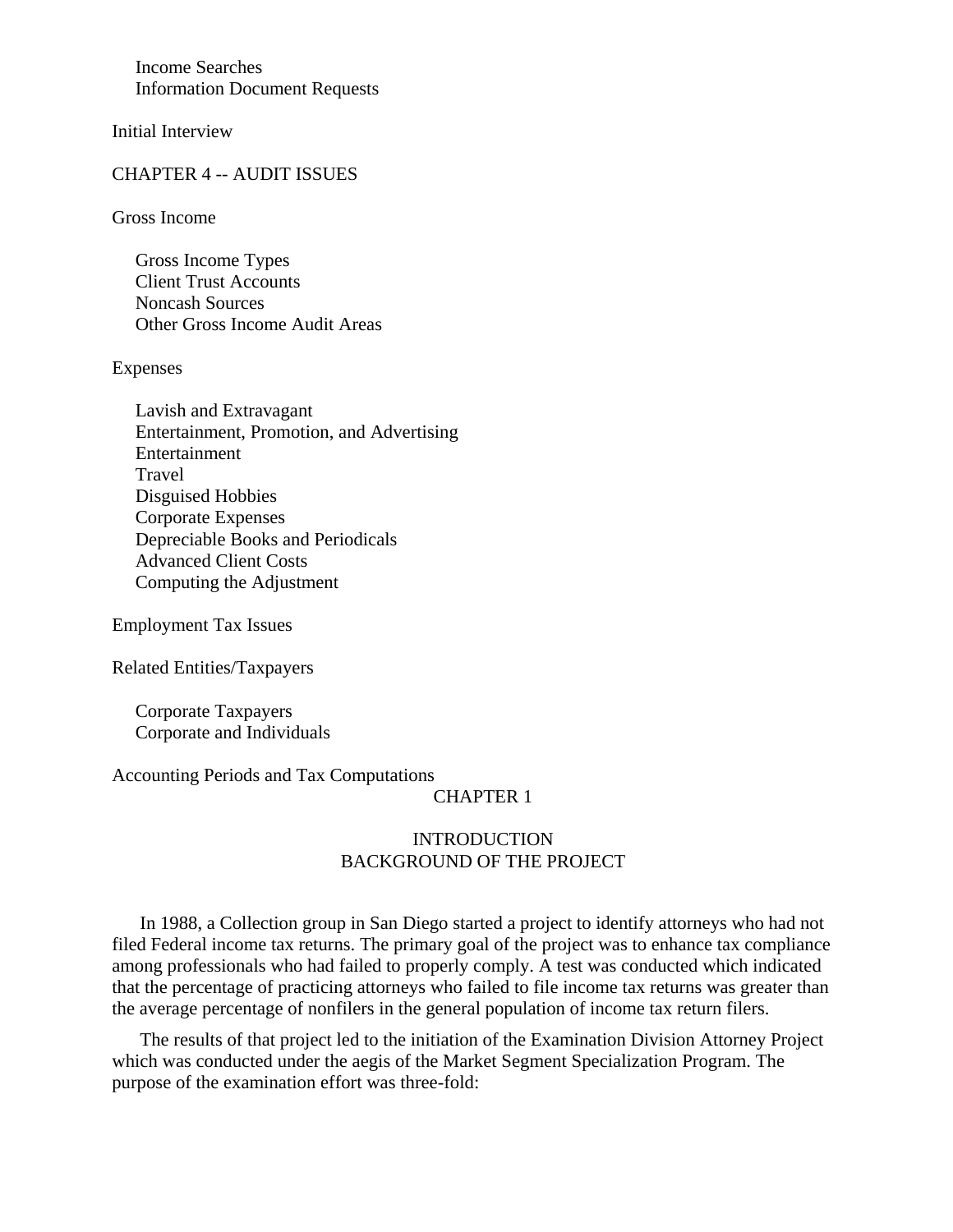1. To determine if there was a similar compliance problem with

respect to items reported or not reported on filed returns;

2. To increase voluntary compliance in an area in which

compliance was poor; and

3. To create a Market Segment Specialization Guide suitable for

use by other examiners which would foster more efficient

audits of attorneys.

# SOURCES OF RETURNS

As with any project, the initial problem concerned identifying the non-compliant population. Initially, returns were secured primarily from either an IDRS listing or from returns in progress in other groups. As the project progressed, many examinations "spun-off" into examinations of related entities and other taxpayers. Audits were generally started from one of five sources discussed under "Identification of Returns."

An attorney directory was used to locate a listing of practicing attorneys in the geographic area. The attorney directory is a "Yellow Page" directory of attorneys for a geographic area, available from the California State Bar Association. Directories are published by various other sources as well. Some county and state bar associations may publish them, and private companies also publish directories which are available for a fee.

Additionally, a national directory of attorneys, called the Martingale Hubbel Directory, is available at law libraries and many large public libraries. It provides:

- -- date of birth
- -- educational background
- -- year admitted to the bar
- -- professional companies, corporations or associations
- -- areas of expertise
- -- current law firms
- -- rating of expertise (recommendations from other lawyers and judges).

Martindale Hubbel directories are available for major metropolitan areas of California, and presumably for other states as well. Be aware that these directories may not be all inclusive. Many small firms and sole practitioners are not listed. Therefore, the Martindale Hubbel Directory should not be relied on exclusively as a means of securing returns.

For the purposes of this study, the San Diego County Attorney Directory was used. Although listing in the directory is voluntary, many attorneys use this as a form of advertising and crossreferencing to specialists in other areas of law. The San Diego directory provides an alphabetical list of attorneys practicing in the area, as well as the college and year of their graduation.

A random sample consisting of hundreds of names was secured from the San Diego directory, and Employer Identification Number/Social Security Number (EIN/SSN) information was secured utilizing the IDRS. Transcripts were secured based on the EIN/SSN information, and a determination was made as to filing history. Transcripts for a 5-year period were used to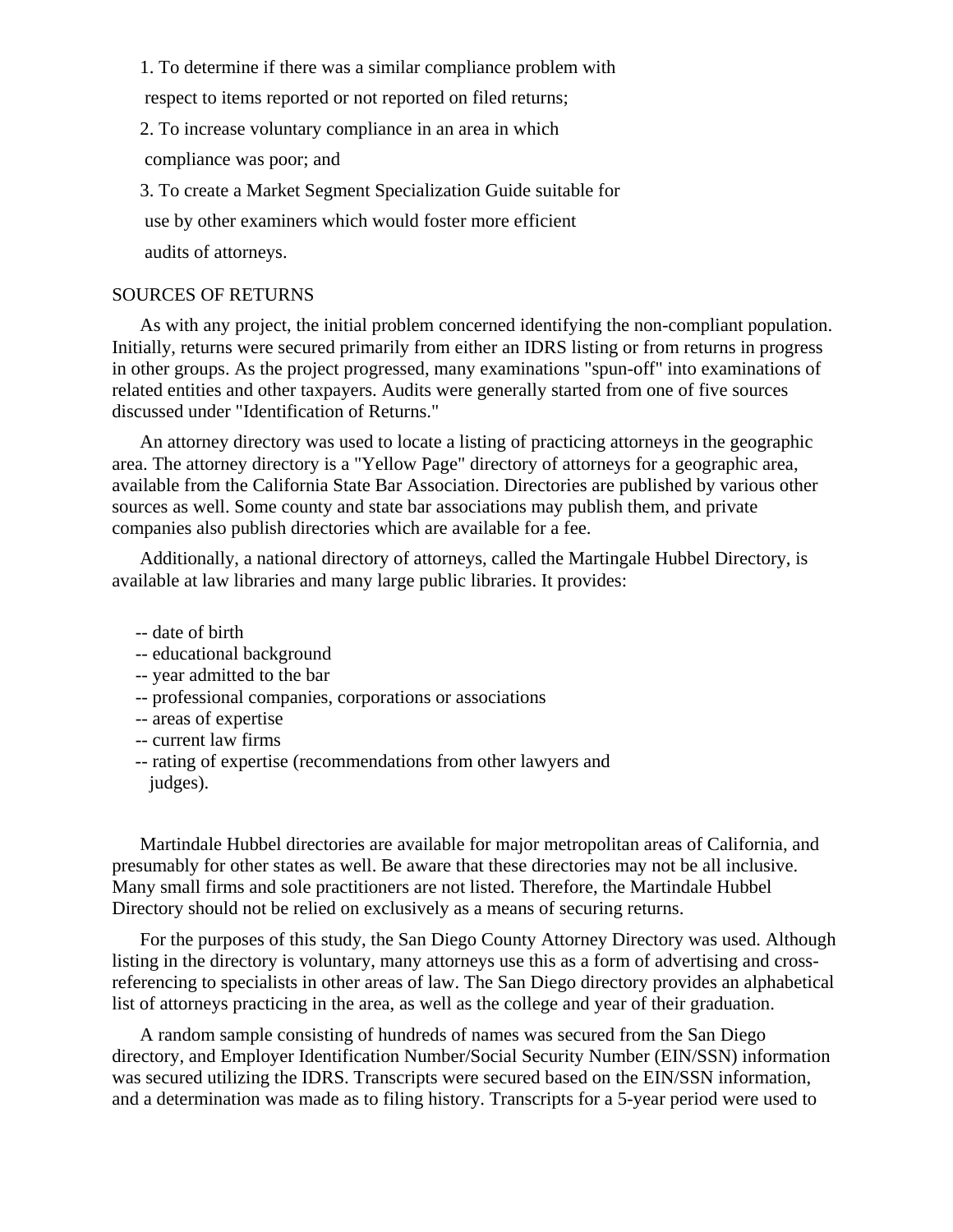ensure that as complete a filing history as possible was seen. Based on TC 150 postings, the transcripts were used to identify those practicing attorneys who potentially had not, in the past 5 years, filed Federal income tax returns or who had filed returns but failed to report all income.

#### IDENTIFICATION OF RETURNS

#### BMF Filed Returns

One potential source of examinations was returns filed with the Fresno Service Center. A request was made of the local Computer Audit Specialists for a sorting of those BMF returns filed which showed an industry code indicating legal services (industry code 8111). High activity code returns were found generally to be those of relatively large, well-established firms. It was found that sole proprietorships utilized a different industry code (7617) and that a sort on this code was not possible, since the data was not entered when the returns were initially processed by Fresno Service Center. Based on the results of the San Diego audits, it was more productive, from both a yield and compliance standpoint, to concentrate on smaller firms. Internal controls tended to be much more stringent in large corporations than in sole proprietorships or a closely held corporations.

For tax years 1990 and later, information may be secured from the Individual Return Transaction File (IRTF) utilizing command code RTVUE on the IDRS. Available data includes certain Schedule C line item entries. This information may be used to select returns which appear to have audit potential prior to the actual receipt of a tax return. The command code BRTVU can be used to secure information for corporate and partnership filing for tax years 1990 forward.

#### In-Service Referrals

As a part of Collection Division's effort, revenue officers secured transcripts and determined whether the returns had been filed. Those whose transcripts showed a filing history were batched and sent to a Field Examination group for inspection. Transcripts were examined to determine the pattern and source of income over the past 5 years. Potential candidates for examination were also received from Criminal Investigation Division (CID), Examination Compliance groups, and Office Audit groups. Particular attention was given to levels of income reported, source of that income (whether from self- employment or Forms W-2), amounts and sources of selfemployment or Forms W-2, amounts and sources of withholding credits, total tax paid, and the nature and time of prepayment credits. This data was analyzed in conjunction with the year and school of graduation. Analyzing the data in this manner was helpful in identifying new attorneys with a propensity to earn substantial income because of graduation from a prestigious law school. Based on an analysis of all the available information, a preliminary decision could be made whether to secure the returns for inspection.

#### Nonfiler Fraud Referrals

A small number of those taxpayers who had initially exhibited no known filing history were developed as potential fraud referrals. An asset search was conducted to determine the scope and nature of the taxpayer's asset acquisitions over the past 5-year period. Refer to the section on preaudit analysis for detailed asset search information. A checksheet was developed to ensure that all relevant material was included in the determination, and to ensure uniformity of selection (see Exhibit 1-1). Those individuals who had no known assets, or whose asset acquisitions were of relatively minimal nature, were set aside. Those who had acquired significant assets were selected for examination.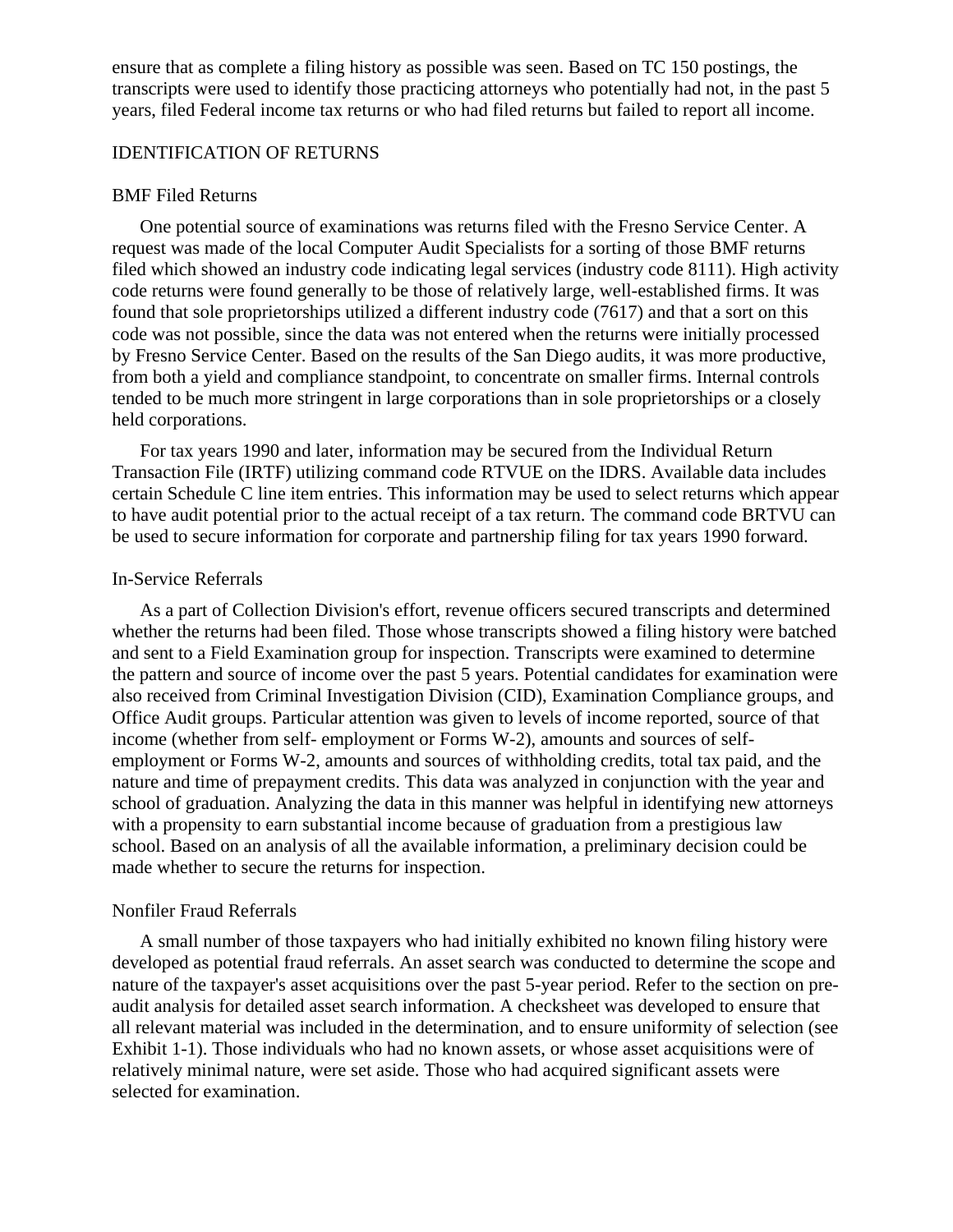# Self-Generated Work

As the project progressed, it became clear that the examinations could not reasonably be restricted to the taxpayer under examination. Many taxpayers had control over other related entities which also were required to be audited. Additionally, the relationships between the taxpayer under examination and other individuals with whom he or she had financial dealings became important. For example, an attorney may have professional dealings with other attorneys, CPA's, and other individuals who may or may not be clients.

#### Out-Service Referrals

Many other sources of information were utilized to gain information on prospective leads. These included the national attorney directory, the yellow pages, newspaper articles, and TV and radio advertisements. In many cities, newspapers belong to a database search system such as NEXUS or Data Times. These systems may be queried either under a specific name, or under a more generic topic. One easily accessible and informative source was a periodical called "California Lawyer." This magazine routinely publishes disciplinary notices from the California State Bar Association. In certain cases, it was shown that the disciplinary notices issued to a particular attorney also had tax implications. The notices were public information because they were part of the court records, and, therefore, in the public domain. Information regarding ongoing disciplinary investigations may he obtained from investigators with the State Bar Association.

#### **Conclusions**

Information which resulted in the selection of returns and/or taxpayers within the attorney market segment was secured from a variety of sources. As the project progressed, it was determined that the internal sources, such as the DIF system, typically yielded results which were inferior to returns from other sources. Of the five sources of returns, it was generally shown that referrals, both in-Service and out-Service, and self-generated work provided the best leads. Once a productive lead was established, it was seen that the audits had a tendency to "splinter." That is, examinations of targeted individuals resulted in collateral examinations of related entities and related taxpayers.

# EXHIBIT 1-1

TAXPAYER'S NAME: AGENT: FORM: YEAR:

# NON-FILER CHECKSHEET

1. Order transcripts (Form 6882) Date

| 2. Order IRP (Form 6632) | Date |
|--------------------------|------|
|--------------------------|------|

3. Order TECS Date

If you have difficulty locating taxpayer, try: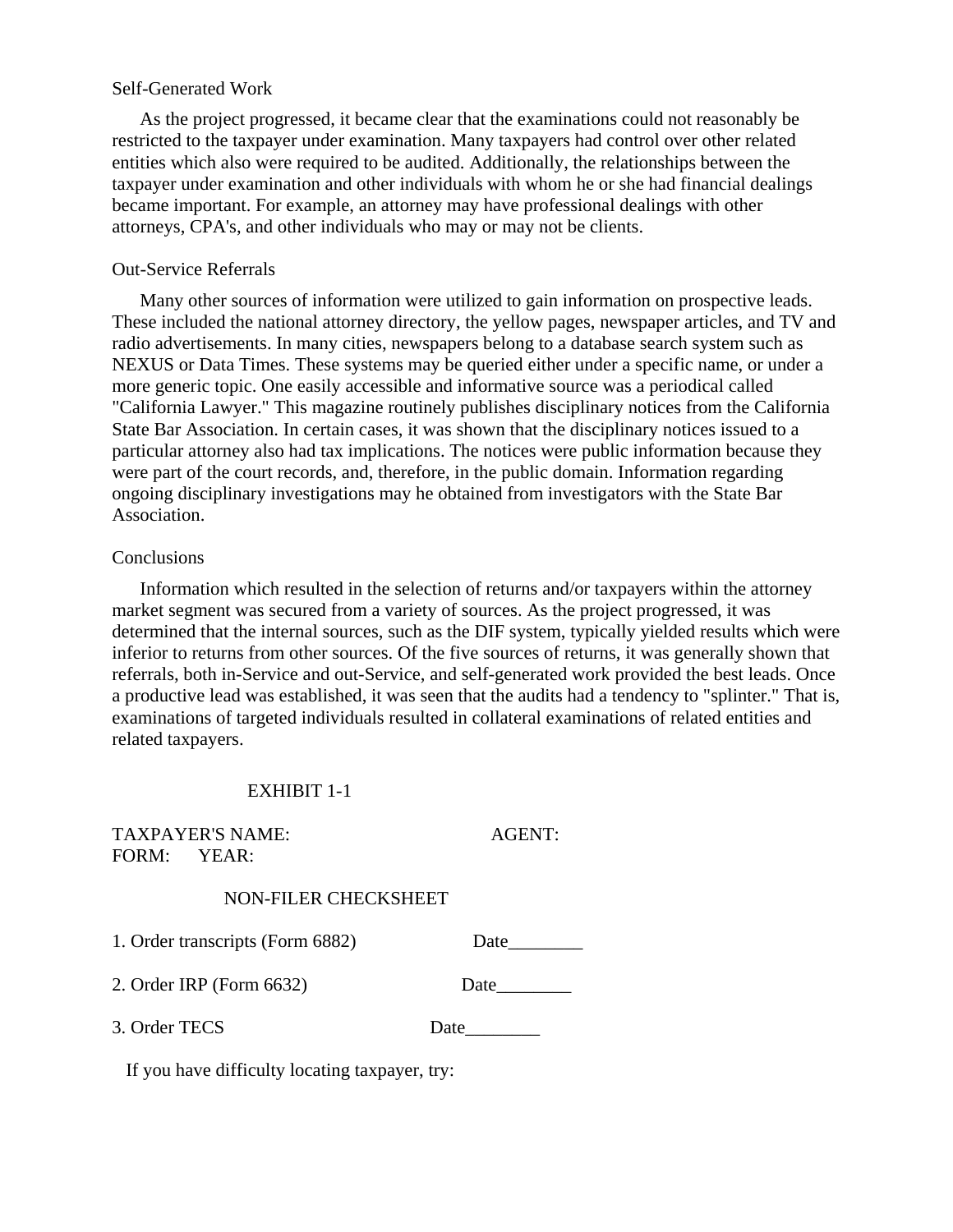| a. Real Estate Microfiche (Library)                                                                                                                                                       |                                                                                                                          |
|-------------------------------------------------------------------------------------------------------------------------------------------------------------------------------------------|--------------------------------------------------------------------------------------------------------------------------|
| b. Utilities (take commission $\&$ go to Security<br>Office)                                                                                                                              |                                                                                                                          |
| c. Employment Development Department<br>(Form DE 8720)                                                                                                                                    |                                                                                                                          |
|                                                                                                                                                                                           | d. Social Security Administration (Form 2264) Date                                                                       |
| e. DMV (Call Interagency Compliance Coord<br>8-896-4825)                                                                                                                                  |                                                                                                                          |
| f. CA Dept of Corp $8-916-445-2900$ (status of corp)                                                                                                                                      | 8-916-322-2287 (names & addr-offcrs)<br>Partnerships 8-916-324-6769 (names & addr-ptnrs)                                 |
| 4. Decide whether the case has fraud potential.<br>Factors to consider:                                                                                                                   |                                                                                                                          |
| a. Number of years of nonfiling                                                                                                                                                           |                                                                                                                          |
| b. Amount of deficiency                                                                                                                                                                   |                                                                                                                          |
| c. Amount of withholding                                                                                                                                                                  |                                                                                                                          |
| d. See LEM IV                                                                                                                                                                             |                                                                                                                          |
| If you decide the case has fraud potential, follow<br>If the taxpayer is self-employed, you may not be<br>able to make this decision until you have seen the<br>taxpayer and the records. | fraud nonfiler procedures. DO NOT SOLICIT A RETURN!                                                                      |
| to prepare a Report if you cannot locate taxpayers<br>or they prove to be uncooperative.                                                                                                  | 5. Establish "Substitute for Return." CAUTION: Be sure<br>you have enough or feel you can get enough information<br>Date |
| 6. Contact the taxpayer by telephone first. Then mail<br>FL-2002 (if you have decided against fraud) or<br>general contact letter (if undecided about<br>fraud potential).                |                                                                                                                          |
| 7. Penalties include:                                                                                                                                                                     |                                                                                                                          |
| Section 6653 Negligence                                                                                                                                                                   | (for returns due before $12/31/89$ ) (for returns due after $12/31/89$ )<br>Section $6662(c)$                            |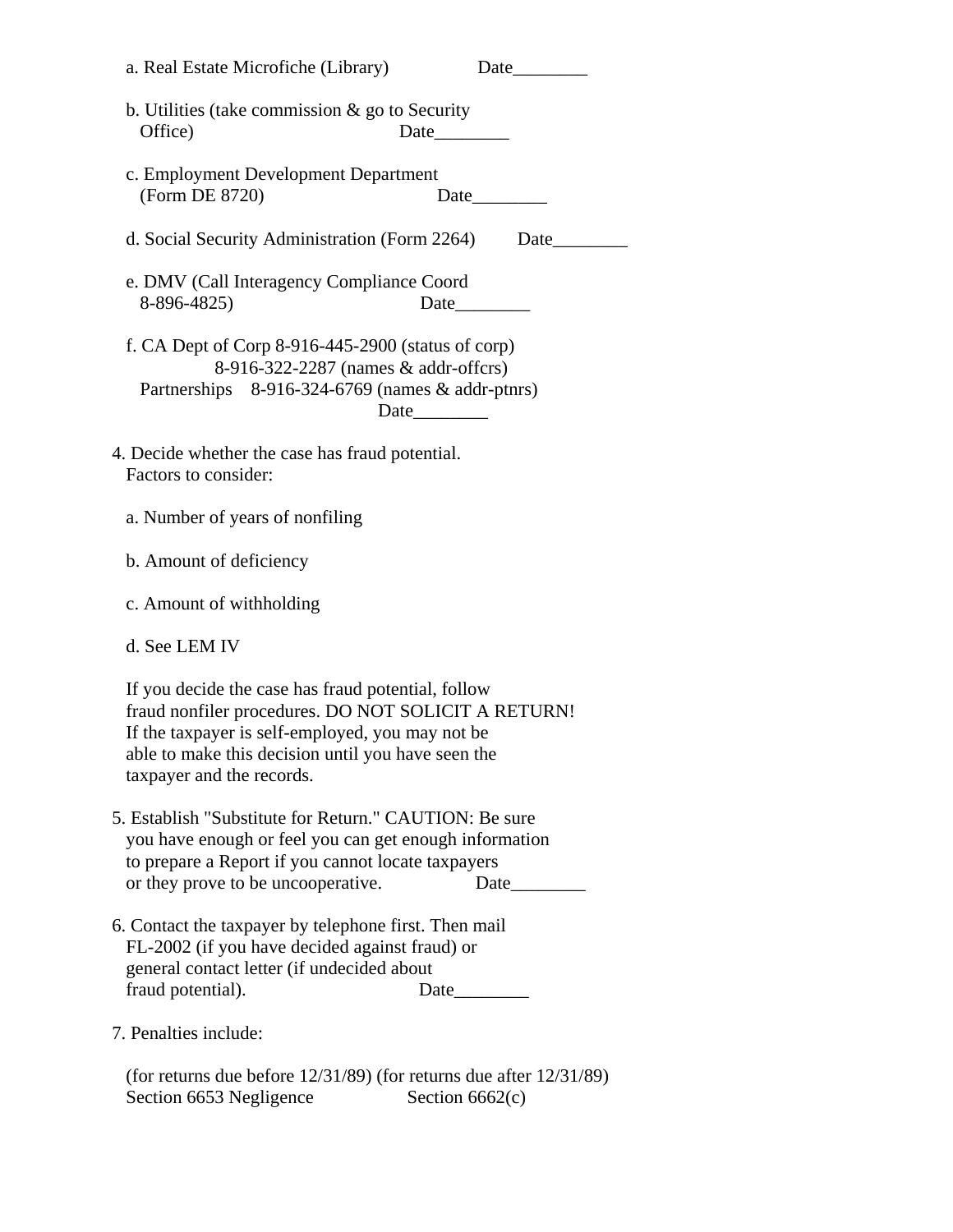Section 6651 Delinquency/Failure to Pay Section 6651 Section 6654 Estimated Tax Section 6654 Section 6661 Substantial Understatement Section 6662(d)(1)(A) Section 6653 Fraud Section 6663(a) CHAPTER 2 OVERVIEW OF ATTORNEY RETURNS GENERAL INFORMATION

There are approximately 9,000 practicing attorneys in San Diego County. Many are engaged as employees, but a large number are self-employed, partners, or shareholders. The businesses with one person having the majority of internal control have the most audit potential. It was found that attorney-employees of large firms had substantially less opportunity to manipulate the books than the sole proprietor or shareholder. Inspection of some returns disclosed obvious areas of adjustment not in line with the assigned DIF scores. Therefore, the assigned DIF score should not be taken as the only indicator of adjustment potential. Those returns that look very clean on the surface can yield high adjustments if there are funds bypassing the general account. It is very helpful to obtain transcripts for at least three years to ascertain any unusual changes in income and taxes paid before initiating an examination.

Certain areas of attorney specialization are more productive than others. The personal injury area produces adjustments through the advanced client costs adjustment (see later discussion), since, by nature of the specialty, significant client costs may be advanced prior to settlement. Criminal attorneys have more access to cash receipts than most other attorneys. Here CTR's are most helpful in determining the existence of cash receipts from clients. Real estate attorneys may receive an ownership interest or a second trust deed for services rendered. Immigration attorneys are also in a position to receive cash for services.

The formula for auditing these returns is simply good use of regular audit techniques: a thorough pre-contact analysis, a fully prepared initial interview, an in-depth inspection of the taxpayer's income records, and judicious use of third-party contacts to verify or refute the taxpayer's assertions.

# RECORDKEEPING

The essential features of an accounting system for attorneys provide for control of fees billed as well as for costs and expenses advanced for clients. Time is the basis for establishing fees unless the attorney works on a contingency basis. For that reason an attorney will maintain a record to track the exact time spent on any given case.

This information is recorded on a client ledger card along with all expenses chargeable to the client. All attorneys maintain this information in one form or another. If an actual ledger card is not kept, a client file will exist which contains charges and costs.

Upon receipt of income, the cash receipts journal will show a breakdown between fees received and expense reimbursements. The cash disbursements journal should show an allocation between regular overhead expenses and client costs paid. The records for one-attorney businesses may consist of the bank statements and checks; however, the client ledgers or files will exist in one form or another.

IRM 4231-6(14)4.2 (See Exhibit 2-1 at the end of this chapter) lists the following as records which may be found in an attorney's office: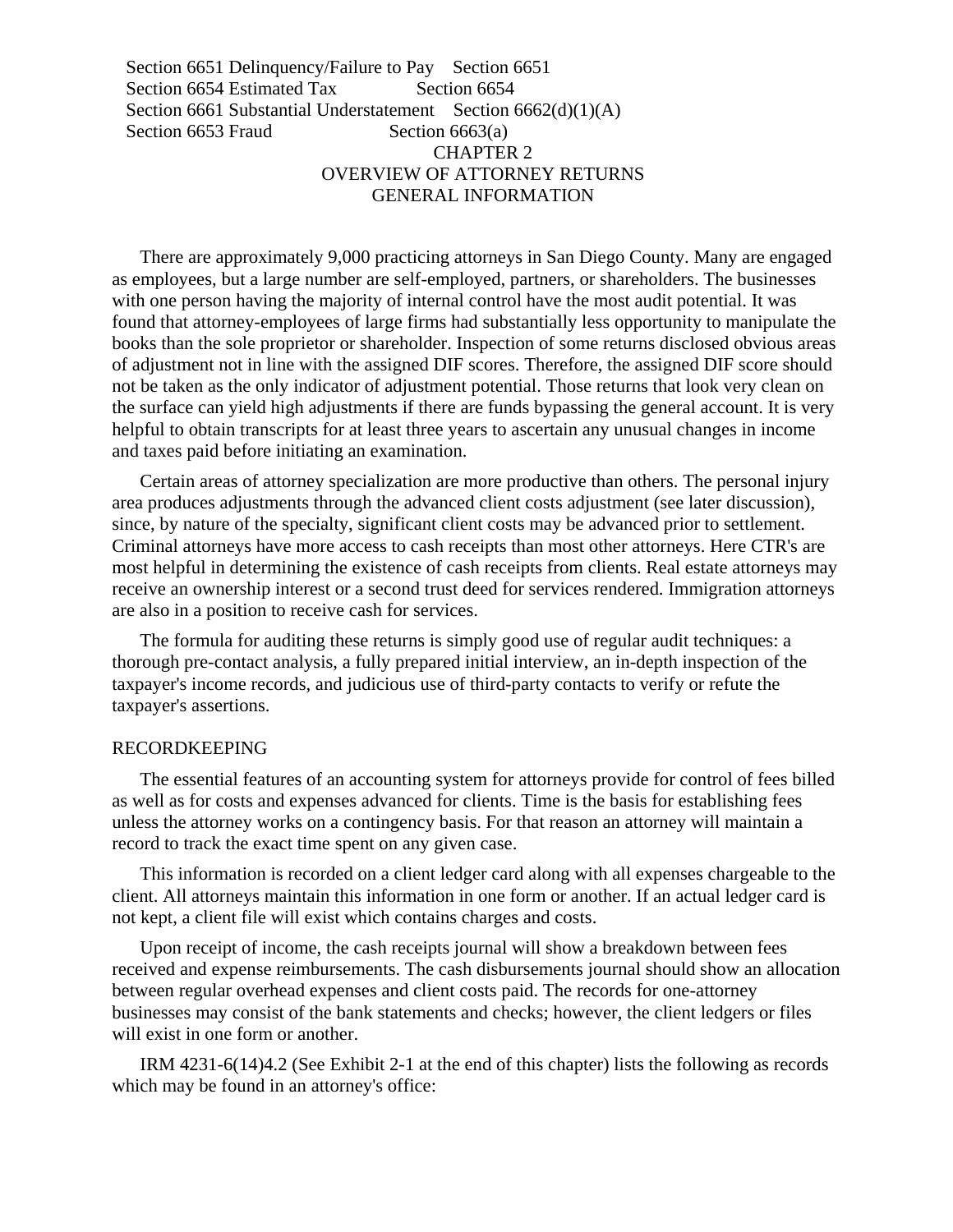1. Appointment book;

2. Clients card index;

3. Daily log or receipts book;

4. Disbursements book or ledger, showing breakdown of regular

expenses paid, as well as disbursements made from trust

funds;

5. Individual client's accounts showing description of service,

charges and credits;

6. Case time record per client;

7. Register of cases in progress, by client's name;

8. Time report per attorney and per client, showing time, dates

of work, and billings or charges.

Charles H. Zwicker, CPA has written an excellent article outlining the general features of law firms and the accounting systems that should be maintained (see Exhibit 2-2). Remember that, regardless of specialty, the basic records maintained by the attorney are similar.

# BANK ACCOUNTS

Most legal practices use a general operating account and one or more trust accounts. In addition, there may be separate accounts used for payroll, savings, or investment activity. Only the trust accounts have features which are unique to attorneys and will be discussed in detail. An explanation will be given of how the accounts should be handled.

Trust accounts should be used for all funds received or held by an attorney for the benefit of clients. The attorney is the trustee of the account and has the power to disburse funds on the client's behalf. In California, the administration of trust accounts is determined by statute under the Business and Professions Code. There are also guidelines under the Rules of Professional Conduct of the State Bar Association.

Trust funds are required to be placed in interest-bearing accounts, and typically checking accounts are used. These accounts are under the control of the attorney and are labelled "Trust Account," "Attorney/Client Trust Account," "Client's Funds Account," or some similar title. The earnings on trust funds must either be paid to the State Bar Association or to the client. Therefore, the bank accounts show either the identification number of the Bar Association or the client.

The client cannot compel the attorney to invest funds on the client's behalf. In cases where the client funds are either of more than a nominal amount or are to be held for a long period of time, the funds must be deposited into an account the interest on which is payable to the client. Whether the funds are placed in a general trust account or into a separate trust account for the benefit of one client is determined by the attorney. These two types of trust accounts are explained below:

# 1. GENERAL TRUST ACCOUNT

This account includes trust funds received on behalf of many clients and may be the only trust account maintained by an attorney. According to the Business and Professions Code,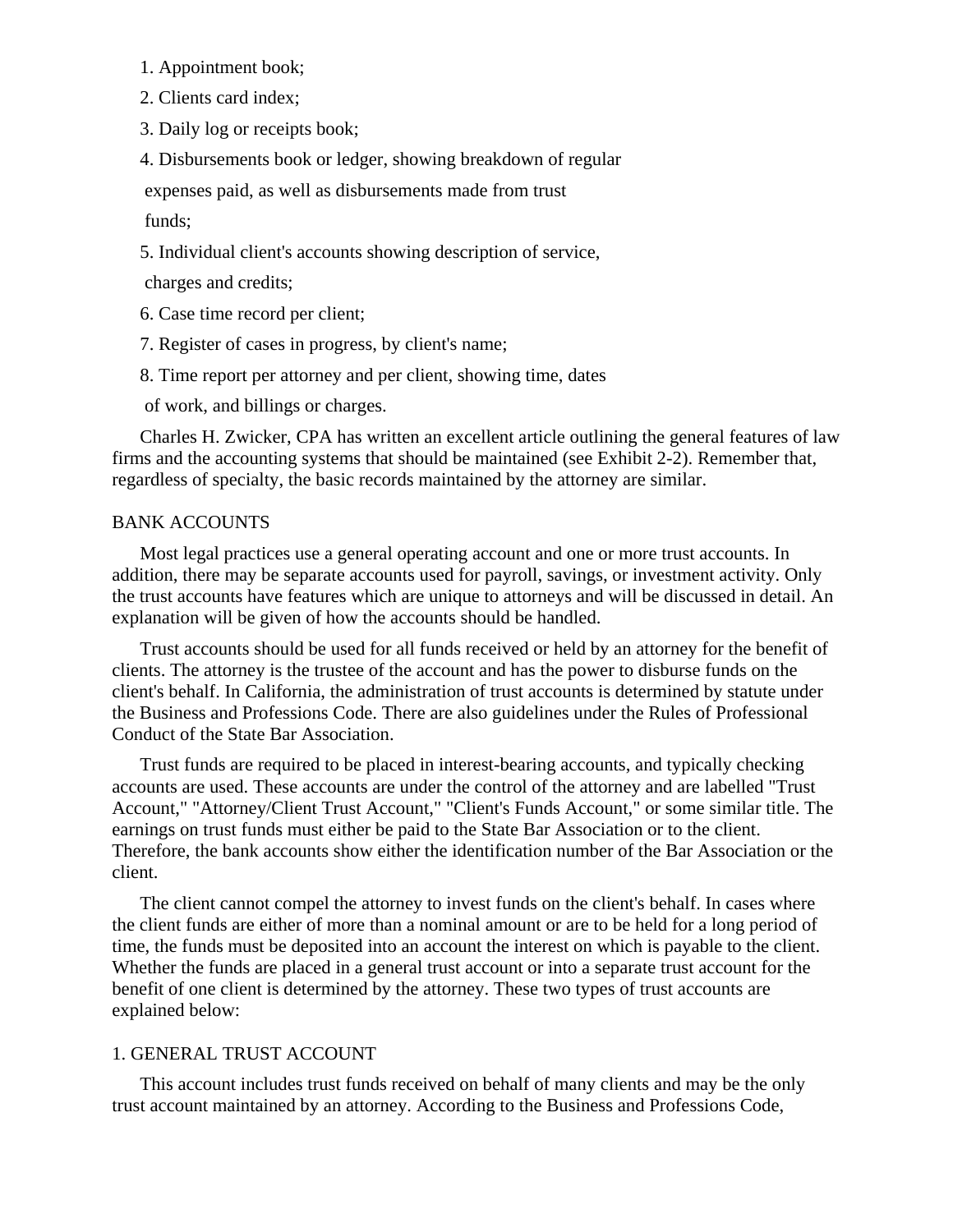"Funds that are nominal in amount or are on deposit for a short period of time are to be placed in an unsegregated account on which the interest is paid to the State Bar."

Interest on this account is remitted directly by the bank or other financial institution directly to the State Bar. The Bar distributes the interest income to programs that provide free legal services to the poor. Automatic debits appear on the bank statements for the interest which is being paid to the Bar. This is generally done monthly, but must be done at least quarterly. This type of trust account is commonly used by personal injury attorneys. The attorney could be working on many cases that take several years to resolve. When the case is settled, the award is deposited into this account. Checks are then written to various parties to cover expenses, to the attorney to cover his fees and case-related costs, and the remainder goes to the client. Funds are distributed promptly, resulting in very little interest being earned.

# 2. SEGREGATED TRUST ACCOUNT

This is used if the attorney determines that a separate account should be set up for a specific client. This is strictly a practical consideration and is done at the attorney's discretion. The State Bar advises that a separate account should not be set up unless at least \$ 50 will be earned by the account.

This type of account may be used for the proceeds of property sold in a divorce or an estate. The amount could be significant, and the funds may not be distributed immediately. The interest should then go to the client rather than to the State Bar.

Finding the specific trust accounts can be difficult. The attorney should be asked in the initial interview about the location of all trust accounts and whether he or she is the trustee of any accounts. The IRP printouts may reveal trust accounts under the attorney's name. An EINAD may disclose other names and identification numbers under which the attorney has bank accounts.

Interest earned on the pooled trust account funds and paid over to the State Bar is not taxable to the clients, the attorney, or the State Bar. However, interest earned on the segregated trust funds is taxable to the clients for whose benefit they were established, *(Rev. Rul. 87-2, 1987-1 C.B. 18).* Refer to the section on gross income for detailed discussion of related deferral of income issue.

The attorney should be able to provide an accounting of any amounts in the trust accounts. The Rules of Professional Conduct state that the attorney must:

Maintain complete records of all funds, securities, and other properties of a client coming into the possession of the member or law firm and render appropriate accounts to the client regarding them; preserve such records for a period of no less than five years after final appropriate distribution of such funds or properties; and comply with any order for an audit of such records issued pursuant to the Rules of Procedure of the State Bar.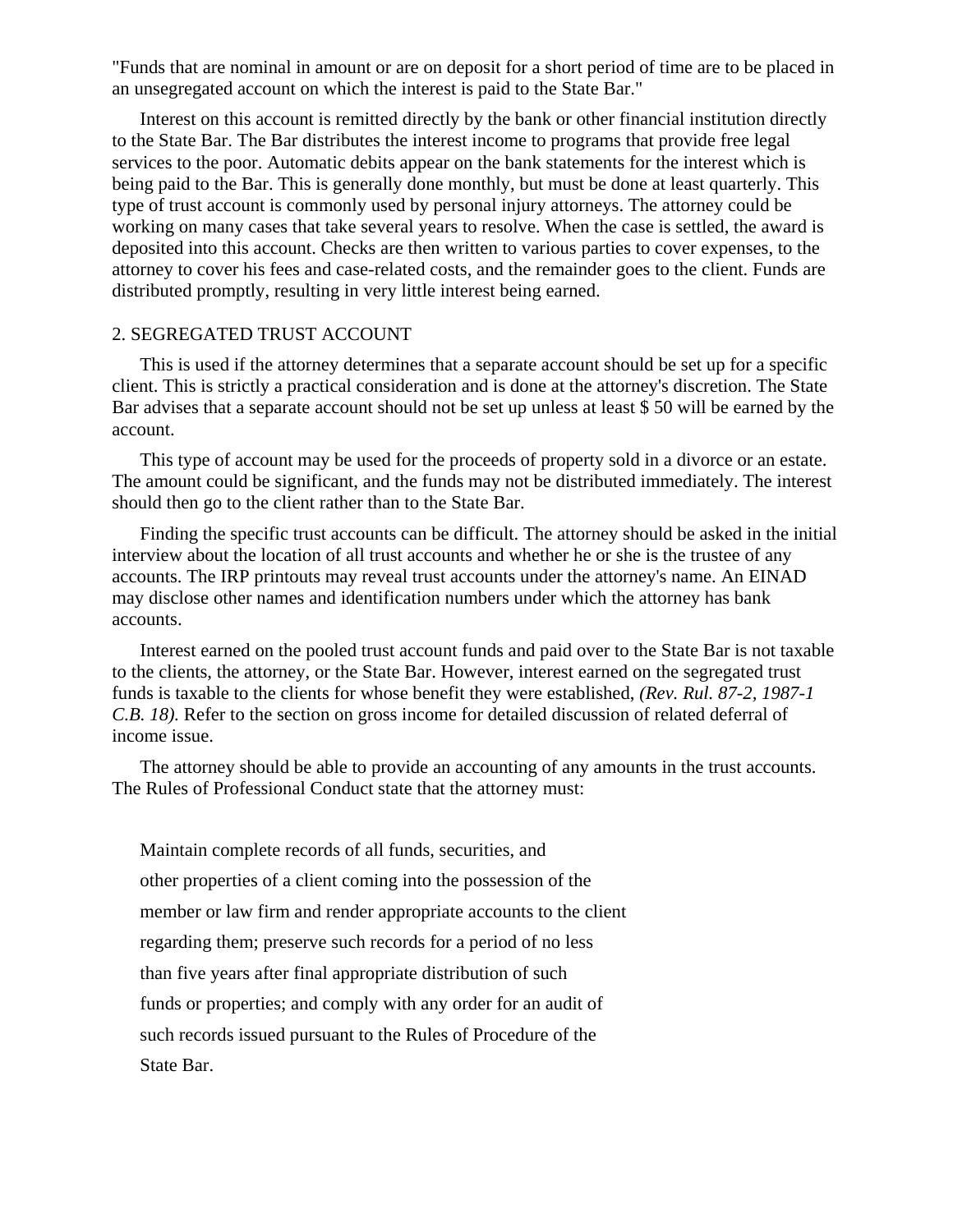Each state's Bar Association may imposes different criteria for conducting an examination. For example, the California State Bar does not presently conduct random audits of its members' trust accounts. The accounts are only examined if a complaint is received. Examiners should contact their state Bar Association to determine local policies.

Since many attorneys compute gross income based on withdrawals from the client trust account, analysis of that account is obviously the first step in the audit process. However, an attorney may deposit fees into any other personal or business account, or the income may bypass bank accounts altogether. Therefore, it behooves the auditor to carefully examine deposits into all bank accounts, as well as to account for personal living expenses and cash expenditures. Care should be taken to identify loans and other nontaxable sources of income during the initial interview.

### ATTORNEY-CLIENT PRIVILEGE

Attorneys may refuse to provide any documents which contain client's name. This can include a client list, general ledger, client ledger cards, cancelled checks, and client trust accounts.

All court cases in this section are categorized and cited in Exhibit 2-3.

#### **History**

The attorney-client privilege was first delineated in *United States v. United States Shoe Mach. Corp., 89 F. Supp. 357, 358-59 (D. Mass. 1950).* The historical basis of the privilege and how the attorney-client privilege applies is well laid out in *Colton v. United States, 306 F.2d 633* (2d Cir, 1962).

The attorney-client privilege as developed at common law was originally a privilege of the attorney, permitting him to keep the secrets confided in him by his client and thus preserve his honor. In the eighteenth century, when the desire for truth overcame the wish to protect the honor of witnesses and several testimonial privileges disappeared, the attorney-client privilege was retained, on the new theory that it was necessary to encourage clients to make the fullest disclosures to their attorneys, to enable latter properly to advise the clients. This is the basis of the privilege today. Also found in Colton are the four basic elements of the privilege: Generally it may be said that the attorney-client privilege

applies only if:

 (1) the asserted holder of the privilege is or sought to become a client;

(2) the person to whom the communication was made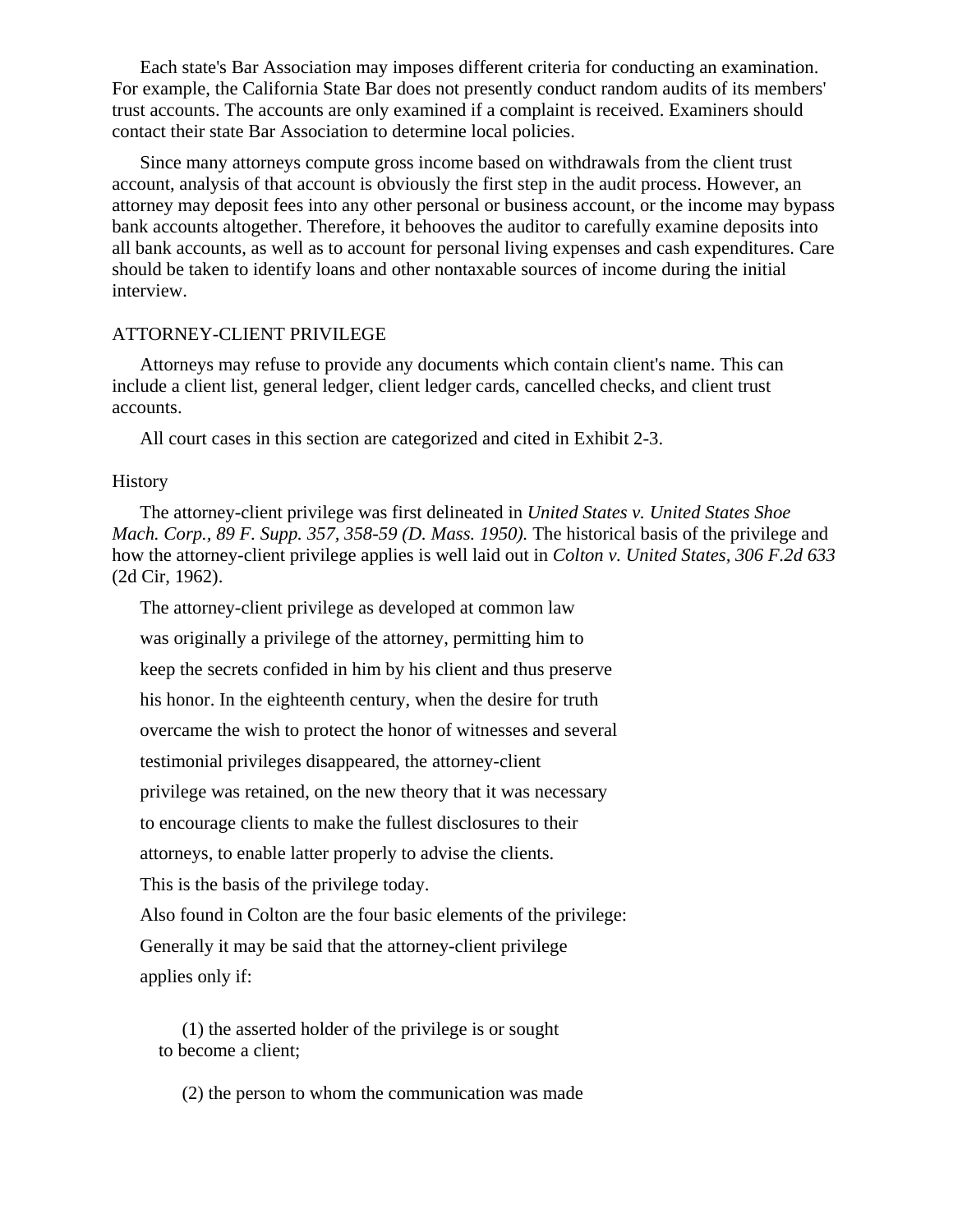(a) is a member of the bar of a court, or his subordinate and

 (b) in connection with this communication is acting as a lawyer;

 (3) the communication relates to a fact of which the attorney was informed

(a) by his client

(b) without the presence of strangers

(c) for the purpose of securing primarily either

(i) an opinion of law or

(ii) legal services or

 (iii) assistance in some legal proceeding, and not

 (d) for the purpose of committing a crime or tort; and

(4) the privilege has been

(a) claimed, and

(b) not waived by the client.

Fee Arrangements and Client Identity

In *Baird v. Koerner, 279 F.2d 623 (9th Cir. 1960),* the Court first held an exception to the general rule that fee arrangements are not within the attorney-client privilege. In *Osterhoudt v. United States, 722 F.2d 591 (9th Cir. 1983),* the Court stated that the purpose of the attorneyclient privilege is to protect every person's right to confide in counsel from the apprehension of disclosure of confidential communciations. Fee arrangements usually fall outside the scope of the privilege simply because such information ordinarily reveals no confidential professional communication between attorney and client.

In *United States v. Hodge and Zweig, 548 F.2d 1347 (9th Cir. 1977),* the court stated: \* \* \* As a "general rule," where a party demonstrates that there is a legitimate need for a court to require disclosure of such matters, the identity of an attorney's clients and the nature of his fee arrangements with his clients are not confidential communications protected by the attorney-client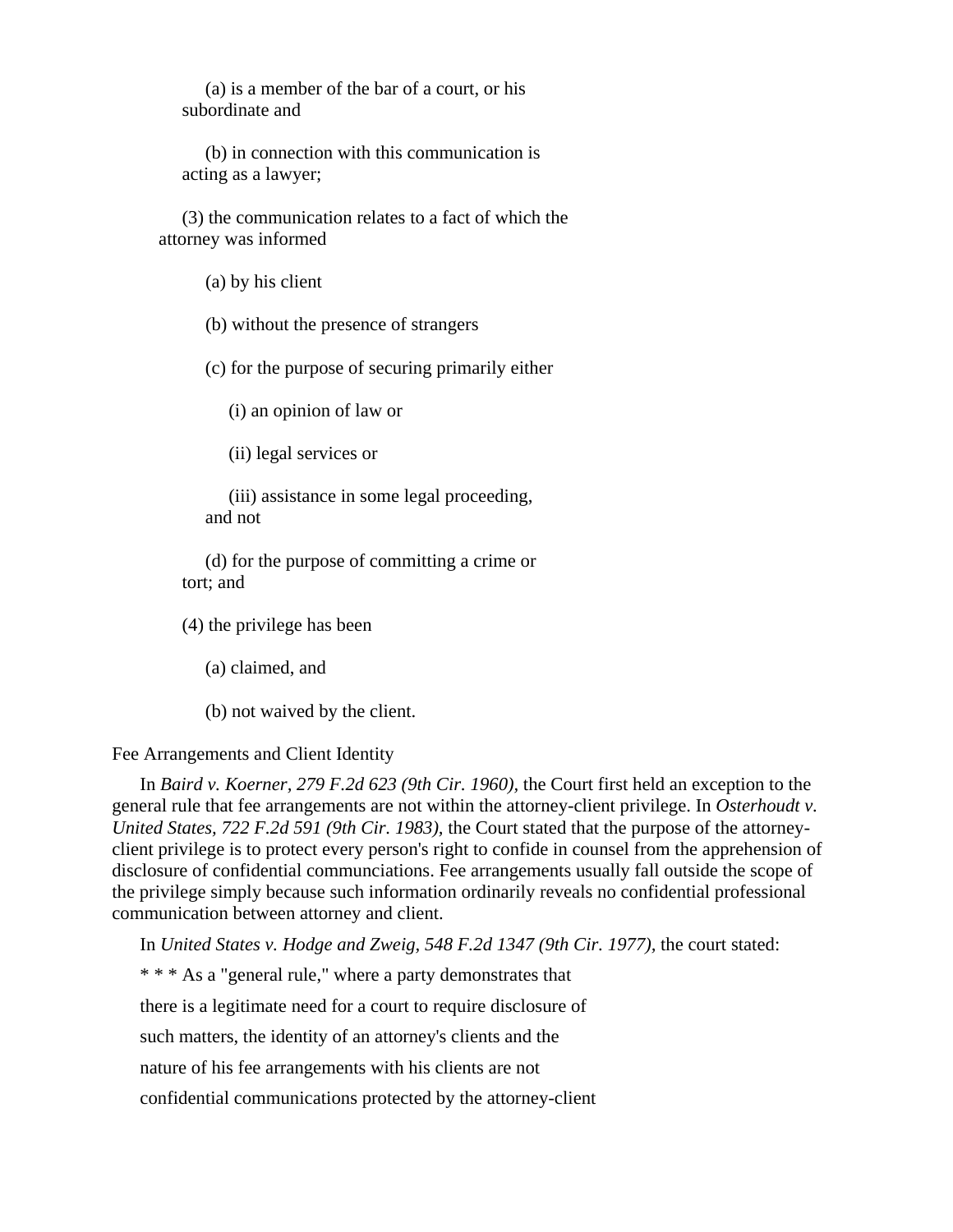privilege.

In that case the IRS demonstrated that the information at issue was sought for a legitimate purpose -- the collection of tax revenues -- and, therefore, the information was not privileged.

In Osterhoudt, the Ninth Circuit limited the Baird exception to its facts. In the same case, the Court noted Baird and Hodge & Zweig, and explained the Baird exception as follows:

The name of the client will be considered privileged matter where the circumstances of the case are such that the name of the client is material only for the purpose of showing an ACKNOWLEDGMENT of guilt on the part of such client of the various offenses on account of which the attorney was employed.

# Osterhoudt at 593.

Implying that Baird was fact specific, the Ninth Circuit stated: Hodge & Zweig and other subsequent cases have mistakenly formulated the exception not in terms of the principle itself, but rather in terms of this example of circumstances in which the principle is likely to apply. The principle of Baird was not that the privilege applied because the identity of the client was incriminating, but because in the circumstances of the case disclosure of the identity of the client was in substance a disclosure of the confidential communication in the professional relationship between the client and the attorney \* \* \*.

#### Osterhoudt at 593.

Thus, the general rule is that disclosure of client identity is not an infringement of the attorney-client privilege. Only in those very rare cases where the disclosure of the very name of the client would constitute disclosure of the nature of the communication between the client and the attorney may the issue arise and the name be held as privileged. See also, In re Grand Jury Matter No. 91- 01386, *969 F.2d 995, 998 (11th Cir. 1992); In re Grand Jury Subpoenas (Anderson), 906 F.2d 1485, 1491 (10th Cir. 1990); Tornay v. United States, 840 F.2d 1424, 1428 (9th Cir. 1988); In re Grand Jury Subpoena (De Guerin), 926 F.2d 1423, 1431 (5th Cir. 1991); United States v. Liebman, 742 F.2d 807 (3d Cir. 1984); Vingelli v. U.S. Drug Enforcement Agency, 992 F.2d 449, 452-453 (2d Cir. 1993).*

#### Summonses

When the taxpayer/attorney still refuses to submit documents based on attorney-client privilege, it may be necessary to issue a summons.

In Reisman v. Caplin, the Supreme Court held that an Internal Revenue summons may be challenged on the grounds of attorney-client privilege. However, the burden is on the taxpayer to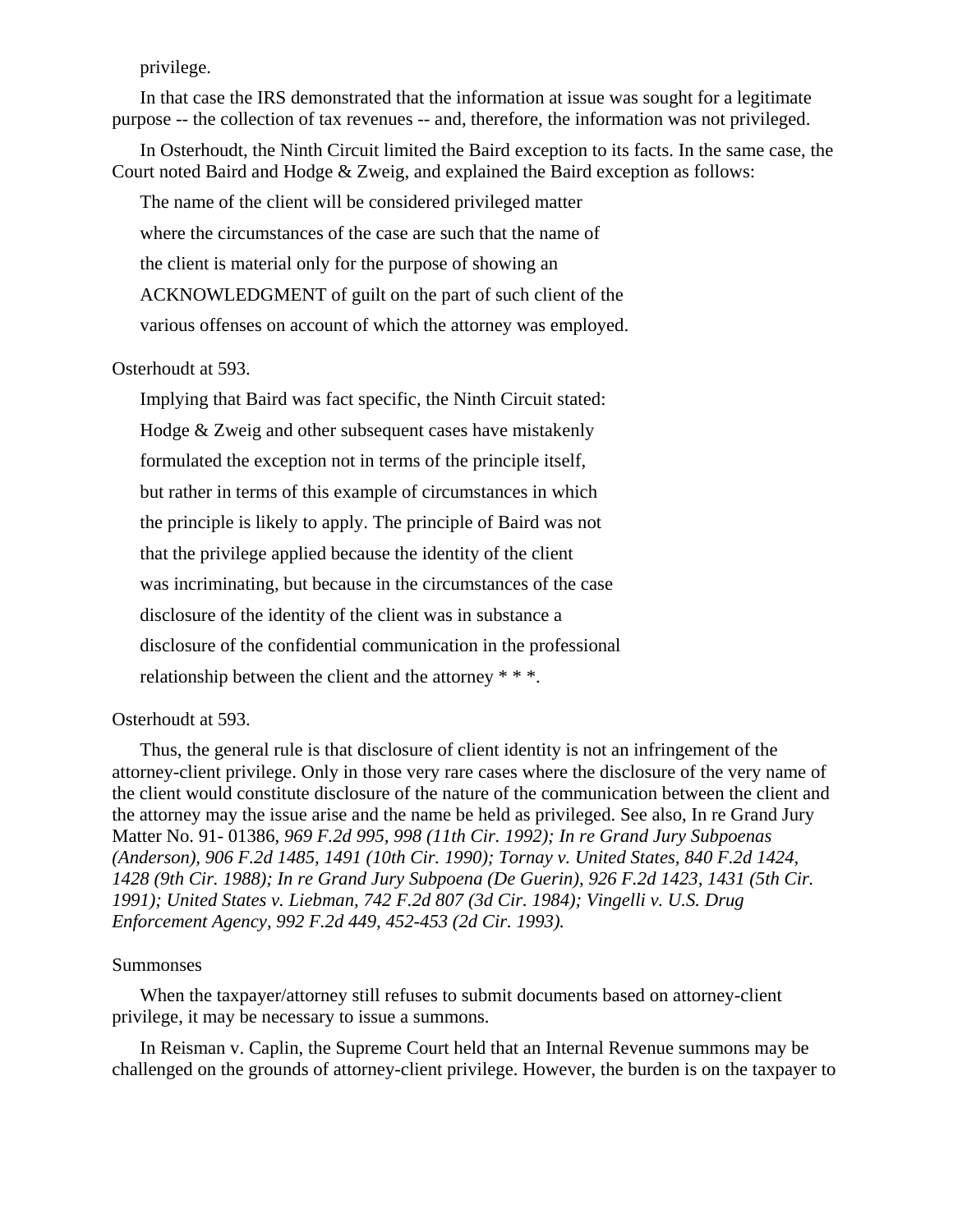prove that the information requested falls within the attorney-client privilege, United States v. Johnson.

In U.S. et al. v. Hartigan, the primary issue raised in the proceeding to enforce an Internal Revenue summons issued pursuant to Title 26 *Section 7602*, was whether a lawyer's fee ledger is privileged information:

Attorney-client privilege: Lawyer's fee ledger. -- A summons

directing the taxpayer's lawyer to appear before the IRS and to

produce his client fee ledger showing charges, fees and expenses

along with payments received relating to the taxpayer was

properly issued. The client fee ledger did not fit within the

attorney-client privilege because it did not constitute

confidential communications of the client to the lawyer for

obtaining professional advice.

In Donaldson, "\* \* \* Congress clearly has authorized the use of summonses in investigating what may prove to be criminal conduct." The Court went on to hold that:

\* \* \* under *section 7602* an Internal Revenue summons may be

issued in aid to an investigation if it is issued in good faith

and prior to a recommendation for criminal prosecution.

Consistently the courts have held that generally a lawyer's own record of fees collected from a particular known client does not fit within the definition of confidential communications. In Colton, in an appeal of an order denying a motion to quash a summons directed to the taxpayers' tax counsel, the court decided that the lawyers must answer questions concerning remuneration received from the clients during the time period under investigation. The court stated that:

\* \* \* We see no reason why an attorney should be any less

subject to questioning about fees received from a taxpayer than

should any other person who has dealt with the taxpayer. All

matters are quite separate and apart from the substance of

anything that the client may have revealed to the attorney.

In accord is United States v. Hodgson, where the court held that the attorney-client privilege does not prevent the IRS from requiring a lawyer to produce records of all charges and fees received from a client under investigation by the IRS.

In Hartigan, it was determined:

\* \* \* Because the summons is an aid of an investigation of a

tax liability and because a client fee ledger is not protected

by the attorney-client privilege, and because the summons was

prepared in good faith in the investigation of a tax liability,

Mr. Hartigan's motions to quash the summons and for an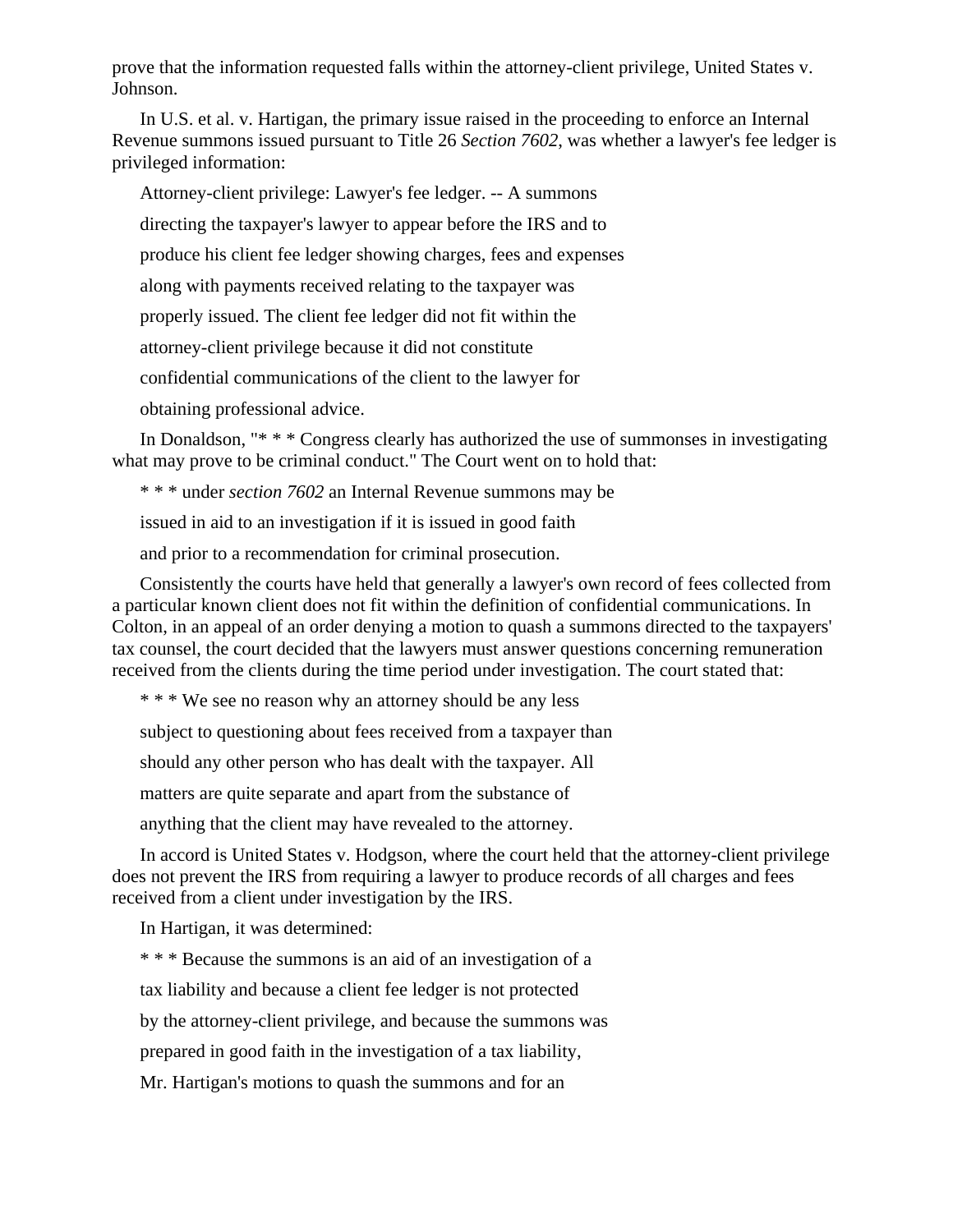evidentiary hearing was denied.

The attorney-client privilege does not cover a law firm's client-trust fund bank account, and a summons to the bank will be enforced. See United States v. Union First National Bank of Washington.

A narrow exception to the general rule that the identity of the client and the amount of the fee paid is not within the attorney- client privilege exists. As a general proposition, the client's ultimate motive for litigation or for retention of an attorney is privileged. See *In re Grand Jury Proceedings (Jones), 517 F.2d 666, 674-75 (5th Cir. 1975).* Accordingly, correspondence between the attorney and the client which reveals the client's motivation for creation of the relationship or possible litigation strategy is generally protected. Similarly, other documents which reveal the nature of the services provided should also fall within the privilege.

However, it should be noted that only such portions of the documents which reveal the client's motivation for creation of the relationship or possible litigation strategy would fall within the privilege. Portions indicating the number of hours billed, the fee arrangement, and the total fees paid would not constitute privileged information. See *Gonzalez v. Wella Corporation, 774 F. Supp. 688, 690 n.6 (D.P.R. 1991).* This, a simple invoice requesting payment which reveals nothing more than the amount of the fee would not normally be privileged.

The Service may neither issue nor seek enforcement of a summons if the attorney's case has been referred to the Department of Justice for prosecution. *IRC section 7602(c)*. In addition, summonses are enforced only after the Service has established the threshold requirements of *United States v. Powell, 379 U.S. 48 (1964).* Powell requires that the Service show (1) the investigation is being conducted for a legitimate purpose; (2) the information is relevant to the investigation; (3) the information is not already in the Service's possession; and (4) administrative steps required by the Internal Revenue Code have been followed. *Id. at 57-58.*

The Service's summons power is not absolute, however. It is limited by traditional privileges, including the attorney-client privilege. *Upjohn Co. v. United States, 449 U.S. 383, 398 (1981).* The burden of proving the privilege falls upon the person claiming it. The attorney may not assert the privilege for his own benefit. *United States v. Abrahams, 905 F.2d 1276, 1283 (9th Cir. 1990).*

#### Information Reports

In the recent case of United States v. Goldberger & Dublin, P.C. regarding *I.R.C. Sec. 6050I* and Form 8300 reporting requirements, the Second Circuit Court of Appeals affirmed an unreported District Court decision. The District Court required attorneys and their firms to provide the Internal Revenue Service with names of clients who paid them cash fees in excess of \$ 10,000. The District Court held that respondents must comply with the IRS summonses and provide the payor information. Additionally, the Eleventh Circuit in *United States v. Leventhal, 961 F.2d 936 (11th Cir. 1992)* similarly held that an attorney who had filed two Forms 8300 which failed to disclose the payors' names, addresses, social security numbers, and descriptions of the transactions, had to comply with a summons requesting such information. Further, before the Eleventh Circuit's decision in Leventhal, the District Court for the Northern District of Georgia applied the Goldberger rationale to similar facts in *United States v. Garland, 92-1 U.S.T.C. para. 50, 218 (N.D. GA. 1992).*

The Eleventh Circuit has taken the same approach. *United States v. Leventhal, 961 F.2d 936, 940 (11th Cir. 1992).* While Leventhal recognized "a narrow exception to this general rule where disclosure of a nonprivileged attorney-client communication also would reveal privileged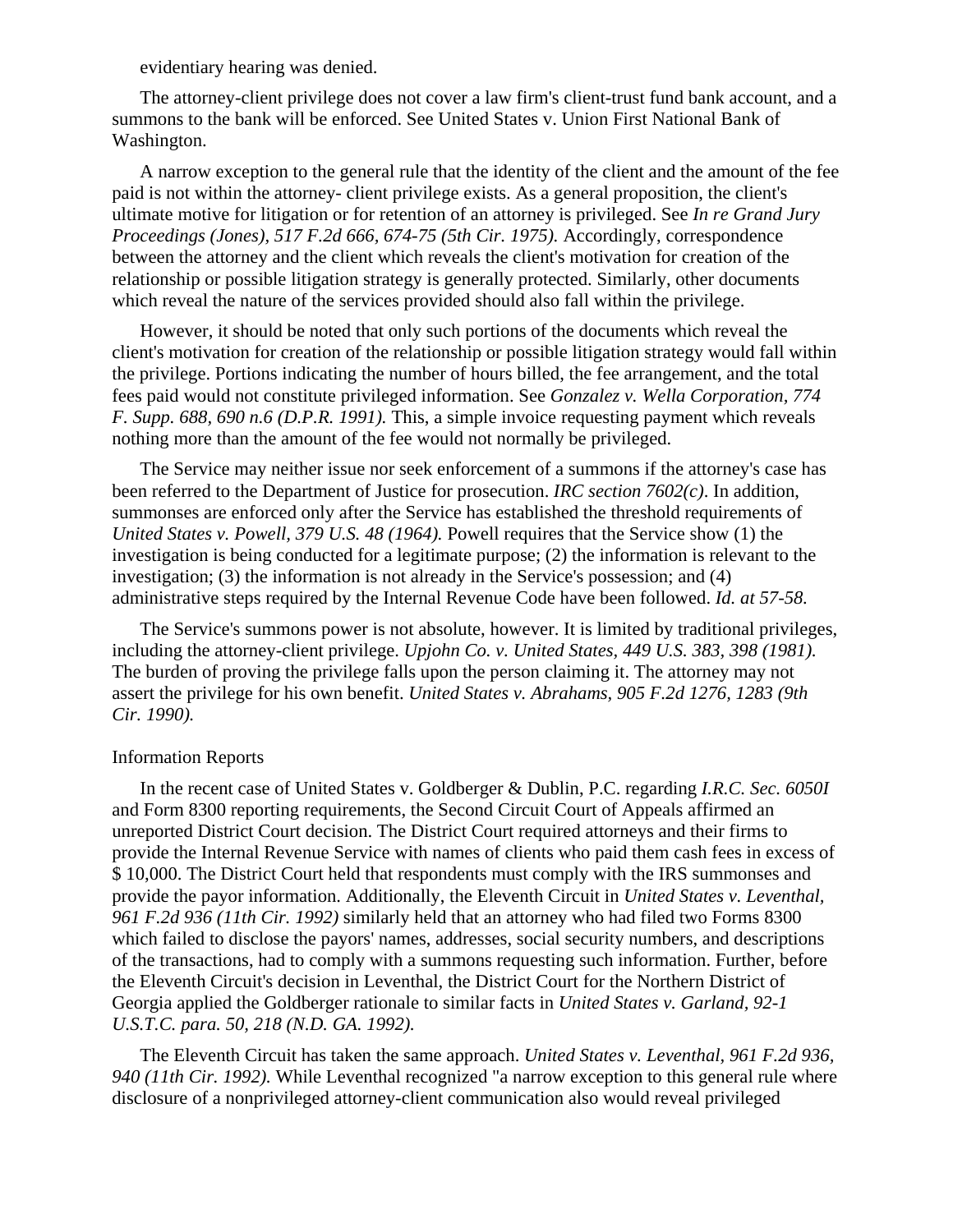information," the court found this "last link" doctrine was not applicable where the clients involved in the cash transactions were already under indictment. *Id. at 940-941.* The court rejected out of hand the argument that a confidential communication about criminal activity may be inferred from consultation with a criminal law specialist. *Id. at 941.* Accordingly, a claim of attorney-client privilege precluding disclosure of information on a Form 8300 must be the exception rather than the rule.

Finally, attorneys who, because of state ehtical rules, withhold the names of clients or fee arrangements, will not be considered to have shown special circumstances bringing them within the attorney- client privilege. In summons enforcement actions, which involve violations of Federal law, it is the Federal common law of privilege that applies. *Goldberger, 935 F.2d at 505.* State ethical rules must yield to conflicting federal law.

Nevertheless, many state ethical rules extend protection greater than that afforded by the attorney-client privilege and address only the interests of clients. They do not take into account the important counteracting interest that the Government has in obtaining nonprivileged information required to be produced by law. "The fact that a federal statutory scheme is at odds with model disciplinary rules or state disciplinary codes hardly renders the federal statute invalid." *Caplin & Drysdale, Chartered v. United States, 491 U.S. 617, 633 n.10 (1989).* Moreover, it is the responsibility and ethical duty of attorneys to educate clients on the requirements of the law, not to encourage wrongful disclosure.

Since the focus of this paper concerns Title 26 examinations of the attorneys themselves, further questions concerning the National Office litigation project regarding Form 8300 reporting should be routed through the District's Technical Coordinator.

#### SUMMARY

When an attorney attempts to hinder the audit by claiming attorney-client privilege, we can give him or her a list of the court cases and state the following facts:

1. Generally the privilege must be claimed by the client and the right must not have been previously waived. Any disclosure of would privileged communication to a third party or consent of disclosure result in waiver of the right. If the client has no knowledge of the request or asks that the privilege be invoked on his or her behalf, the attorney may claim the privilege on the client's behalf. However, the attorney may not claim the privilege for his or her own benefit. See *United States v. Abrahams, 905 F.2d 1276 (9th Cir. 1990),* in which the Ninth Circuit rejected an attorney's claim of privilege in a summons enforcement proceedings as to the names and fee arrangements of clients. 2. The privilege protects the disclosure of confidential

communications between client and attorney.

3. As a general rule, the identity of an attorney's client and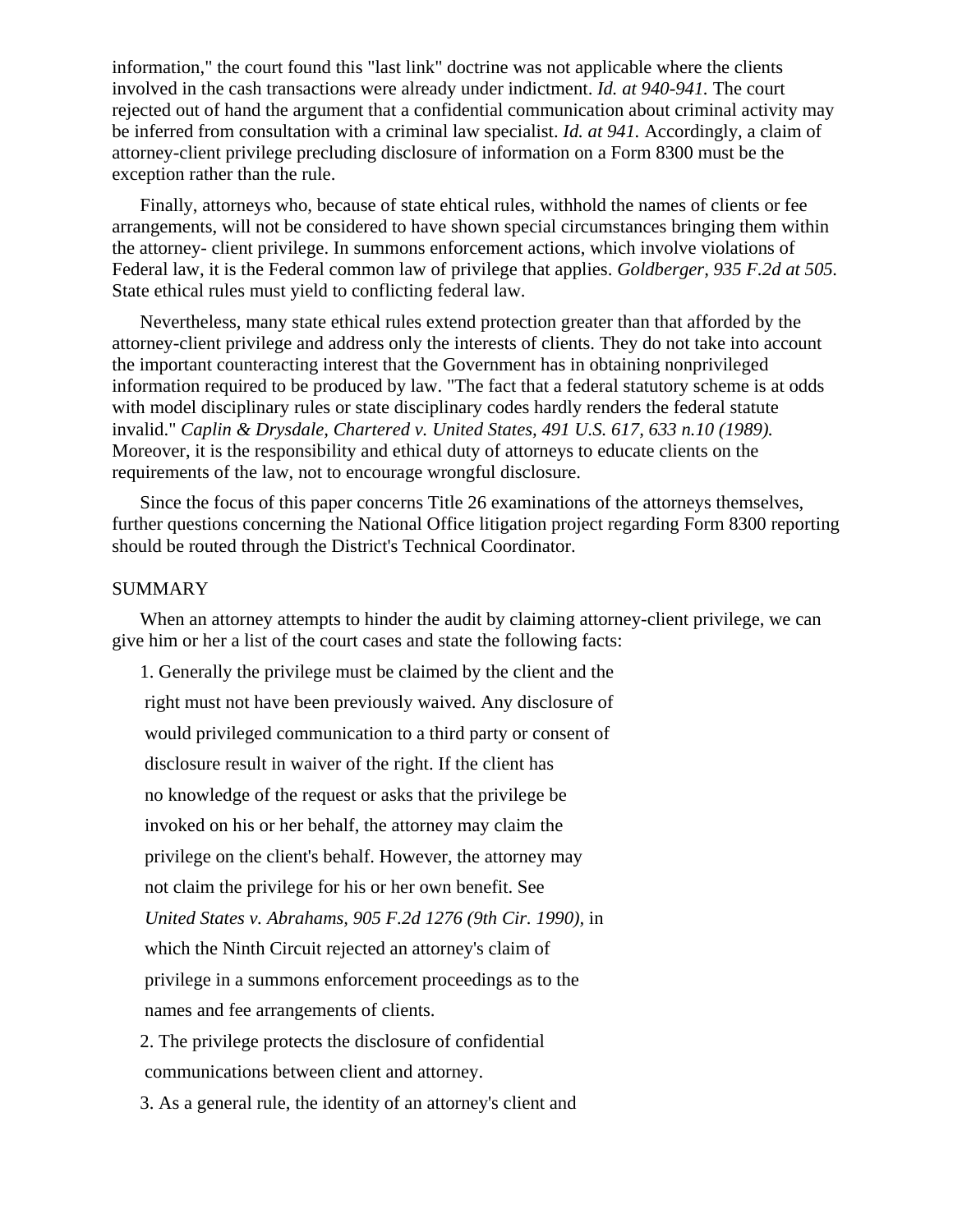the nature of his or her fee arrangement is not a

confidential communication.

4. A summons prepared by the IRS in good faith will be enforced.

5. The burden is on the claimant to prove attorney-client privilege.

# EXHIBIT 2-1

6(14)2.46 (4-23-81) 4231

Depreciation

 The year and manner of the acquisition of assets should be checked, noting the financial arrangements and whether the funds used came from a properly identified source.

6(14)2.47 (4-23-81) 4231

Repairs

 The cancelled checks should be examined in conjunction with the invoice to determine the nature of the expenditure as well as to verify the actual cost.

| $6(14)2.48(4-23-81)$ | 4231 |
|----------------------|------|
|                      |      |

Insurance

 Obtain a breakdown of payment and verify that personal items such as life, health, and auto insurance have not been deducted.

6(14)2.49 (4-23-81) 4231

Travel and Entertainment

 (1) The examiner should pay particular attention to amounts claimed for entertainment and similar expense.

 (2) Travel expenses paid in connection with attending a medical convention are generally deductible, (but not the family portion).

 (3) The entertainment of other doctors and patients which is of a reciprocal nature should not be allowed. An example of this would be a group of doctors who customarily refer patients to one another and who also attend social events together for which they take turns purchasing the tickets. Another example would be the reciprocal cost of meals by doctors who are associated with the same hospital or who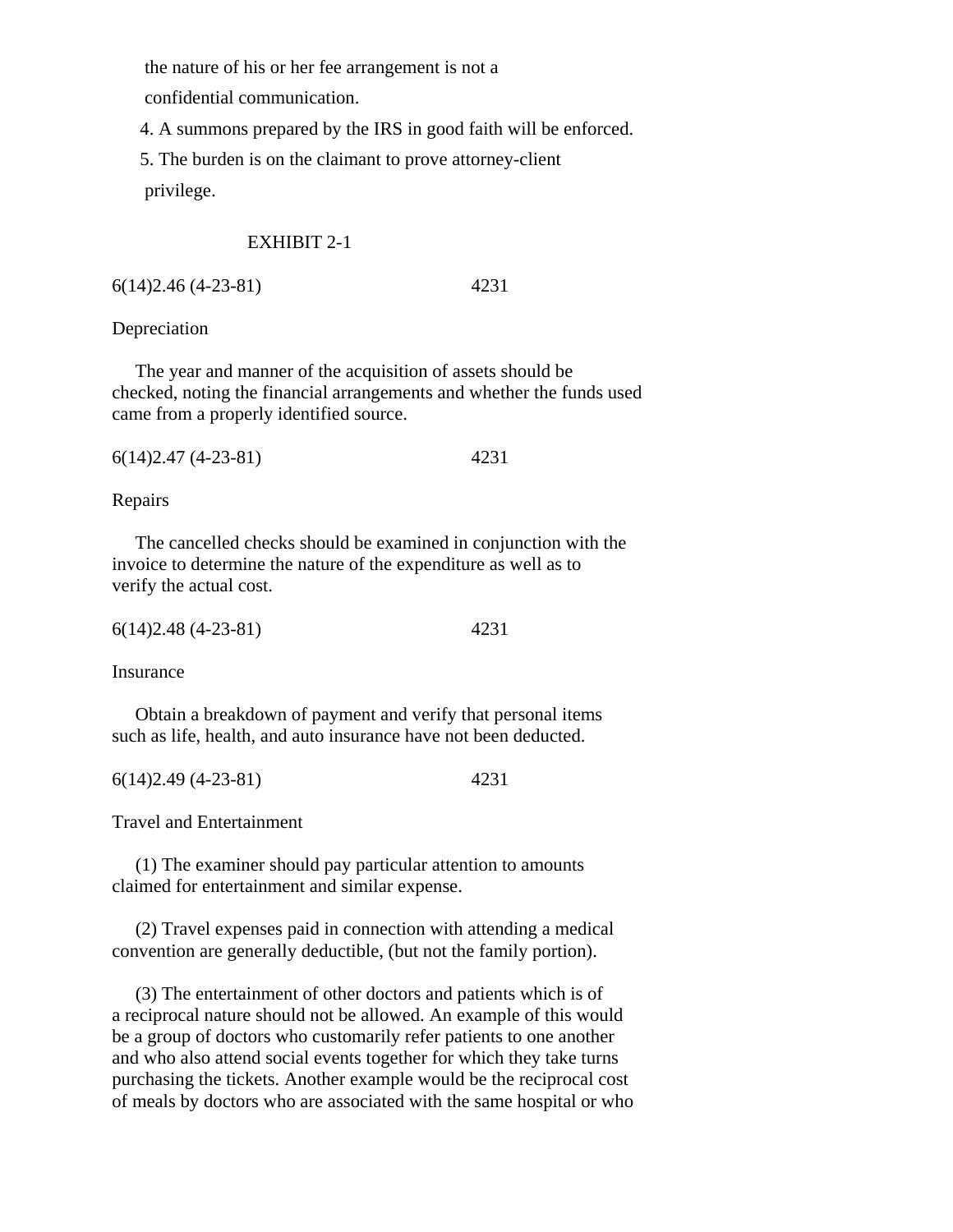share a medical suite and lunch together.

6(14)2.5 (4-23-81) 4231

Automobile

 Examiner should ascertain that the expenses for commuting between a doctor's residence and the office were not claimed. The examiner should apportion auto expense as to business and personal. The facts in each case should govern.

6(14)2.6 (4-23-81) 4231

Education

 (1) The cost of refresher courses may be allowed only to the extent they are necessary to keep doctors advised as to new developments in their field. The cost of instruction in a field in which they have not previously engaged is not allowable. Prolonged courses may indicate new skills were being acquired.

 (2) Psychoanalysis and psychiatrists frequently incur expenses for personal analyses which may be required in their profession. Such expenses usually arise near the close of their training or just prior to the start of their practice. Such expenditures are not deductible as medical or business expenses.

6(14)2.7 (4-23-81) 4231

Physician and Patient -- Privileged Communications

 The Federal courts have assumed the communications made by a patient to a physician, while seeking professional advice, are privileged. This privilege has not been extended to financial matters, such as the amount of fees paid for professional services.

6(14)3 (4-23-81) 4231

Dentists

 (1) The accounting system and records of dentists are very similar to that of other doctors. A dentist usually keeps an appointment and daily log book designed especially for dentists.

 (2) In contrast to the examination of other doctors, the costs of supplies in a dentist's work will be higher, due to the use of gold, silver, etc.

(3) In determining correct income, the examiner should verify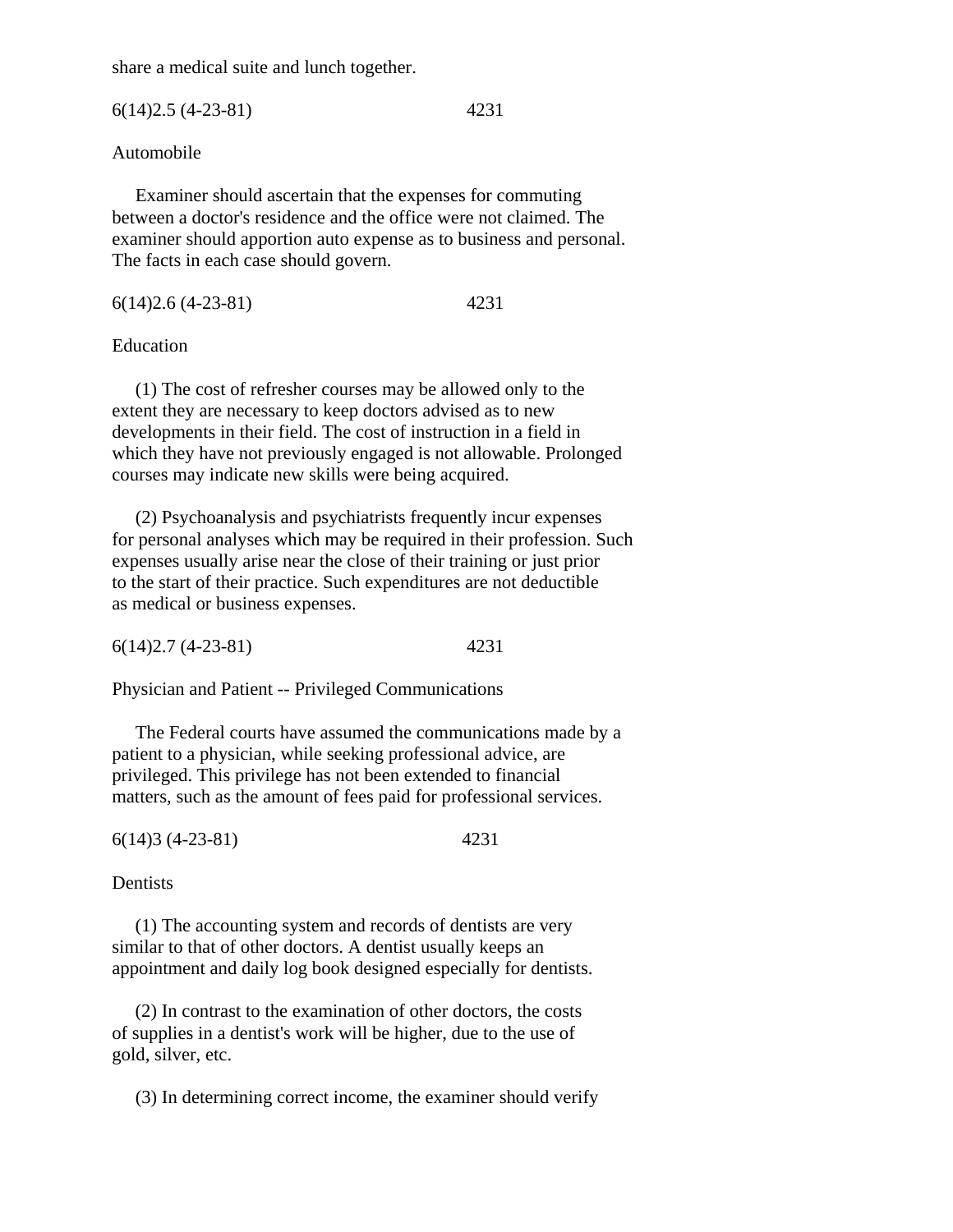that the sale of used precious metals has been included in gross income.

 (4) The procedures for verification of income of a doctor should be followed in the examination of a dentist's tax return.

6(14)4 (4-23-81) 4231

Attorneys

6(14)4.1 (4-23-81) 4231

Privileged Communications

 (1) The important issue of "privileged communications" between an attorney and clients, as related to an examination of the attorney's return must be understood by the examiner. This is particularly so if the examiner is to secure pertinent financial information when dealing with an attorney.

 (2) The mere relationship of attorney and client does not render confidential every communication made by the client to the attorney. If the attorney is just a conduit for handling funds, or the transaction involves a simple transfer of title to real estate, and there is no consultation for legal advice, communications made by the client are not privileged.

 (3) Communications made in the course of seeking business advice rather than legal advice are likewise not privileged.

 (4) It has been held that the privilege is inapplicable to communications made to a person who is both an attorney and accountant, if they have been made solely to enable him to audit the client's books, prepare a Federal income tax return, or otherwise act solely as an accountant.

 (5) Examiners should be able to secure from attorneys any records or information in their possession, except those containing the privileged communications, which will aid in the examination of personal returns.

|  | $6(14)4.2(4-23-81)$ | 4231 |
|--|---------------------|------|
|--|---------------------|------|

Records

 (1) The accounting and financial records of an attorney will vary, according to the business arrangements of those involved. In a partnership, or office where there is an associate arrangement, there will usually be complete and adequate records, consisting of all or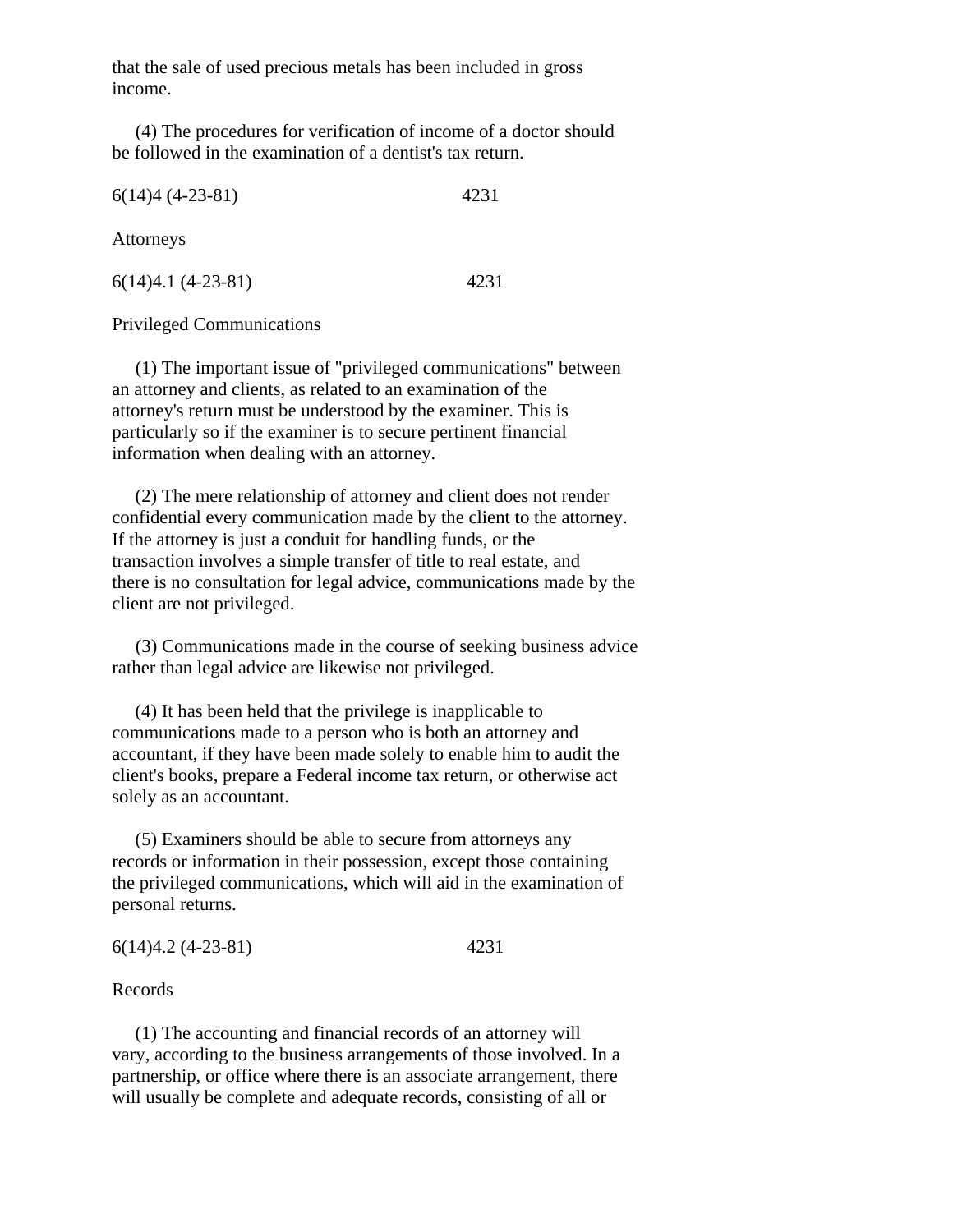some of the following:

(a) appointment book;

(b) client's card index;

(c) a daily log or receipts book;

 (d) a disbursement book or ledger, showing breakdown of regular expenses paid, as well as disbursements made from trust funds;

 (e) individual client's accounts showing description of service, charges and credits;

(f) case time record per client;

(g) register of cases in progress, by client's name; and

 (h) time report per attorney and per client, showing time, dates of work, and billings or charges.

 (2) The records that may be found in the office of a single attorney are:

(a) an appointment book;

(b) diary or day book;

 (c) a recording of fees received (many times this is kept by the attorney personally);

(d) a running account of expenses paid;

 (e) costs relating to a case which may be maintained on the inside page of the folder containing the case file;

(f) single entry disbursement book, ledger or sheet;

 (g) monthly recapitulation schedule of fees and expenses; and/or

 (h) duplicate deposit slips, bank statements and canceled checks.

6(14)4.3 (4-23-81) 4231

Trust Fund or Escrow Account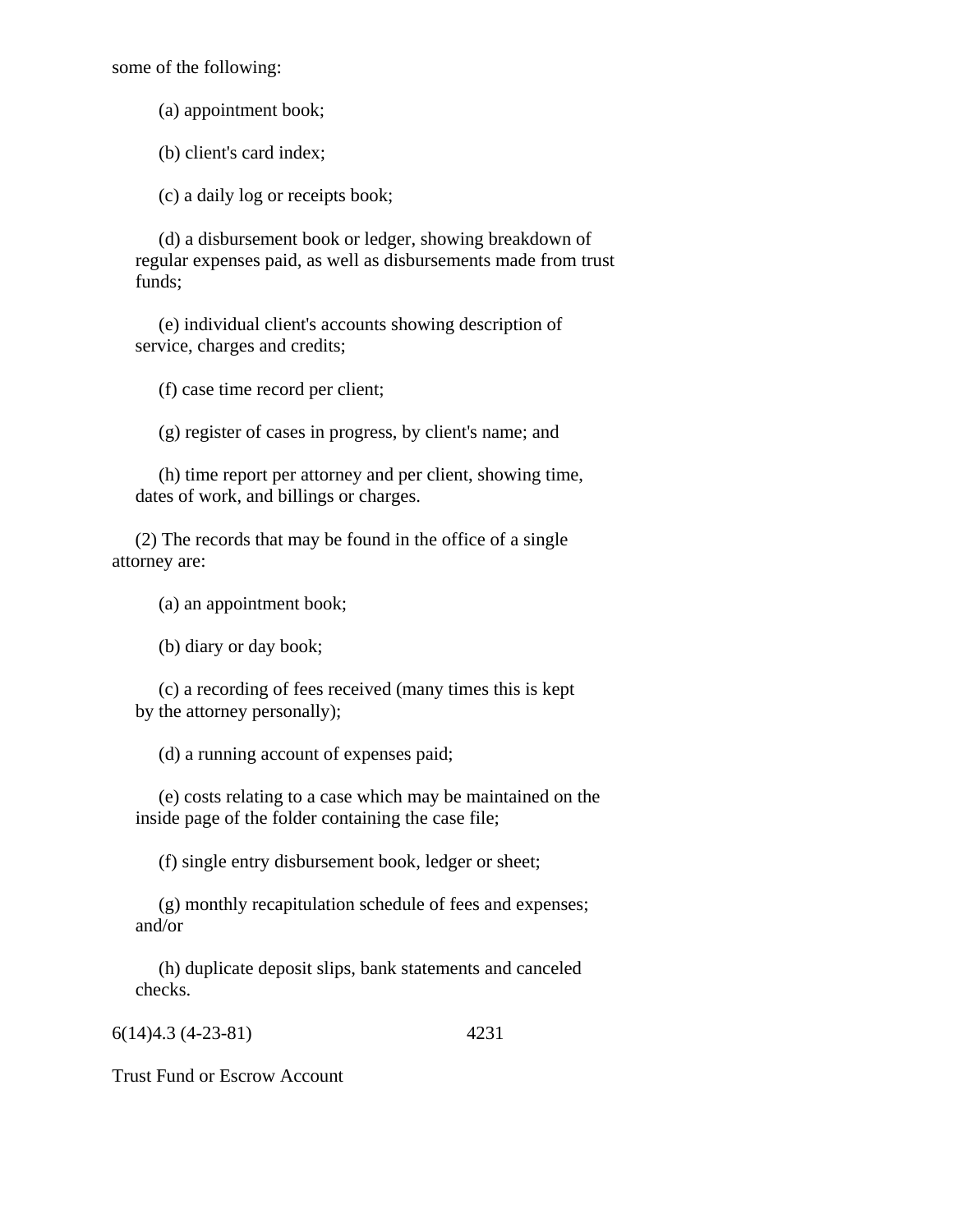(1) An accounting feature, peculiar to practicing attorneys, is the trust fund or escrow account. Some States prescribe responsibility for the accounting of client's funds, or funds held in suspense by the attorney.

 (2) Usually the attorney will deposit into this account funds received from the client which will be subject to disbursement for various reasons. Some will apply to the attorney's fee, some will be disbursed to other attorneys and/or other parties to a suit or business transactions, and some to expenses. Good practice dictates that attorneys clearly identify funds withdrawn, and record them in another part of their records, but this is not always done.

 (3) The examiner should be alert to determine that the attorney has disclosed all special accounts, all accounts with associates, all trust fund accounts (since there may be more than one), and all partnership accounts.

6(14)4.4 (4-23-81) 4231

Source of Fees

 (1) A practicing attorney's principal source of income is from fees received for representing clients in any number of situations.

 (2) Types of fee arrangement include single retainer fees, annual retainer fees, contingent fees, and referral fees. The single retainer fee may be received in advance, in full or in part. The annual retainer fee may be received monthly or at other intervals. Contingent fees are based upon a percentage of amounts collected or recovered. Referral fees are received from other attorneys to whom clients are referred for services.

6(14)4.5 (4-23-81) 4231

Expenses

 (1) The expenses of attorneys, such as rent, utilities and automobile, are similar to those of other professional persons. In addition to the ordinary expenses of the profession, an attorney has expenses on behalf of clients. Generally, advances in cash for expenses incurred by an attorney on behalf of a client are not deductible where the attorney is entitled to reimbursement and in fact is to be reimbursed. The usual practice in regard to a client's cost on a case is to charge for the costs and deduct them from the settlement received. In personal injury claim cases taken on a contingent fee basis, the attorney may not be entitled to reimbursement; therefore, the expense would be deductible in the year expended. If claimed as current expenses, the examiner should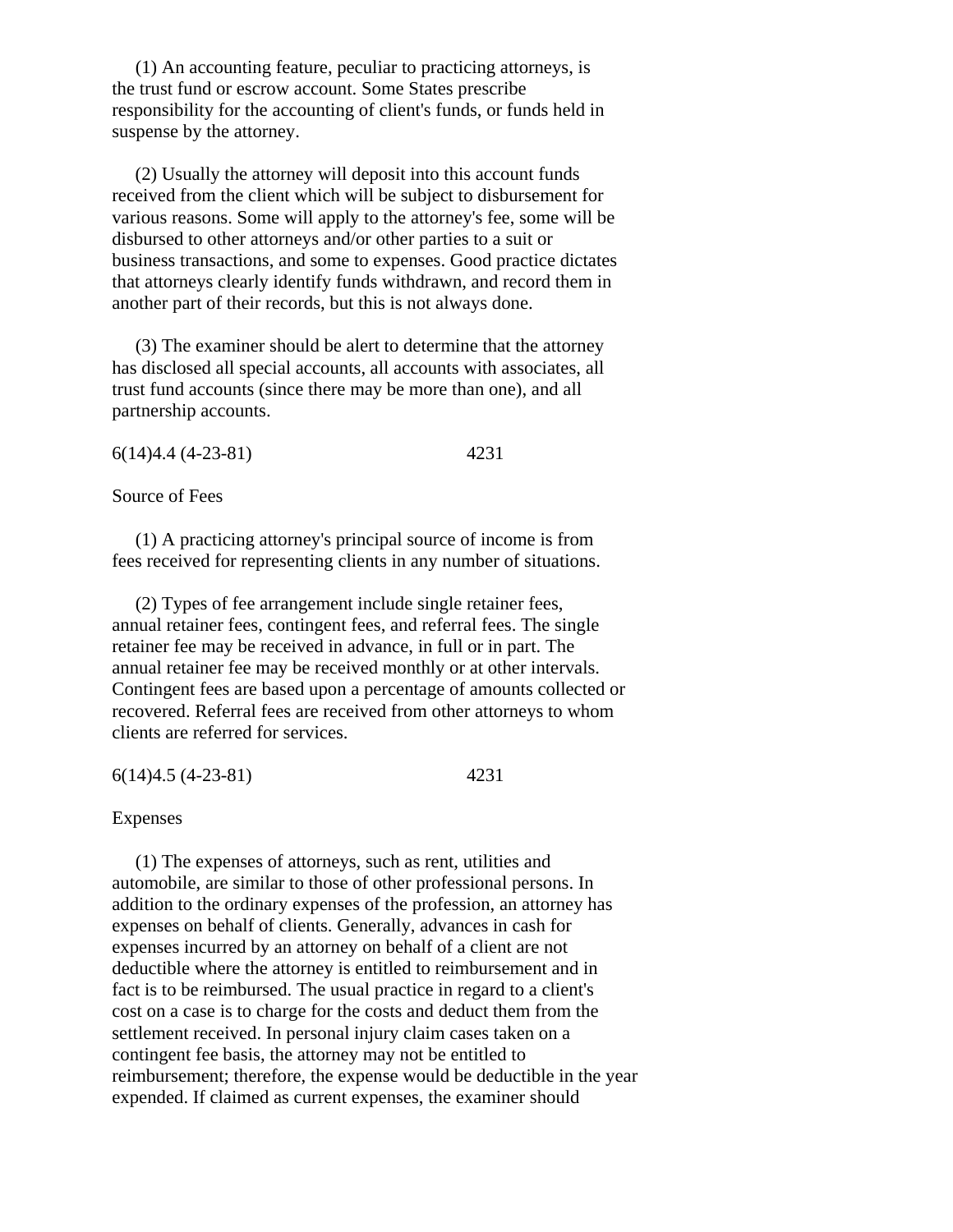determine that the proper amount is included in income when settlement is received. If these expenditures are made through the trust fund, an analysis of that account will reveal whether the disbursements were properly recorded.

 (2) Many attorneys contribute to election campaign funds of State, county, and local officials. Examiners should satisfy themselves that these contributions have not been claimed as business expenses by the attorney.

6(14)5 (4-23-81) 4231

#### Engineers

 (1) Engineers are usually subject to registration in the various States in order to operate on a professional basis. The work of the engineer is divided into several highly specialized fields and includes designing, estimating, supervising construction, consulting and related activities.

 (2) The income of professional engineers consists of fees which are usually received in accordance with the terms of a contract. A written contract should exist between the engineer and the principal for each job undertaken. The contract should include a description of the services to be rendered, an estimate of the time required to perform the work, and the terms for the settlement of the fee.

 (3) Fees may be received upon the completion of work or when it is delivered and accepted, or progressively as the work is completed. It is not unusual to find that the engineering services on long-term contracts are paid for in accordance with the percentage of completion of the job, or in installments over the period of the project.

 (4) The contracts should be available for the verification of income, and the specific job costs can usually be related directly to the income items. Estimates of the percentage of completion of the jobs in progress at the end of the period are usually available for the verification of reportable income.

# 6(14)6 (4-23-81) 4231

#### Architects

(1) The profession of the architect is in some respects similar to that of the engineer. The architect is employed to design buildings and to supervise their construction to see that it conforms to specifications. Income is derived from fees.

(2) The compensation of the architect is sometimes a fixed percentage of costs of construction. It is also based on direct labor costs plus an allowance for overhead, fees for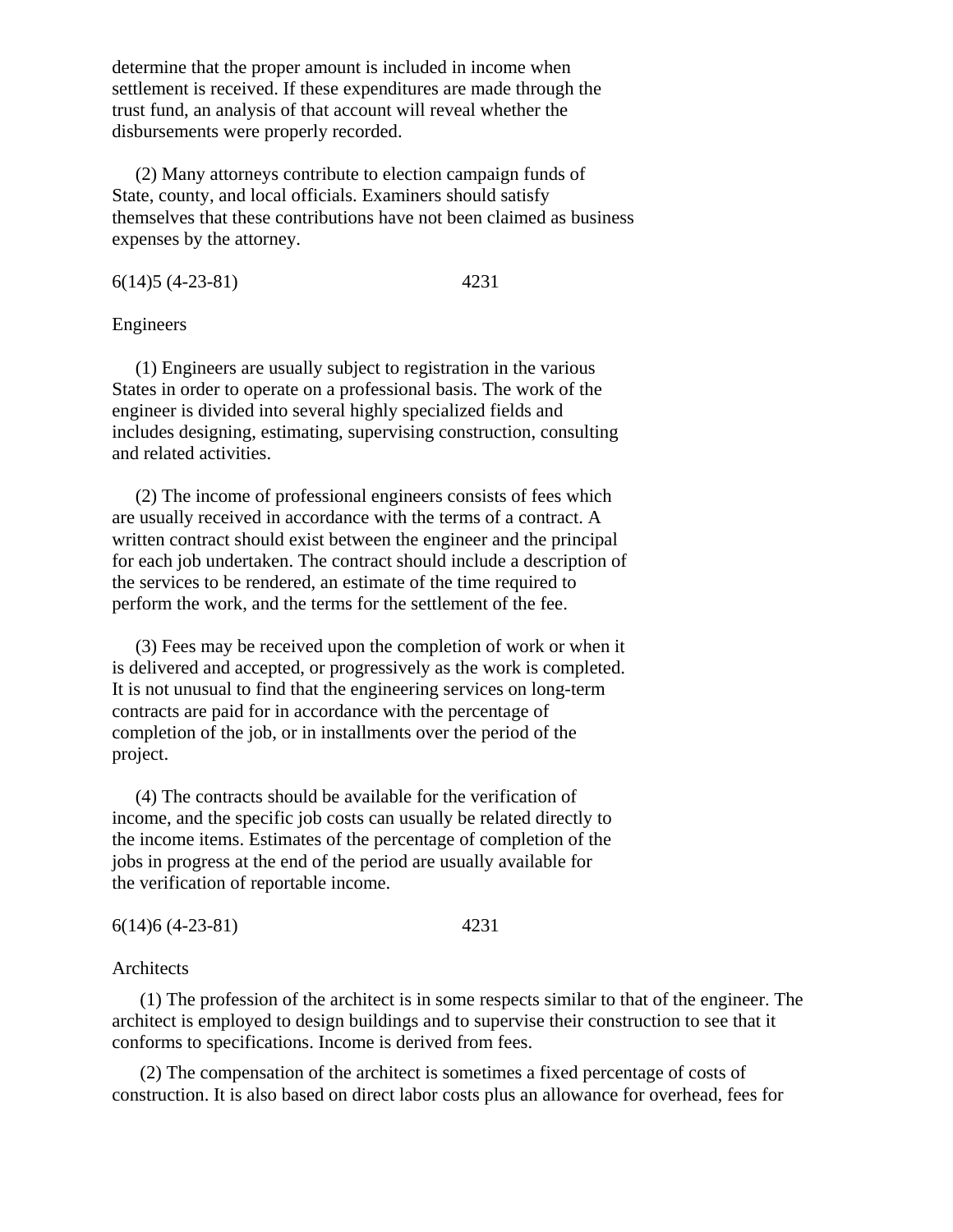consultants, etc. The compensation is usually paid in installments, the first payment being made when the contract is signed. Other installments may be received as the work progresses, with full settlement when the completed structure is accepted.

(3) There are occasions when architects are issued stocks or securities in the corporation for which they have performed services. The examiner should be aware of the possibility that this type of transaction has been negotiated.

(4) When contractors bid on the construction designed by the architect they are usually required to deposit performance guarantees with the architect as security for the building plans and specifications used in making their estimates. The deposits are returnable to the contractor when the performance is completed. Until such time, the architect reports the deposit as a liability. The return of the deposit is not an expense.

(5) The architect may be called upon to make advances on behalf of the client, such as for the purchase of certain equipment which the client is obligated to furnish. This type of transaction is an account receivable until satisfied. It should not be charged as an expense.

(6) A large item of expenditure by architects is for blue prints and supplies. The costs of blue prints are usually charged to the cost of specific jobs.

(7) Usually contracts are signed with clients for the specific jobs, wherein the basis of compensation is defined. The examiner should examine these contracts in connection with the verification of the fees recorded.

#### EXHIBIT 2-2

Lawyers

 by CHARLES H. ZWICKER, CPA

 Professor of Accounting Dean, School of Professional Accountancy C.W. Post Center, Long Island University THE PROFESSION IN BRIEF

Entry into the profession and the right to practice as an attorney are entirely contingent on meeting state and federal requirements for admission to the Bar. These differ from state to state, and the federal and specialized courts have their own requirements.

Basically, a law degree from an accredited law school is required in order to sit for the state Bar examinations. On passing the examination and satisfying the committee on character and fitness, the applicant is licensed to practice law. This he may do as a sole practitioner, as a member of a partnership, or as a member of a professional corporation. The decision as to which type of entity to adopt is usually dependent on the size of the firm and the number of principals.

Admission to the state Bar does not automatically license an attorney to practice before the federal courts. Practice before the United States Supreme Court requires at least three years experience before the highest court in his own state and the personal recommendation in open court by a member of the Federal Bar. Each federal or circuit court dictates its own requirements, as do special courts as the United States Tax Court and the United States Court of Claims.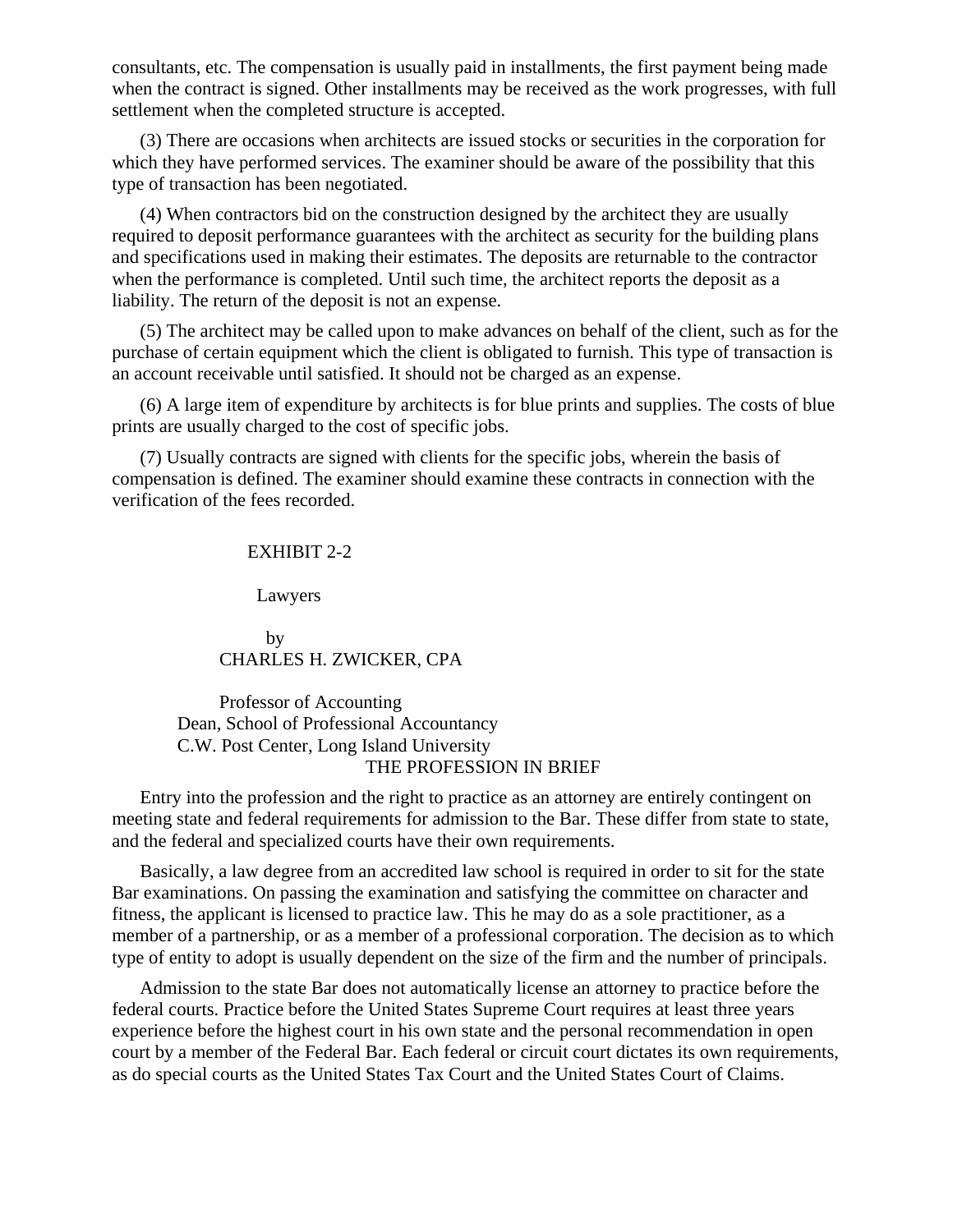#### General Features

Law firms may vary in size from the individual practitioner with one employee-secretary to the large Wall Street law firm with a multitude of partners and hundreds of employees such as attorneys, clerks, secretaries, typists, bookkeepers, librarians and the like. In addition, firms may differ as to the kind of work they do. There is the general law practice which will handle everything from personal injury cases to corporate reorganizations. Others may engage in specialties alone, such as corporation law, admiralty law, patents, criminal cases, estates, etc. Generally, however, even specialists diversify to some degree. Many lawyers and their firms enter into activities on the periphery of the profession and deal in real estate and handle financial negotiations for clients with banks and underwriters.

# Accounting Problems

Law firms, regardless of their form of operation, usually use the cash receipts and disbursements method of income determination for tax purposes, and the calendar year as the fiscal period. For purposes of internal control and evaluation of operations, and determination of the fee structure, the accrual method is used.

Since time is the lawyer's stock in trade, each lawyer maintains a carefully detailed diary listing time expended on each matter. With costs of operations ever on the rise, records should be kept of productive and unapplied time, as well as fixed expenses such as rent, telephone, stationery and other disbursements directly applicable to specific cases.

From the details of proper accounting, cost per hour may be determined by dividing the overhead expenses by the number of working hours. This would be the basis for determining fees and the establishment of projected desired income. In any event, it is desirable and good business procedure to know what the cost per hour is and the ratio of productive to non-productive time.

# Financing Problems

Capital usually is not a significant factor in establishing and maintaining a law office, although there may be considerable investment in library, desks, typewriters, and working funds. This would be dependent on the type of practice and the method of billing and collecting from clients.

While time is the basic ingredient in setting fees, there are different arrangements which are employed.

1. Specific retainer. This is an agreed fee for a

particular case, part of which may be payable in advance.

2. Annual retainer. This is again an agreed fixed fee but

for complete legal services for a specified period of time,

generally a year. However, provision is made for supplementary

fees for special or unusual services which may be required.

3. Contingent fee. This is an arrangement involving a

certain agreed percentage of the proceeds of a successful

settlement of a legal matter.

4. Forwarding fee. Where cases are referred to other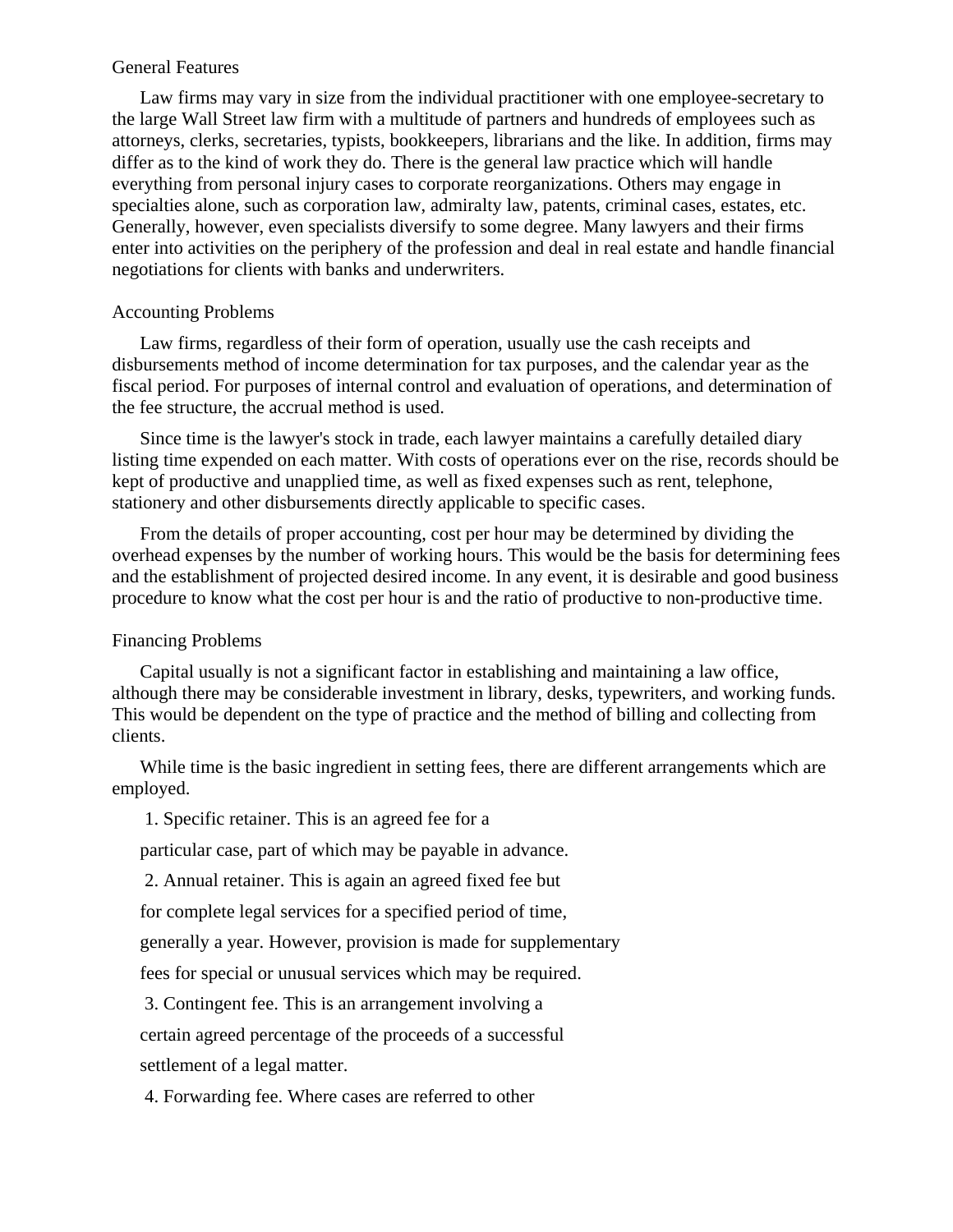attorneys, a percentage of the ultimate fee paid is remitted to

the lawyer originating the case.

Where a contingent fee is involved, lawyers may make expenditures on behalf of the client in regard to expenses directly related to the case. Careful records of these must be maintained and especially so for trust and escrow funds received which are held for the client. Examples are sums received in escrow from the satisfaction of judgments, from deposits and proceeds arising from real estate transactions, and the liquidation of estates. There should be no commingling of funds with the regular bank account.

#### Tax Problems

For tax purposes, the cash basis of income reporting is generally followed, and the form of tax return is dependent on the types of organization adopted -- i.e., individual, partnership, or professional corporation. The cash basis is considered preferable since its use involves a tax only on realized income, and eliminates from taxable income such items as uncollected receivables.

The adoption of the professional corporation type of operation brings with it certain problems such as reasonableness of shareholder-employee salaries, the possibility of double taxation, a penalty tax on undistributed profits, and the usual complexities of the corporate structure.

Basically, however, the tax problems of the lawyer or law firm do not differ from those of other professions or business firms.

#### Asset Peculiarities

Equipment in a law office is dependent almost entirely on the size of the firm. It may range from two desks, a typewriter, and a file cabinet to a complex involving a terminal leading to a million dollar computer. Every firm, however, creates a library which is essential to the conduct of its practice. This again varies in size and may include a wide selection of books of index, encyclopedias, citators, loose-leaf services, textbooks, and tables of cases. Dependent on the type of practice, there are specialized services such as Prentice-Hall Federal Tax Library. In well-run firms, the library represents a substantial continuing investment.

Reference books having permanent value are reflected in operating expenses by a charge to depreciation. The cost of subscriptions and renewable services is written off annually.

#### Ownership Peculiarities

Most law firms are operated as sole proprietorships and partnerships, and capital accounts and drawing accounts are established for each principal. Profits and drawings are determined in accordance with the partnership agreement, in the case of a partnership, and the balance not drawn represents the ownership interest in the net capital.

In the case of the professional corporation, the terms of the certificate of incorporation and the by laws prevail. A capital stock account is set up, with a stockholders ledger listing each shareholder.

# THE ACCOUNTING SYSTEM

The basic purpose of any good accounting system is to accumulate and summarize the income and expense in such a way as to obtain financial information to:

a. determine the profitability of the operation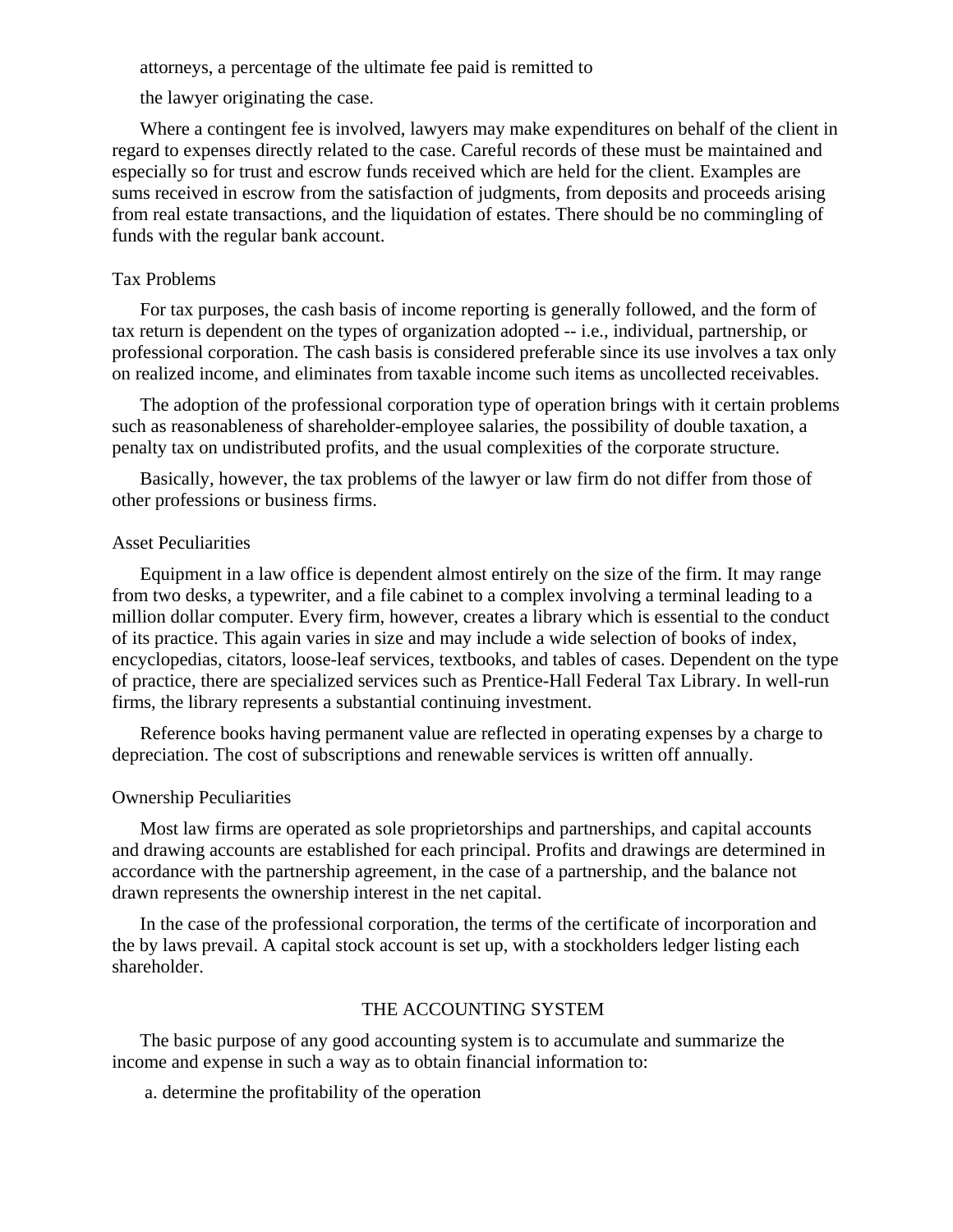b. control costs

c. set fees

d. provide a basis for planning

e. provide information for the tax returns which must be

prepared.

The complexity of the accounting system is dependent on the size of the firm and the purposes to be accomplished.

# Control of Expenditures

Sources of billable disbursements and advances are the Cash Disbursements journal and the Petty Cash journal. These, together with the Time and Expense Reports, provide the information for entry in the Client's Ledger and interim or final billing to the client.

### Cash Disbursements Journal

Most expenditures are made by check and the cash disbursements journal records each check issued, with provision for indication which client and which expense is to be charged for that particular disbursement. A separate column is provided for billable items, under the leading Accounts Receivable. These are posted directly to the Client's Ledger card. Other columns, generally a general ledger column, are provided to record overhead expenses such as rent, telephone, salaries, and other disbursements not chargeable directly to clients (see Figure 1).

> FIGURE 1 CASH DISBURSEMENTS JOURNAL

# ACCOUNTS RECEIVABLE

| Date Paid |                                                       |
|-----------|-------------------------------------------------------|
| to        | Fee                                                   |
|           | Participation General                                 |
|           | <b>Bank Bank</b>                                      |
|           | #1 #2 Client Case # Amount Name Amount Account Amount |
|           |                                                       |
|           |                                                       |
|           |                                                       |
|           |                                                       |
|           |                                                       |
|           |                                                       |
|           |                                                       |
|           |                                                       |
|           |                                                       |
|           |                                                       |
|           |                                                       |
|           |                                                       |
|           |                                                       |
|           |                                                       |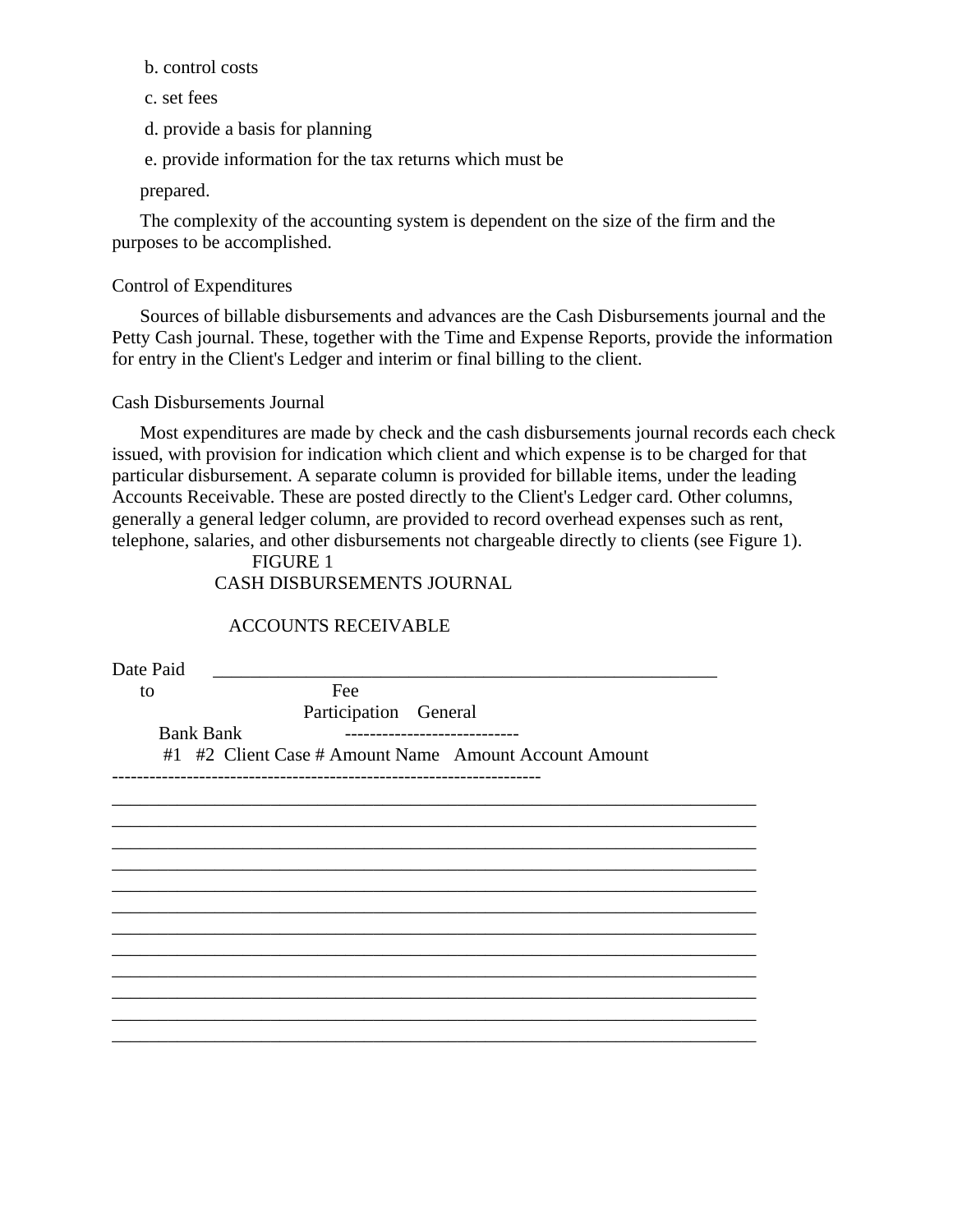Petty Cash Journal

Expenditures of generally a minor amount, made in each rather than by check, are entered in the Petty Cash Journal. Some of these disbursements are charged to clients and the remainder are for miscellaneous office expenses. These should be supported by vouchers signed by the payee and approved by a principal. (See Figure 2.)

# **FIGURE 2** PETTY CASH JOURNAL

|      | Accounts Receivable General<br>-------------------------------------- |
|------|-----------------------------------------------------------------------|
| Date | Payee Amount Client Case # Amount Account Amount                      |
|      |                                                                       |
|      |                                                                       |
|      |                                                                       |
|      |                                                                       |
|      |                                                                       |
|      |                                                                       |

# FIGURE 3 CLIENT'S OFFICE CHARGE MEMO JOURNAL

Date Client Case No. Amount Stenography Tolls Photocopy Misc.

# **FIGURE 4 CLIENT'S LEDGER CARD**

File No. Client Billing Partner Address

Steno  $\&$ Date Folio Case No. Fees Disbursements Photocopy Total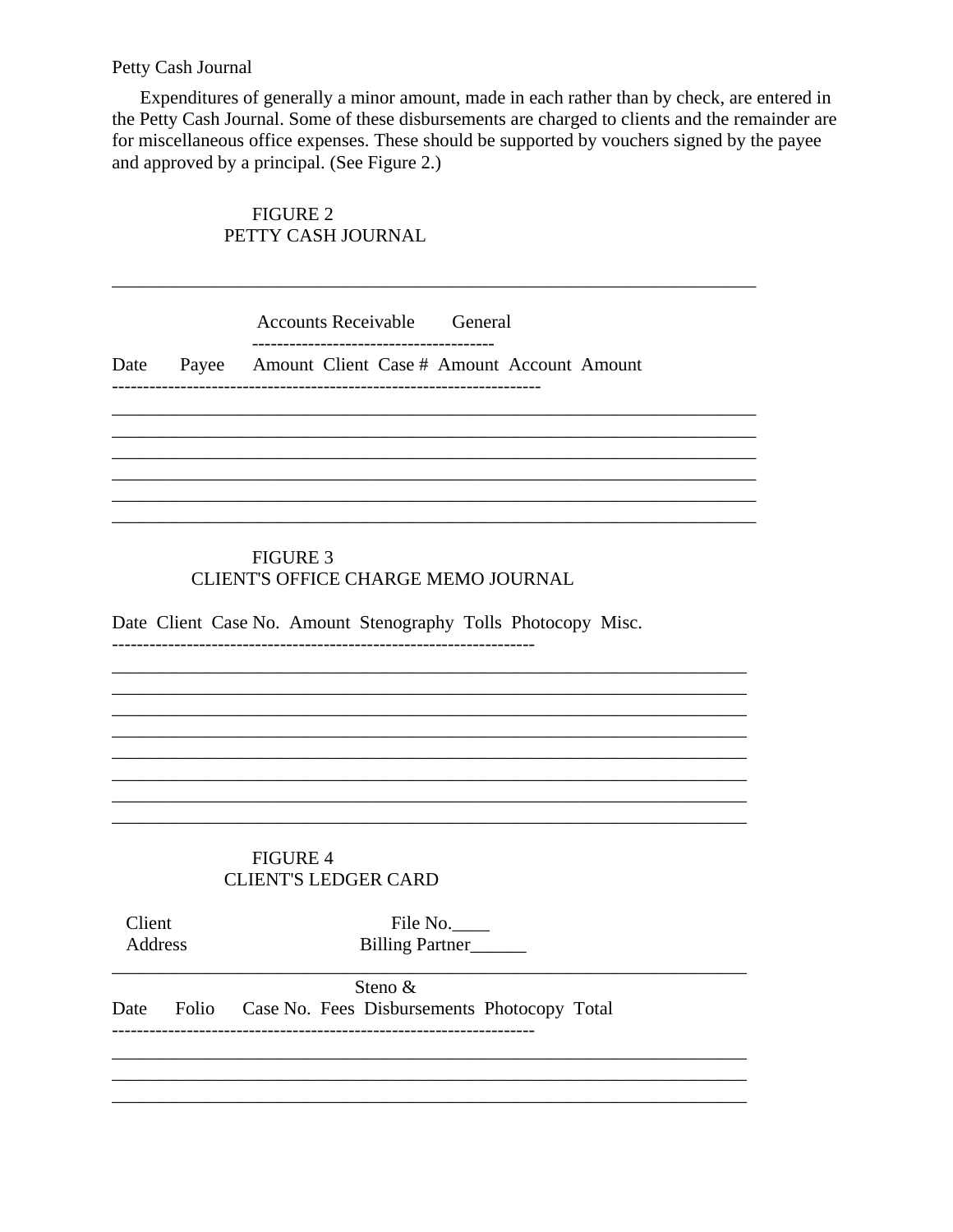# FIGURE 5 ACCOUNTS RECEIVABLE-BILLED

| Client<br>Address | File No.<br>Billing Partner                |  |  |  |
|-------------------|--------------------------------------------|--|--|--|
|                   | Date Folio Case No. Debits Credits Balance |  |  |  |
|                   |                                            |  |  |  |
|                   |                                            |  |  |  |
|                   |                                            |  |  |  |
|                   |                                            |  |  |  |
|                   |                                            |  |  |  |
|                   |                                            |  |  |  |

\_\_\_\_\_\_\_\_\_\_\_\_\_\_\_\_\_\_\_\_\_\_\_\_\_\_\_\_\_\_\_\_\_\_\_\_\_\_\_\_\_\_\_\_\_\_\_\_\_\_\_\_\_\_\_\_\_\_\_\_\_\_\_\_\_\_\_\_ \_\_\_\_\_\_\_\_\_\_\_\_\_\_\_\_\_\_\_\_\_\_\_\_\_\_\_\_\_\_\_\_\_\_\_\_\_\_\_\_\_\_\_\_\_\_\_\_\_\_\_\_\_\_\_\_\_\_\_\_\_\_\_\_\_\_\_\_ \_\_\_\_\_\_\_\_\_\_\_\_\_\_\_\_\_\_\_\_\_\_\_\_\_\_\_\_\_\_\_\_\_\_\_\_\_\_\_\_\_\_\_\_\_\_\_\_\_\_\_\_\_\_\_\_\_\_\_\_\_\_\_\_\_\_\_\_ \_\_\_\_\_\_\_\_\_\_\_\_\_\_\_\_\_\_\_\_\_\_\_\_\_\_\_\_\_\_\_\_\_\_\_\_\_\_\_\_\_\_\_\_\_\_\_\_\_\_\_\_\_\_\_\_\_\_\_\_\_\_\_\_\_\_\_\_ \_\_\_\_\_\_\_\_\_\_\_\_\_\_\_\_\_\_\_\_\_\_\_\_\_\_\_\_\_\_\_\_\_\_\_\_\_\_\_\_\_\_\_\_\_\_\_\_\_\_\_\_\_\_\_\_\_\_\_\_\_\_\_\_\_\_\_\_

Lawyers

Accounts Payable

Ordinarily, a purchase journal is not required. A tickler file can be established, one for unpaid bills, and the other for paid bills, with transfer from one to the other as the bills are paid.

#### Absorbed Costs

On occasion there may be certain expenses incurred in connection with a client which may, either for expediency or policy, not be charged to the client. These amounts would be recorded in the Absorbed Costs account and reflected in the Income Statement.

Office and Stenographic Charges

Clients are often charged for allocable office expenses on their behalf, such as stenography, toll calls, photocopy work, etc. A Client's Office Charge Memo Journal is kept to record these billable charges and posted to each Client's Ledger Card. (See Figure 4.)

In summary, billable charges to the Client's Ledger Card come from the following sources:

(1) Lawyer's Time and Expense Reports

(2) Cash Disbursements Journal (Figure 1)

- (3) Petty Cash Journal (Figure 2)
- (4) Client's Office Charge Memo Journal (Figure 3)
- (5) Miscellaneous memoranda to reflect special situations.

Billing and Accounts Receivable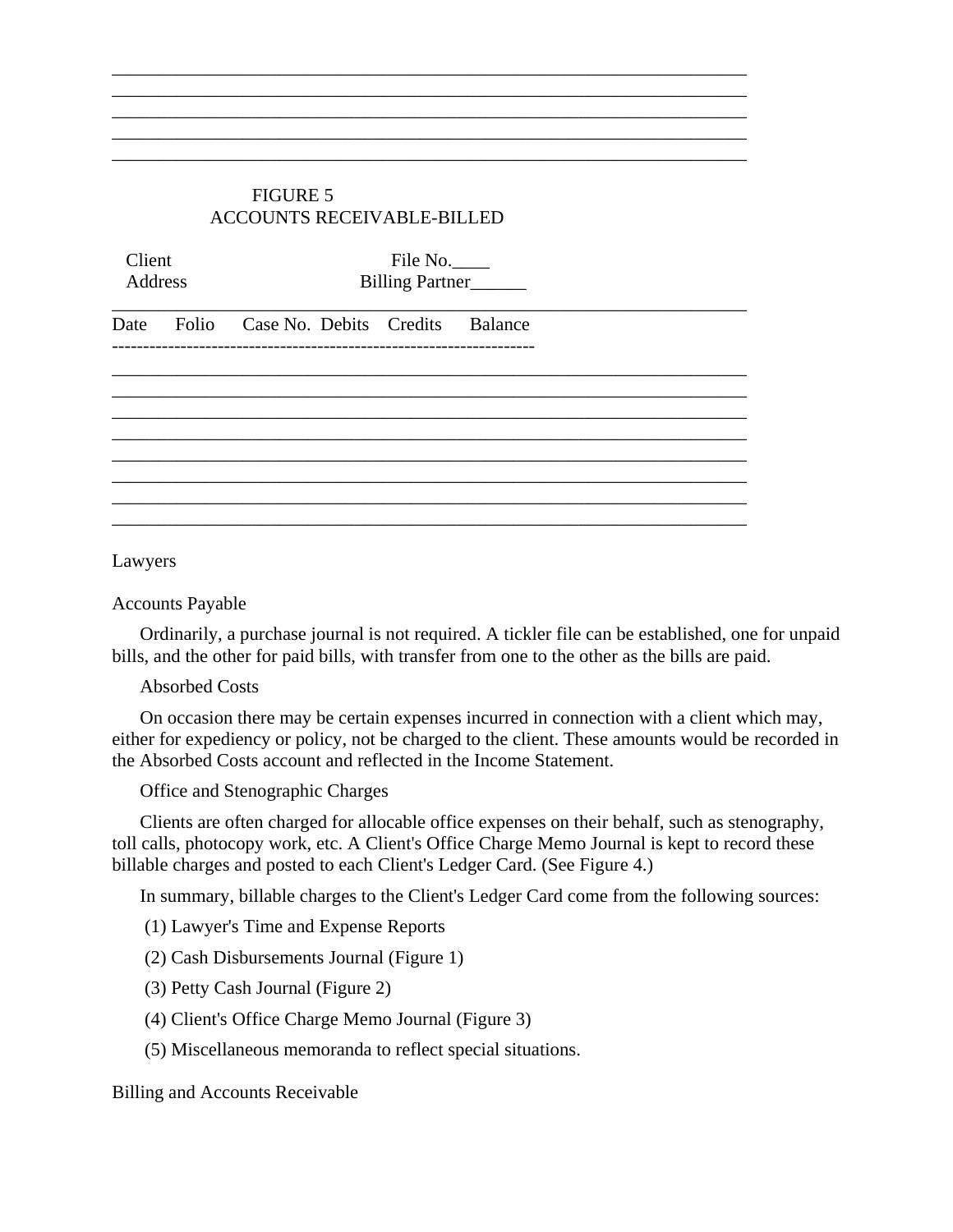The Client's Ledger Card (Figure 4) thus contains all items chargeable to the client from the sources enumerated. At this point, it represents a work in process or Unbilled accounts receivable record.

From the contents of the card, when the case is concluded, or in the event of interim billing, an invoice is prepared in duplicate. One copy is sent to the client, and the other is retained by the accounting department, which transfers by journal entry the amount billed out of the Client's Ledger Card to the Accounts Receivable-Billed account (Figure 5). In effect, there are now two accounts receivable accounts -- one billed, and the other unbilled.

#### Cash Receipts Journal

Amounts received as collection of invoices rendered are deposited in the bank account, and recorded in the cash receipts journal (Figure 6). Postings to individual Accounts Receivable-Billed accounts are made from the Accounts Receivable column in the cash receipts book, and the status of the receivables is thus constantly maintained. Other items of receipts are entered in the General column, with designations as to which account is to be credited. The number of columns may be expanded to show fee participations, etc., as the need requires.

# CLASSIFICATION OF ACCOUNTS AND BOOKS OF ACCOUNT Accounts Peculiar to the Profession

Following is a list of accounts appearing in the general ledger of a law firm. This may be expanded or modified as found necessary. (See Figure 7.)

The major journals are a cash receipts book in which all receipts are entered chronologically, a cash disbursements book in which payments by check are recorded, and a petty cash journal in which cash disbursements of a minor nature are listed. The monthly totals are posted and summarized in the general ledger, from which periodic and year-end financial statements are prepared.

\_\_\_\_\_\_\_\_\_\_\_\_\_\_\_\_\_\_\_\_\_\_\_\_\_\_\_\_\_\_\_\_\_\_\_\_\_\_\_\_\_\_\_\_\_\_\_\_\_\_\_\_\_\_\_\_\_\_\_\_\_\_\_\_\_\_\_\_ \_\_\_\_\_\_\_\_\_\_\_\_\_\_\_\_\_\_\_\_\_\_\_\_\_\_\_\_\_\_\_\_\_\_\_\_\_\_\_\_\_\_\_\_\_\_\_\_\_\_\_\_\_\_\_\_\_\_\_\_\_\_\_\_\_\_\_\_ \_\_\_\_\_\_\_\_\_\_\_\_\_\_\_\_\_\_\_\_\_\_\_\_\_\_\_\_\_\_\_\_\_\_\_\_\_\_\_\_\_\_\_\_\_\_\_\_\_\_\_\_\_\_\_\_\_\_\_\_\_\_\_\_\_\_\_\_ \_\_\_\_\_\_\_\_\_\_\_\_\_\_\_\_\_\_\_\_\_\_\_\_\_\_\_\_\_\_\_\_\_\_\_\_\_\_\_\_\_\_\_\_\_\_\_\_\_\_\_\_\_\_\_\_\_\_\_\_\_\_\_\_\_\_\_\_ \_\_\_\_\_\_\_\_\_\_\_\_\_\_\_\_\_\_\_\_\_\_\_\_\_\_\_\_\_\_\_\_\_\_\_\_\_\_\_\_\_\_\_\_\_\_\_\_\_\_\_\_\_\_\_\_\_\_\_\_\_\_\_\_\_\_\_\_ \_\_\_\_\_\_\_\_\_\_\_\_\_\_\_\_\_\_\_\_\_\_\_\_\_\_\_\_\_\_\_\_\_\_\_\_\_\_\_\_\_\_\_\_\_\_\_\_\_\_\_\_\_\_\_\_\_\_\_\_\_\_\_\_\_\_\_\_ \_\_\_\_\_\_\_\_\_\_\_\_\_\_\_\_\_\_\_\_\_\_\_\_\_\_\_\_\_\_\_\_\_\_\_\_\_\_\_\_\_\_\_\_\_\_\_\_\_\_\_\_\_\_\_\_\_\_\_\_\_\_\_\_\_\_\_\_

# FIGURE 6 CASH RECEIPTS JOURNAL

 Accounts Receivable General Bank Bank ---------------------------------- Date Name #1 #2 Case No. Amount Acct. Amount --------------------------------------------------------------------

Trust Funds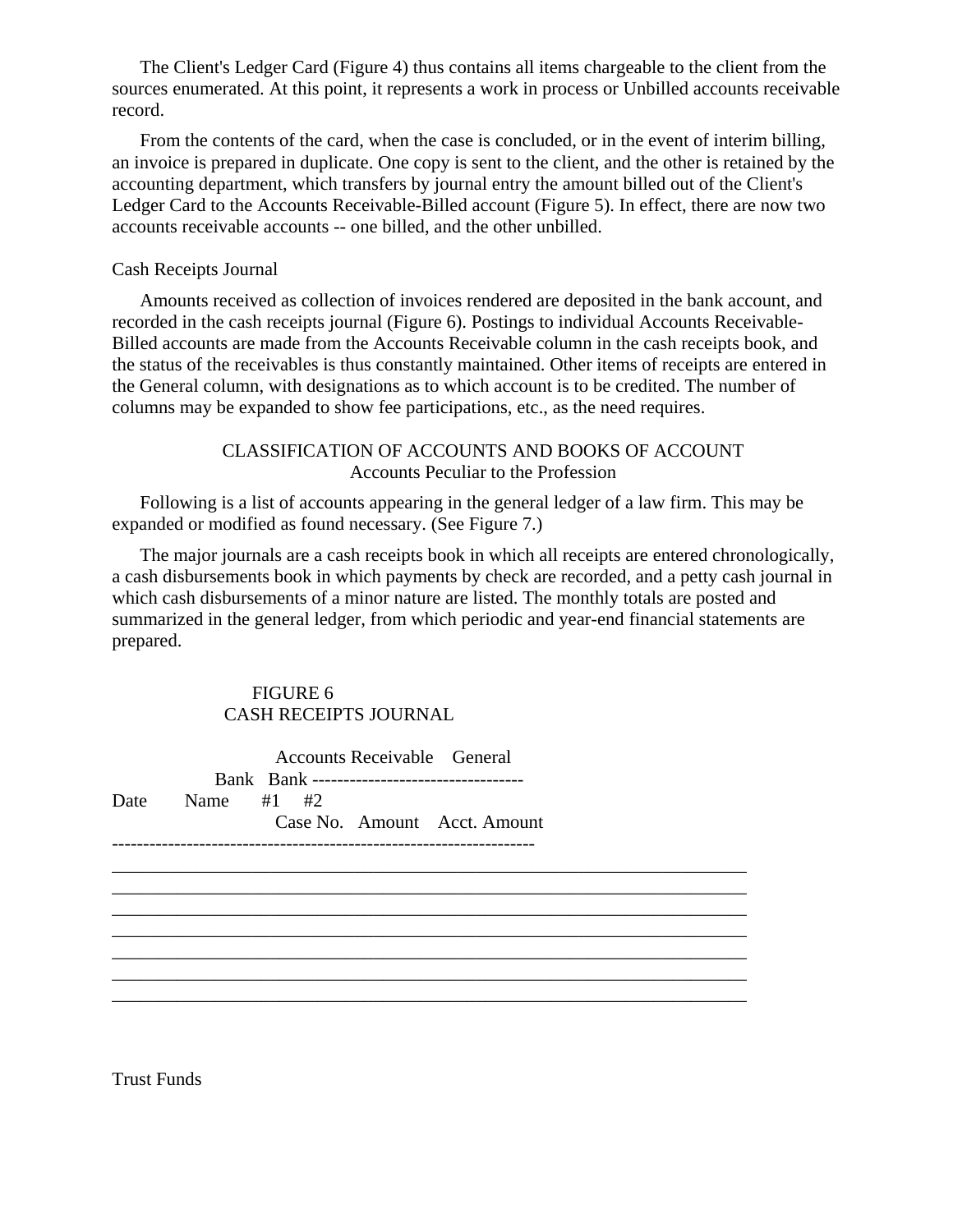Amounts received in trust or escrow should not be deposited in the regular office bank account. Funds received from settlement of law cases, real estate closings, etc., should be deposited in a special account. When acting as executor or trustee, the firm should open a separate account for each trust or estate.

Books of Account Peculiar to the Profession

Accumulation of Financial Data

Fundamental to all the books of account are the cost and time data which provide the basis for billing and resultant revenues.

# FIGURE 7 CHART OF ACCOUNTS

#### BALANCE SHEET ACCOUNTS

Current Assets Liabilities

| 1--Cash on deposit-regular    | 30--Accounts Payable                                      |
|-------------------------------|-----------------------------------------------------------|
| $2(a)$ --Trust Fund #1        | 31--Funds held for clients                                |
| $(b)$ --Trust Fund #2         | 32--Federal withheld Taxes                                |
| 3--Petty Cash Fund            | 33--State withheld taxes                                  |
|                               | 5 (a)--Accounts Receivable-billed 34--City withheld taxes |
| $(b)$ --Accounts              |                                                           |
| Receivable-unbilled           | 35--Other payroll withholdings                            |
| 6 (a)--Allowance for          |                                                           |
| doubtful accts.               | 36--Misc. Taxes Payable                                   |
| 8--Cash advanced to clients   | 40--Accrued Liabilities                                   |
| 10--Advances to partners $\&$ |                                                           |
| employees                     |                                                           |
| 12--Prepaid Expenses          |                                                           |

Capital Assets Capital

20--Office Equipment  $50 (a)(b)(c)$ --Capital Accounts 25--Library  $55 (a)(b)(c)$ --Drawing Accounts 26--Leasehold improvements 60--Undistributed Profits or 27--Allowances for depreciation Retained Earnings.

# INCOME & EXPENSE ACCOUNTS

Income Accounts

 70 (a)(b)(c)--Fees Earned 72 (a)(b)--Other Income

Expense Accounts

73--Principal's or Partners' Salaries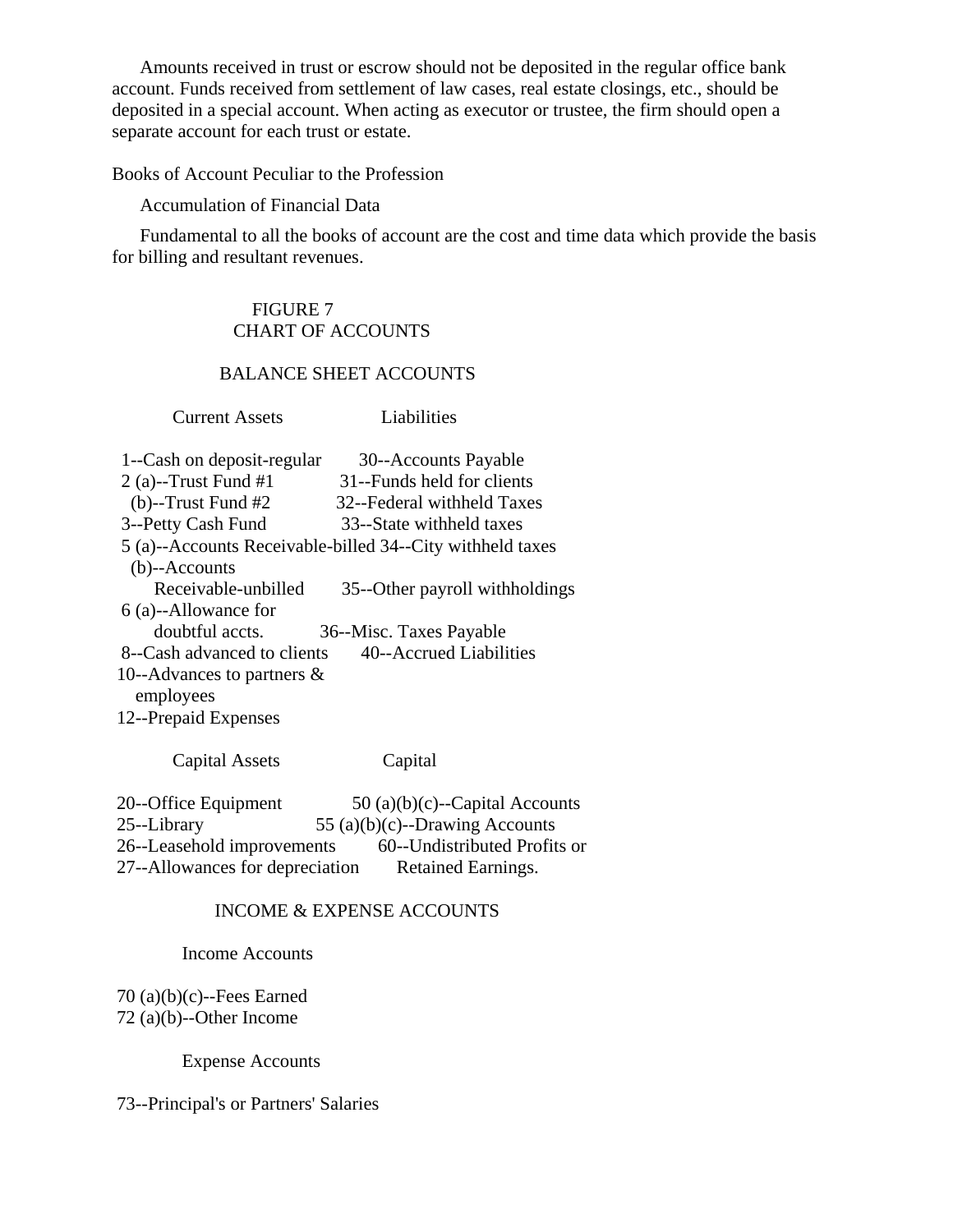74--Associates' Salaries 75--Associates' Fee Participations 76--Office Salaries 78--Rent 79--Books & Periodicals 80--Telephone 81--Postage 82--Stationery & Supplies 83--Insurance 84--Light 85--Repairs 86--Payroll Taxes 87--Other Taxes 88--Prof. Dues & Meetings 89--Pensions & Employee Benefits 90--Contributions 91--Depreciation 92--Bad Debts 93--Miscellaneous Expenses 94--Absorbed Costs 100--Revenue & Expense Summary

Lawyers

When a new client is obtained, or a new case accepted, a New Client Memo is set up which gives preliminary information as to the matter (Figure 8).

This card is prepared in triplicate: one copy is kept on file, another is sent to the accounting department, and the third goes to the principal attorney. The initial details of the new client or matter are transcribed thereon. It is advisable that each partner and each case be given an identifying number. Partners may be identified by two digits, and cases with four digits, with the first two digits representing the client and the third and fourth digits the particular case. This identification may become particularly important should the firm decide to use a data-processing or computer service to maintain its records.

Time Records

The source of time charged to each engagement is originally derived from the personal diary kept by each lawyer. This is kept daily with notations as to hours and minutes worked on each case during the day, together with any out-of-pocket disbursements made (Figure 9).

From the daily diary, a Time and Expense Report is prepared for each matter handled that day which is the basis for billing (Figure 10). This is prepared in quadruplicate -- one for the files, and the others for the accounting department, the partner, and for internal control purposes.

From the contents of the Time and Expense Report, the billing partner and/or the accounting department can determine the time spent on the case and on the basis of the hourly billing charge accumulate the data for the eventual bill to be rendered, plus billable expenditures made.

# TIME AND PAYROLL SYSTEM

A detailed record of each employee must be kept, showing gross salaries, and the various social security and income tax withholdings. Hours worked are required only for nonprofessional employees, although a breakdown may be useful where chargeable time is involved.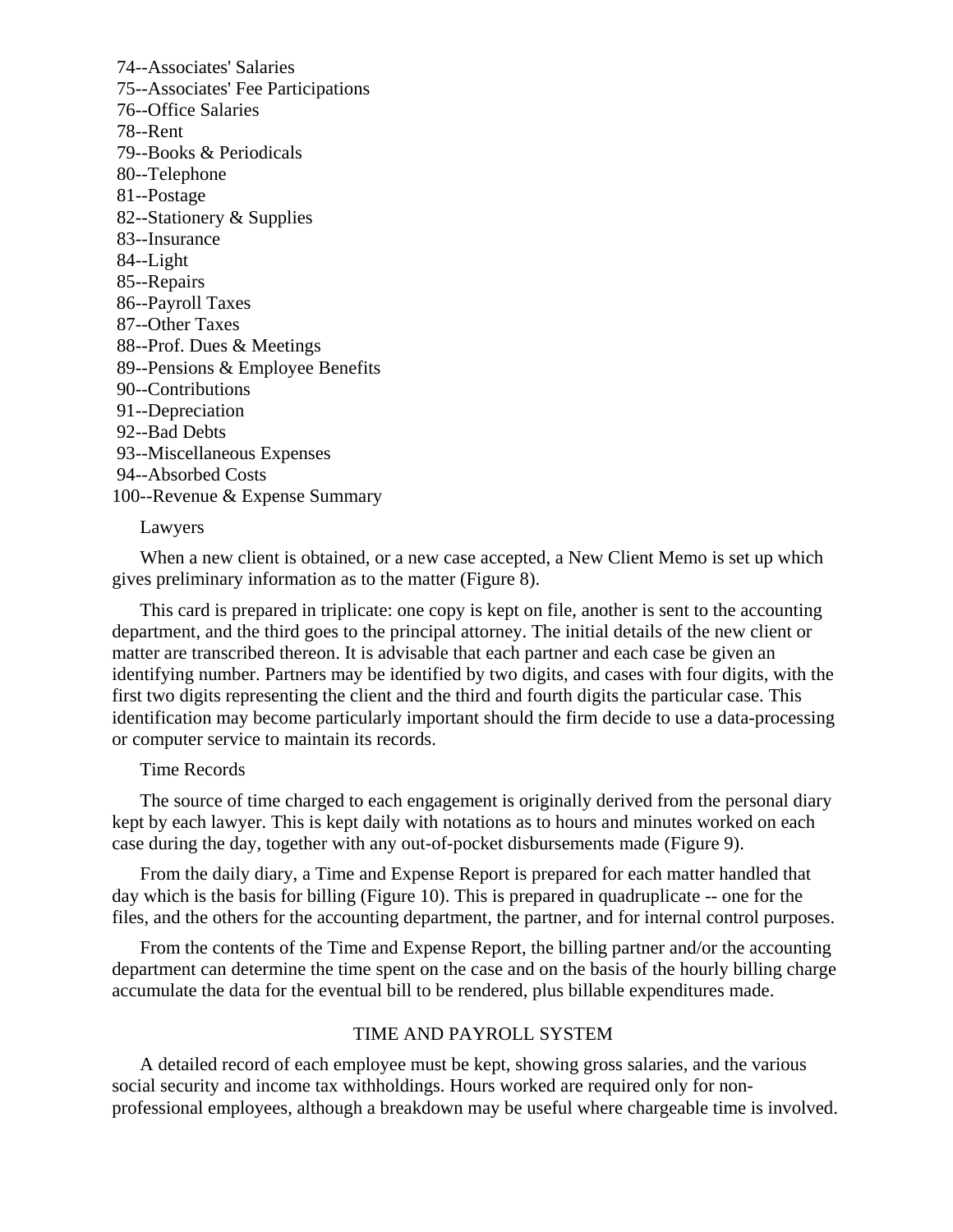Dependent on the size of the firm, the one-write payroll system may be the simplest in providing the information required for preparing the various payroll tax returns.

# FIGURE 8

|                        | <b>NEW CLIENT MEMO</b>                                                                                                                                                           |  |
|------------------------|----------------------------------------------------------------------------------------------------------------------------------------------------------------------------------|--|
| Name of Client         | Client                                                                                                                                                                           |  |
| Address                | <b>Indicate New Client</b>                                                                                                                                                       |  |
| Description of Case:   | Old Client                                                                                                                                                                       |  |
|                        | File No.                                                                                                                                                                         |  |
| Date Opened:           |                                                                                                                                                                                  |  |
|                        |                                                                                                                                                                                  |  |
| File Copy              |                                                                                                                                                                                  |  |
| <b>Accounting Copy</b> |                                                                                                                                                                                  |  |
| Partner's Copy         |                                                                                                                                                                                  |  |
|                        | FIGURE 9<br><b>DAILY DIARY</b>                                                                                                                                                   |  |
|                        | MONDAY, FEBRUARY 2, 19xx<br>Time                                                                                                                                                 |  |
|                        | Hour Client Case Services Rendered Expense Hours Min.                                                                                                                            |  |
|                        | 8:00 a.m. A Incorporation Met with Mr. A. 1<br>15<br>of "A" Corp. Discussed details<br>of corporation<br>with Mr. A & CH,<br>accountant.                                         |  |
| 9:00 a.m. B<br>Will.   | Draft of<br>Discussed intent,<br>30<br>1<br>size of estate,<br>assets, bequests.<br><b>Telephoned RW</b><br>acct. for list of<br>assets. Prepared<br>general outline<br>of will. |  |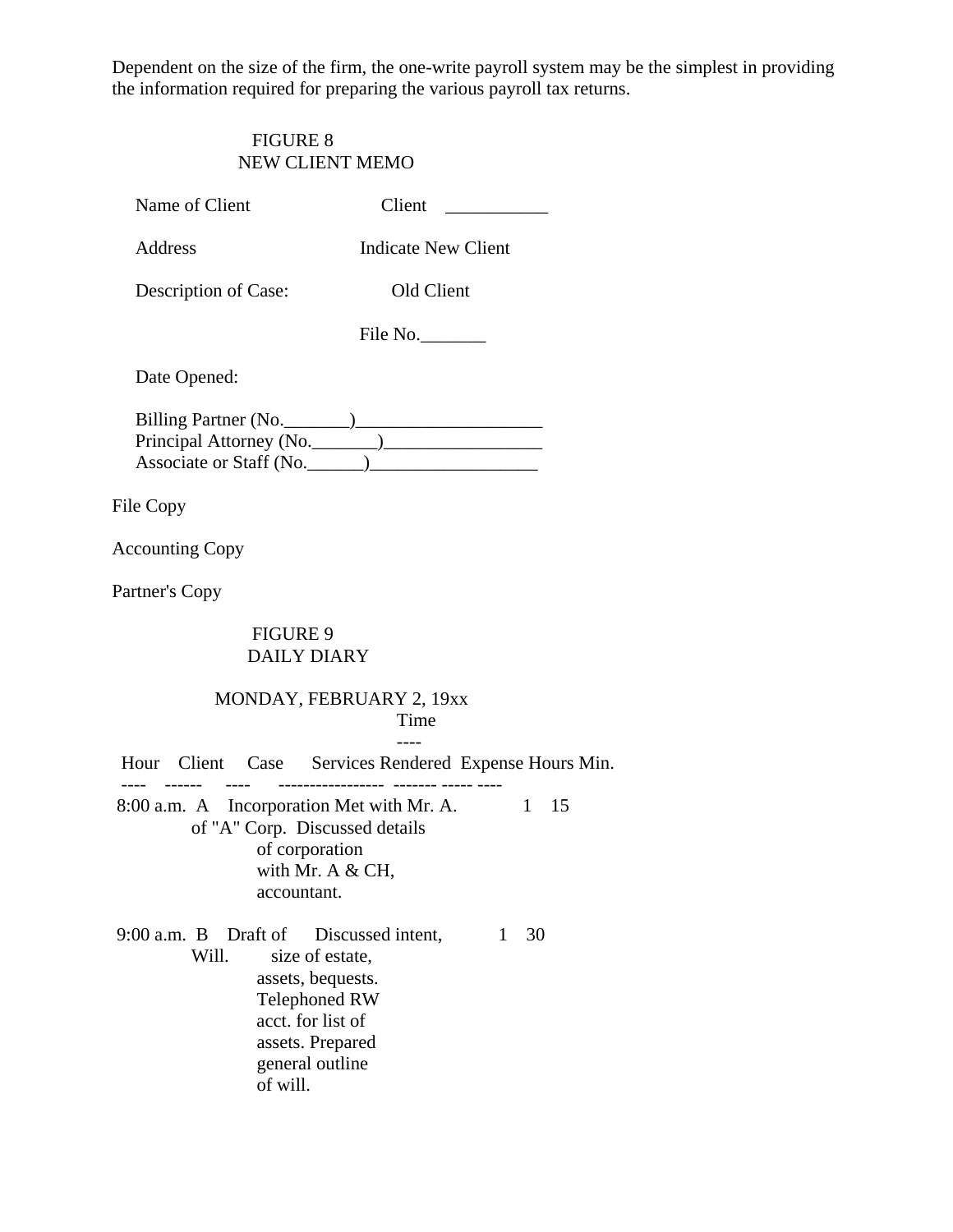|                            | 11:00 a.m. C Fed. Income Conferred with Mr.<br>Tax Examina- I.S., internal<br>tion. 19x2. revenue agent, at<br>90 Church St.<br>office. Discussed<br>case.                                  |                             |              | 1<br>$\theta$ |  |
|----------------------------|---------------------------------------------------------------------------------------------------------------------------------------------------------------------------------------------|-----------------------------|--------------|---------------|--|
| $\mathcal{C}$<br>12:00     | 11<br>discussing case.<br>Paid for lunch.                                                                                                                                                   | Lunch with agent, $$8.75$ 1 |              | $\theta$      |  |
| $1:00$ p.m. $C$            | 11<br>Π<br>office. Case settled.<br>Tax return accepted<br>as filed.                                                                                                                        | Returned to IRS             | $\mathbf{1}$ | $\Omega$      |  |
| $2:00$ p.m. $\degree$ C    | $\overline{\phantom{a}}$<br>11<br>11                                                                                                                                                        | $^{\prime}$                 | 45           |               |  |
| $4:00$ p.m.<br>$5:00$ p.m. | 3:00 p.m. D Partnership Met with Messrs.<br>agreement D, E $&$ F, regarding<br>D, E & F. partnership agree-<br>ment. Discussed<br>ment in capital,<br>profits & loss<br>sharing ratio, etc. | details of invest-          |              | 2<br>$\Omega$ |  |
|                            | <b>Total Time</b>                                                                                                                                                                           |                             | 8 30         |               |  |
|                            | Expenses                                                                                                                                                                                    | \$8.75                      |              |               |  |

The payroll may be broken down into separate categories, such as associates' salaries, associates' fee participations, stenographers, typists, clerks, librarians, etc., to the degree required. Partners' salaries are kept separate. Adhering to the terms of the partnership agreement, any withdrawals in excess of stipulated salaries are entered in the partners' drawing accounts.

#### Accounts Necessary for the Professional Corporation

Other than the differences in the types of federal, state and local income and franchise taxes, the record-keeping changes occur primarily in the Salaries and Equity accounts.

Those who ordinarily would be partners in a partnership would be stockholder-employees in a professional corporation. No social security or income tax deductions are made from partners' salaries, nor does the firm remit payroll taxes to the government on their behalf. Since the principals or partners are now employees of a corporation, they are treated, for tax purposes, as all other employees, and their salaries are subject to all required payroll deductions.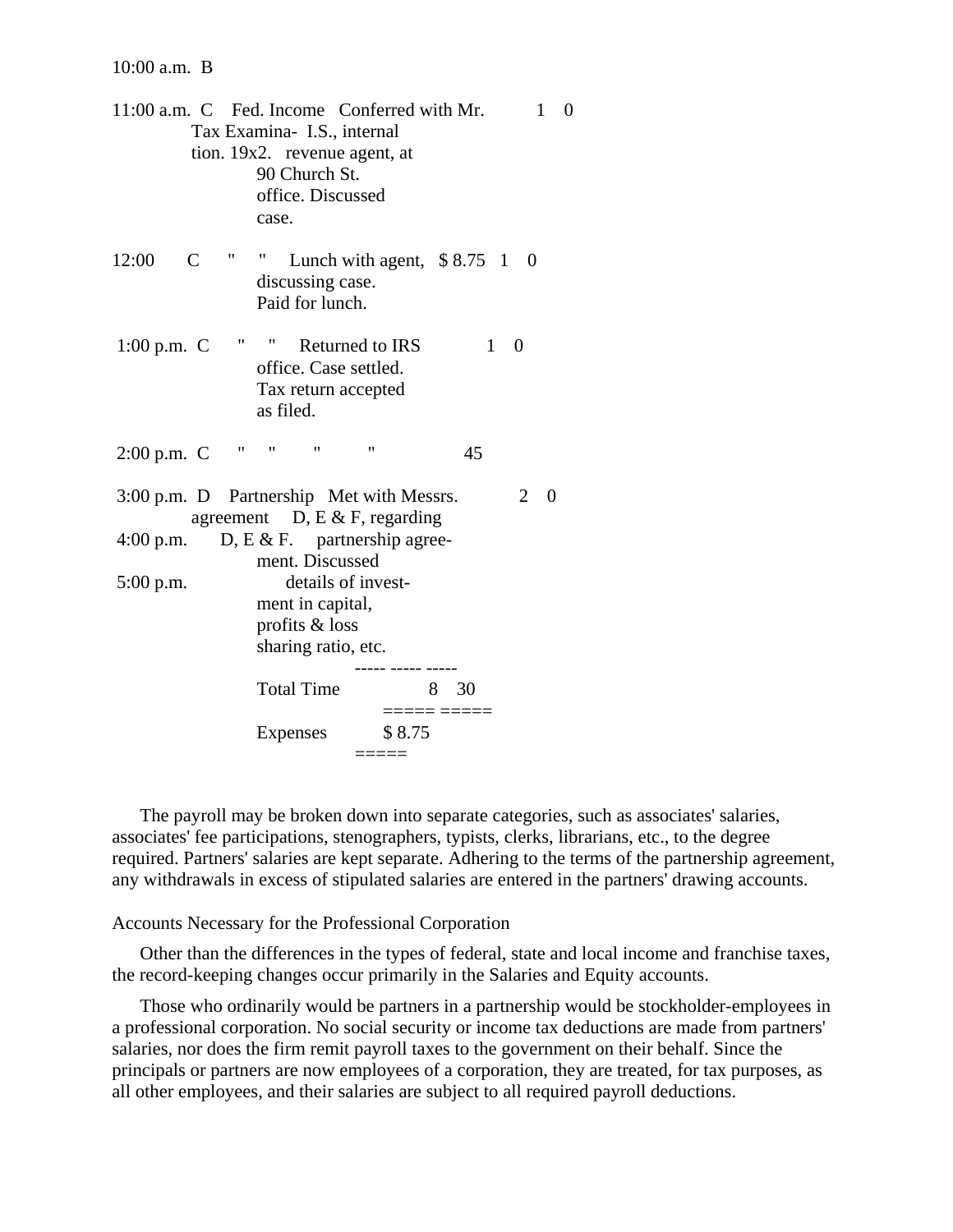In a partnership, each partner has a capital account and drawing account in his name, and his equity is increased by the excess of his share of the firm's earnings over his withdrawals. At the end of a fiscal period, his share of the net assets is reflected in the balance of his Capital account. The professional corporation, however, is treated in the same manner as other business corporations. The Capital Stock account represents the total investment by all the stockholders in the corporation. (A separate stockholders' ledger would show the number of shares owned by each stockholder). Any undistributed profits are reflected in a Retained Earnings account. The net worth of the corporation then is the sum of the Capital Stock account and the Retained Earnings account. Any withdrawals other than salaries are treated as dividends.

# FIGURE 10 TIME AND EXPENSE REPORT

| Comments:                    |                                                                                                                                                                                                                                                                                      |
|------------------------------|--------------------------------------------------------------------------------------------------------------------------------------------------------------------------------------------------------------------------------------------------------------------------------------|
| Expenses:                    |                                                                                                                                                                                                                                                                                      |
| $hrs.$ min. at \$ per hr. \$ | $\overline{\text{Taxis}}$ $\overline{\text{Laxis}}$<br>OFFICE MEMO Lunch Lunch Lunch Lunch Lunch Lunch Lunch Lunch Lunch Lunch Lunch Lunch Lunch Lunch Lunch Lunch Lunch Lunch Lunch Lunch Lunch Lunch Lunch Lunch Lunch Lunch Lunch Lunch Lunch Lunch Lunch Lunch Lunch Lunch Lunch |
| File Copy                    |                                                                                                                                                                                                                                                                                      |
| <b>Accounting Copy</b>       |                                                                                                                                                                                                                                                                                      |
| Partner's Copy               |                                                                                                                                                                                                                                                                                      |
| <b>Internal Control Copy</b> | This article appears in the Encyclopedia of Accounting Systems, Dermi                                                                                                                                                                                                                |

This article appears in the Encyclopedia of Accounting Systems. Permission to reproduce has been obtained from the publishers: Prentice Hall; Inglewood Cliffs, New Jersey.

# EXHIBIT 2-3 ATTORNEY-CLIENT PRIVILEGE

As a "general rule", where a party demonstrates that there is a legitimate need for a court to require disclosure of such matters, the identity of an attorney's clients and the nature of his or her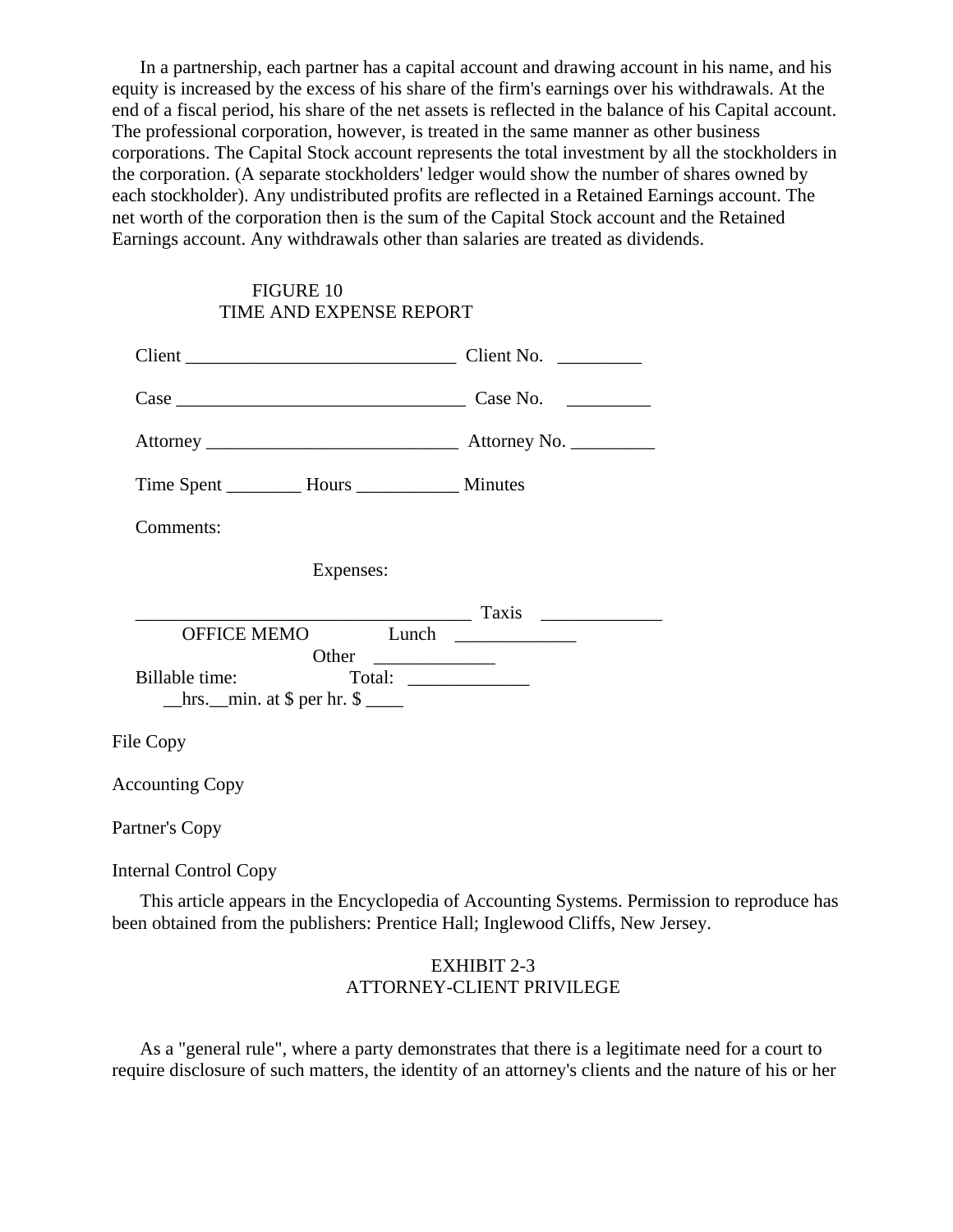fee arrangements with his or her clients are not confidential communications protected by the attorney-client privilege. United States v. Hodge and Zweig.

# HISTORY AND BASIC ELEMENTS

 In The Matter of Edward E. Colton, Respondent, [62-1 U.S.T.C. 9189] (1961).

 *Colton v. United States, [62-2 U.S.T.C. 9658,* CA 2nd Cir. (1962) aff'g *DC 62-1 U.S.T.C. 9189 (1961).*

# FEE ARRANGEMENTS & CLIENT IDENTITY

 *Osterhoudt v. United States, [84-1 U.S.T.C. 9132]* (1983) CA-9th Cir. aff'g an unreported DC decision.

 *United States et al v. Hodge and Zweig, [77-1 U.S.T.C. 9263]* (1977) CA-9th Cir. aff'g *DC 74-2 U.S.T.C. 9781.*

 *United States et al v. Bruce Hartigan, [75-1 U.S.T.C. 9173]* (1975).

*United States v. Hodgson, [74-1 U.S.T.C. 9283]* (1974).

 *Colton v. United States, [62-2 U.S.T.C. 9658]* (1962) CA-2nd Cir. aff'g *DC 62-1 U.S.T.C. 9189.*

*Tillotson v. Boughner, [65-1 U.S.T.C. 9261]* (1965).

 Contra, The identity of a client may be privileged when that information would in effect reveal the substance of a confidential communication. (Attorney cannot be compelled to reveal name of client on whose behalf attorney anonymously paid taxes.)

 *Baird v. Koerner, [60-2 U.S.T.C. 9527]* (1960) CA-9th Cir. aff'g and reversing *DC 59-2 U.S.T.C. 9517.*

#### BURDEN ON THE CLAIMANT

 In Reisman v. Caplin, the Supreme Court held that an Internal Revenue summons may be challenged on the ground of attorney-client privilege. However, the burden is on the taxpayer to prove that the information requested falls within the attorney-client privilege.

 *Reisman v. Caplin, [64-1 U.S.T.C. 9202]* (1964) Sup. Ct. aff'g CA DC 63-*1 U.S.T.C. 9255 (1963)* Writ of Certiorari.

*United States v. Kovel, [62-1 U.S.T.C. 9111]* (1961) CA-2nd Cir.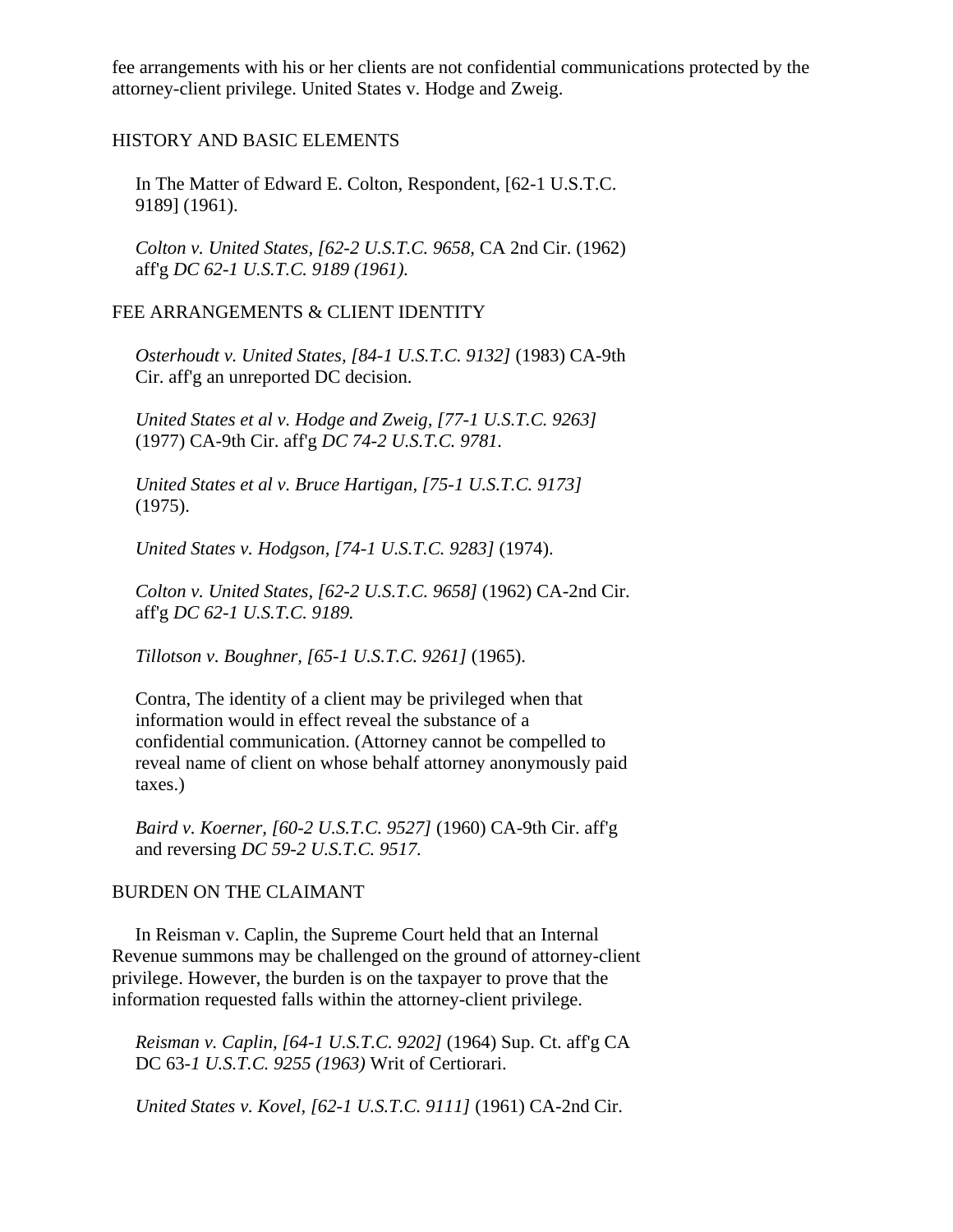vacating and remanding unreported DC decision.

*United States v. Johnson, [72-2 U.S.T.C. 9657]* (1972)

 *United States v. Gurtner, [73-1 U.S.T.C. 9228]* (1973) CA-9th Cir. aff'g unreported DC decision.

# FINANCIAL STATEMENTS

 Only confidential records are protected, information given to attorney to prepare income tax returns is not confidential.

 United States v. White, [73-1 U.S.T.C.] (1973) CA-5th Cir. aff'g DC 71-*2 U.S.T.C. 9577.*

 *Colton v. United States, [62-2 U.S.T.C. 9283]* (1962) CA-2nd Cir. aff'g *DC 62-1 U.S.T.C. 9189.*

 *United States v. Charles L. Abrahams, [90-1 U.S.T.C. 50,310]* (1990) CA-9th Cir. aff'g in part, vacating in part and remanding an unreported DC decision.

*United States v. Ned Willis, [83-1 U.S.T.C. 9398]* (1983).

 *Robert Van Drunen v. United States, [90-1 U.S.T.C. 50,303]* (1990).

# ATTORNEY-CLIENT TRUST FUND

 United States v. Union First Bank of Washington, [80-1 U.S.T.C. 9379] (1980).

INFORMATION RETURNS -- *IRC 6050I* FORM 8300

 United States v. Goldberger & Dubin, P.C., [91-2 U.S.T.C. 50,315] (1991) CA-2nd Cir. aff'g an unreported DC decision.

#### FEDERAL LAW

 Federal, not State, law applies in determining whether the privilege exists (Government's Position per District Counsel).

Colton v. United States, Supra.

United States v. Hodge & Zweig, Supra.

 *United States v. Cromer, [73-2 U.S.T.C. 9522]* (1973) CA-9th Circuit Affirming unreported DC decision.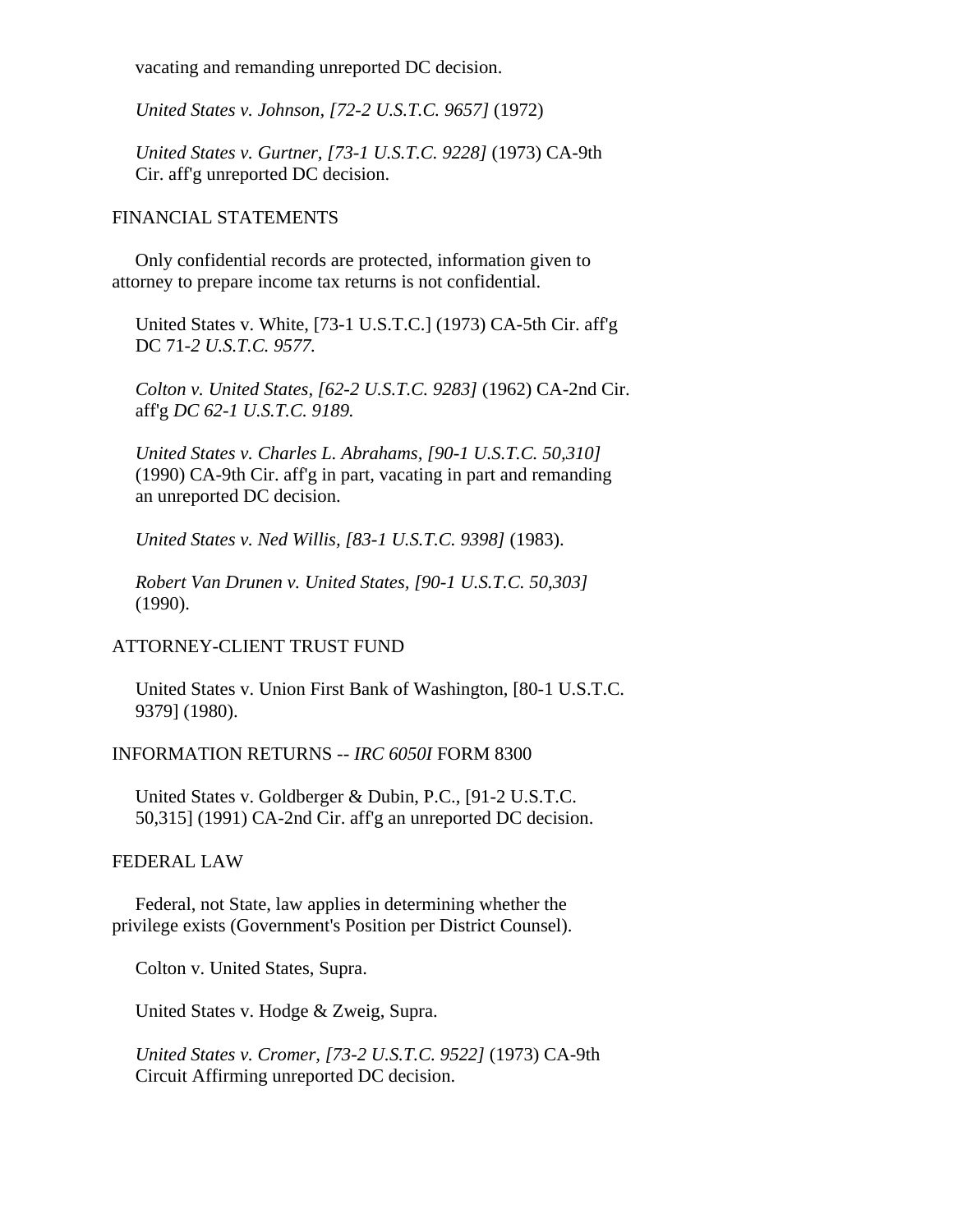Summonses must be issued in Good Faith.

 *Donaldson v. United States, [71-1 U.S.T.C. 9173]* (1971), Sup. Ct. aff'g (CA-5) *69-2 U.S.T.C. 9701.*

Colton v. United States, Supra.

*United States v. Hartigan, Supra.*

United States v. Hodge & Zweig, Supra.

 *Dallas L. Holifield v. United States, [90-2 U.S.T.C. 50,423]* (1990) CA-7th Cir. aff'g a DC decision, *88-2 U.S.T.C. 9472.*

Summons Overbroad:

 *United States v. Marvin L. Tratner, [75-1 U.S.T.C. 9259]* (1975) CA-7th Cir. aff'g and remanding unreported DC decision. CHAPTER 3

# AUDIT STEPS PRE-AUDIT ANALYSIS

A comprehensive pre-audit analysis is essential in performing an effective audit of any case. Given the nature of the cases being audited through the attorney project, that is nonfilers or noncompliance filers, an even more thorough search of available data is necessary. Sources of records to be researched vary from state to state, but most are available. Both asset searches and income searches are discussed.

Asset Searches

# 1. THE DEPARTMENT OF MOTOR VEHICLES

Data is available detailing driver's licenses issued to individuals and registration information on vehicles, including off- road and boats (under 50 feet) owned or leased by individuals.

Driver's license information is updated by the individual and is only as current as the last renewal, possibly 4 years earlier. It generally shows a residential address and also contains a physical description of the individual and a date of birth.

Vehicle registration data reveals the original purchase date of the vehicle, latest renewal, type, make, VIN, license plate, and lender/lessor, if any. Note that lenders and lessors have a lease application file, which may be a source of bank accounts.

Boats must be registered with the U.S. Coast Guard if over 50 feet in length, or 13 tons. Smaller vessels are registered with the Department of Motor Vehicles (DMV). Owners may register large vessels with the DMV in addition to the Coast Guard.

2. COUNTY OFFICES FICTITIOUS NAMES FILES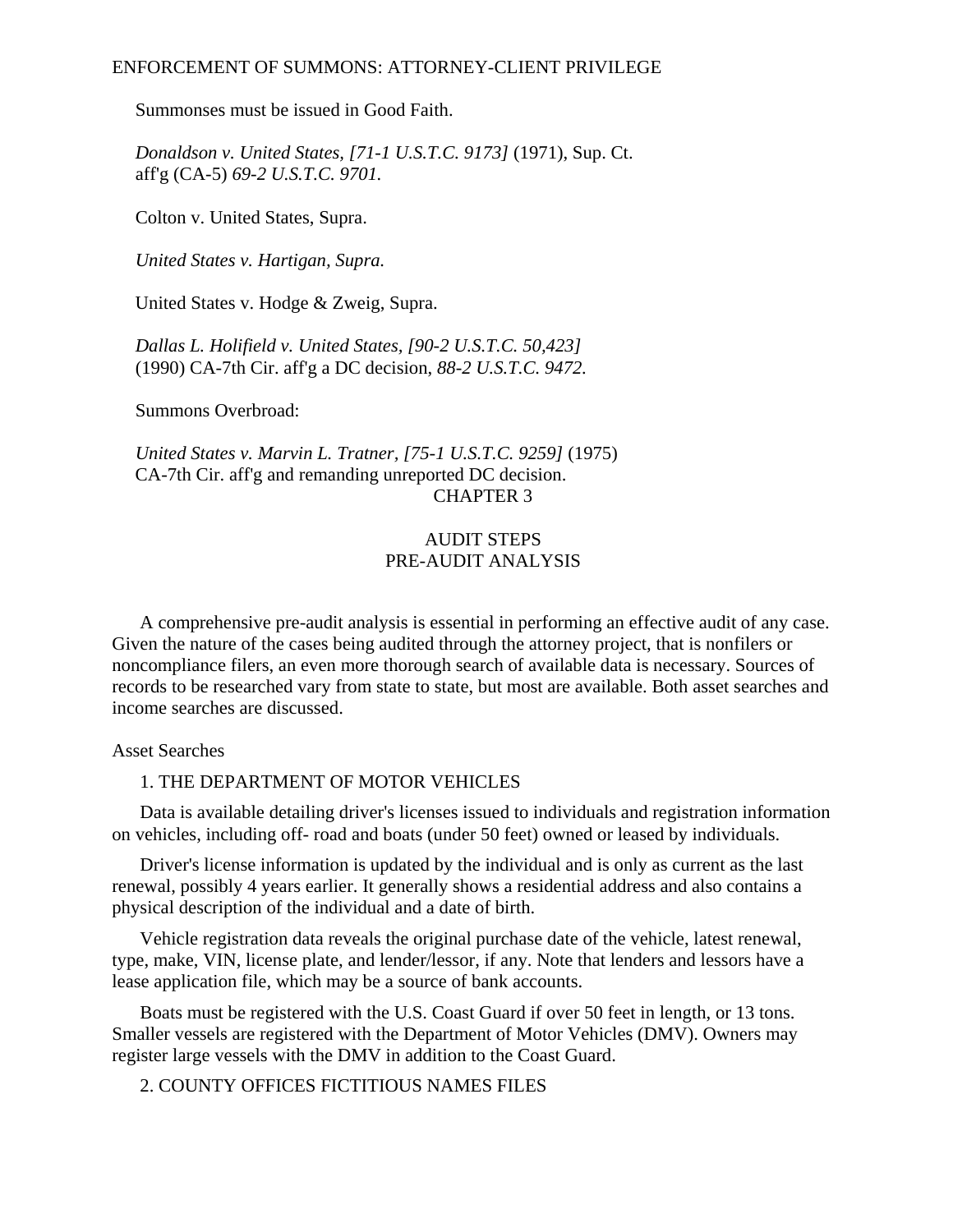The county maintains files and a listing of all individuals, partnerships, and other associations and corporations who regularly transact business for profit, if that county is the principal place of business. Known as "dba" (doing business as), or "fictitious name" file, this source can be important in identifying previously unknown operations. A fictitious name is defined or suggests the existence of additional owners. Any partnership name which does not include the surname of each general partner or that suggests the existence of additional owners is also considered fictitious. Corporate fictitious names are those not named in the articles of incorporation.

Organizations not included are non-profit or real estate investment trusts (REITs) which have statements on file designating the agent for service of process. An index by registrant's name and another by the fictitious business name lists file numbers for those entities or individuals. Files maintained may be viewed by the public and include the fictitious business name, address of principal place of business, full name of registrant, and residence address.

# 3. PROPERTY RECORDS

The county maintains records of taxes and ownership of real and business personal property. Several offices with different functions may need to be contacted to determine the full extent of real and personal property owned or previously owned by the taxpayer (or nonfiler).

# a. THE COUNTY ASSESSOR

The assessor is responsible for identifying all taxable property in the county, describing such property, identifying the owner(s), maintaining records listing property and owner(s), determining a value for the property, and listing the value on the assessment roll. The assessor is not responsible for collecting the taxes as that falls to the tax collector's office. Specific information about real property, available on the assessor's roll includes:

- -- owner of record as of lien date
- -- mailing address of the owner
- -- assessed values (change when ownership does)
- -- full value
- -- exemptions: home owner's, church, etc.
- -- net assessed value
- -- vesting as it pertains to how property is held.

Information is kept by alphabetical listing of owners, by parcel number, and by property address.

Business personal property is reappraised annually. Business owners are required to provide a property statement each year detailing costs of all supplies, fixtures, and equipment. Inventory is not valued or assessed. Other property values are readily available; however, a summons will be required to gain access to purchase information. These files also include information on boats and airplanes held in a business name. Registration of boats was covered in the DMV section. Airplanes must be registered with the Federal Aviation Agency (covered later in this paper).

#### b. THE TAX COLLECTOR'S OFFICE

This office collects real and personal property taxes assessed by the assessor's office. Information is separated into secured (real estate) and unsecured (everything else). Useful information available from this source includes: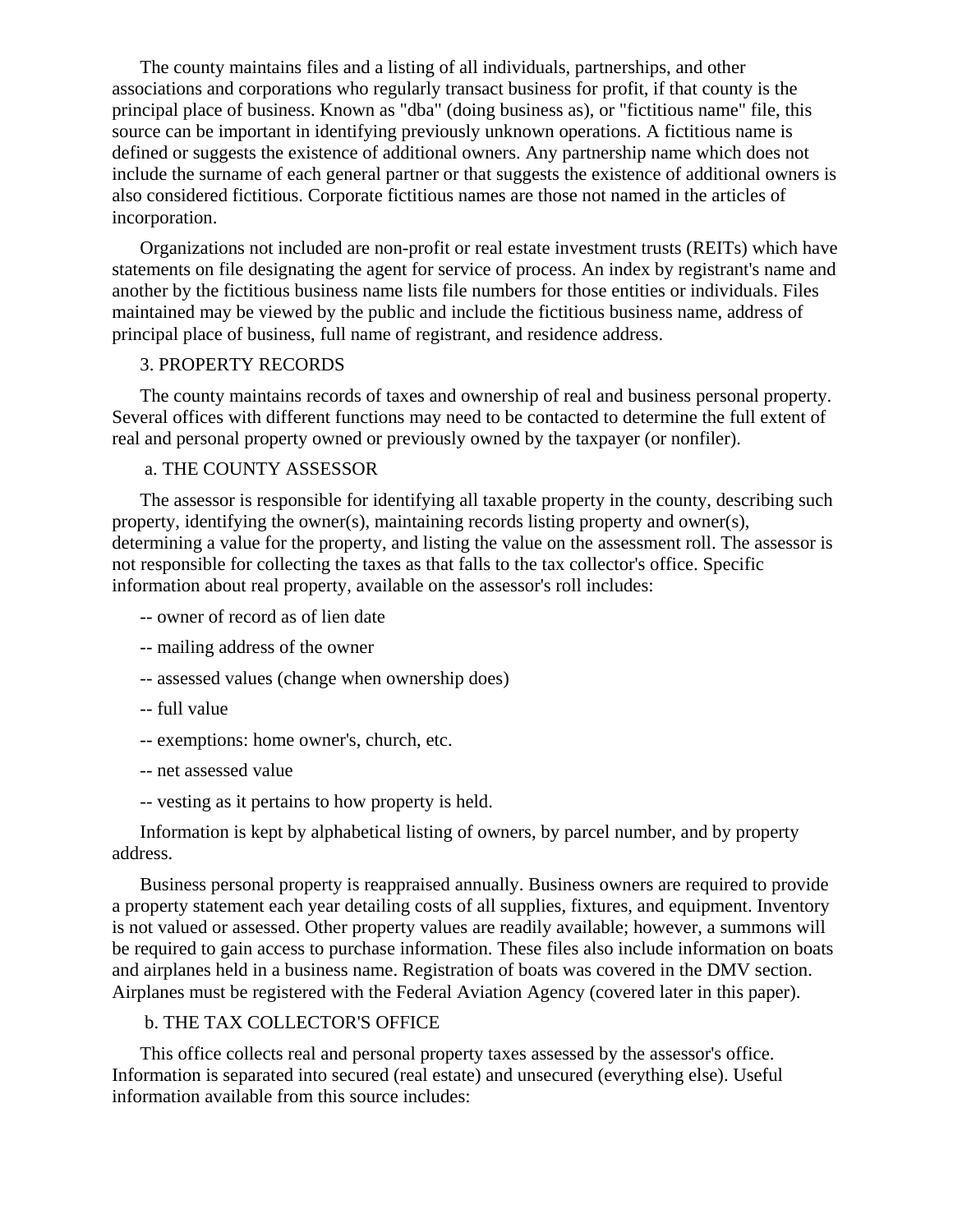- -- property tax bills
- -- date paid
- -- delinquent taxes due
- -- photocopies of checks used to pay taxes.

Information other than delinquent taxes will require a summons. Note that check photocopies can be used to determine the party actually paying the tax, possibly identifying a nominee owner, and bank accounts.

# c. MICROFICHE RECORDS

Some Post of Duties (PODs) maintain microfiche records of real property transactions within the county for the past several years. If those are available, they provide an excellent starting point for searching real property records. Keep in mind that they reflect only a specific point in time. If multiple transactions took place within a time period, only the most recent will be listed. Microfiche are useful for determining property ownership both current and historic, as well as listing the transfer value, and in some cases, the loans incident to the sale. Ownership and transactions are cross-referenced by parcel number, owner's name, and property address.

If the search of real property records needs to be expanded or the POD does not have ready access to microfiche records, the County Recorder's office has more complete information, listing every transaction filed. This will expose transactions that microfiche will not. Types of transactions filed here are:

- -- real estate purchases
- -- sales and transfers
- -- deeds
- -- trust deeds & reconveyance
- -- partnerships agreements
- -- powers of attorney
- -- lis pendens
- -- abstract of judgement.

These records are useful to agents who are attempting to determine the actual value of the property (via the documentary tax of .0011 of full value) and have particular application to those attorney audits where payment for services may be in the form of a trust deed or in cases where taxable gain from a sale or exchange was never reported.

For real property searches outside of the county, research becomes slightly more difficult. Travel to the county where records are suspected or known to be located is expensive and timeconsuming. Attempting to locate another agent willing to do the search for you is also less than efficient. Those locales which have access to one of the computerized data bases, such as Dataquick or Damar, have an option which may be preferable. These data bases are accessed via computer terminals in the PODs in the Laguna Niguel District. They provide real estate information on a statewide basis as well as property ownership in other states. As with most data bases, a fee is charged on a time basis.

4. COURT RECORDS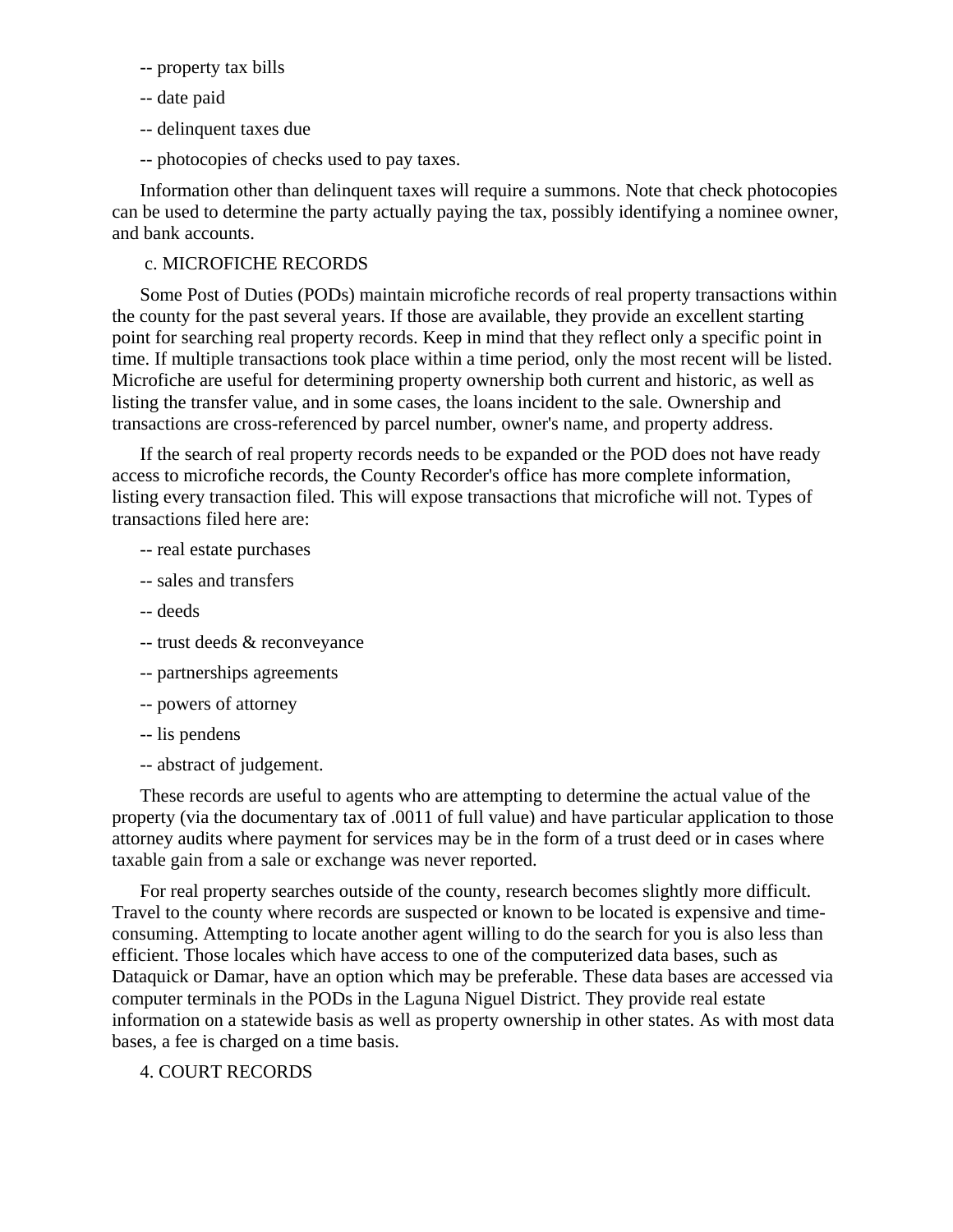Court files are a useful source of information -- detailing divorce actions, bankruptcies, and lawsuits. Divorce files are open to the public, and computer database records are available for viewing, as are microfiche of older cases. In cases concerning child or spousal support, both parties are required to file an Income and Expense Declaration. These are also generally filed for more complex or contested cases where children or support are not issues, but property division is. The judge may also order parties to provide a balance sheet if he or she deems it material to the case. This may point out bank or investment accounts, as well as previously undisclosed real or personal property. In California, the Family Court keeps divorce files.

# 5. THE FEDERAL AVIATION AGENCY (FAA)

This agency maintains a database on all aircraft in the United States. Its files are open to the public and can be accessed via telephone, fax, or mail. More detailed information is available when inquiries are made by mail or fax, but a telephone inquiry will provide information concerning:

- -- current registered owner
- -- make
- -- model
- -- registration number (tail"N"#)
- -- serial number (similar to VIN).
- A hard copy inquiry will disclose other information that is on file including:
- -- application for registration
- -- bill of sale name
- -- name and address of owner
- -- buyer/seller
- -- complete chain of ownership,
- -- mailing address of owner
- -- may also include lien information.

Address and phone: FAA Aircraft Registry

 P.O. Box 25504 Oklahoma City, OK 73125 (405) 680-3116 (405) 680-3548 FAX

# Income Searches

Income information is available from a variety of sources, some of which are discussed here.

# 1. CURRENCY AND BANKING RETRIEVAL SYSTEM

To track the flow of cash, the Federal Government has imposed more stringent reporting requirements in recent years. Several forms are of interest to revenue agents.

The first, Treasury Form 4789, Currency Transaction Report, is for cash transactions (deposits and withdrawals) over \$ 10,000 with financial institutions, and is filed by the bank or S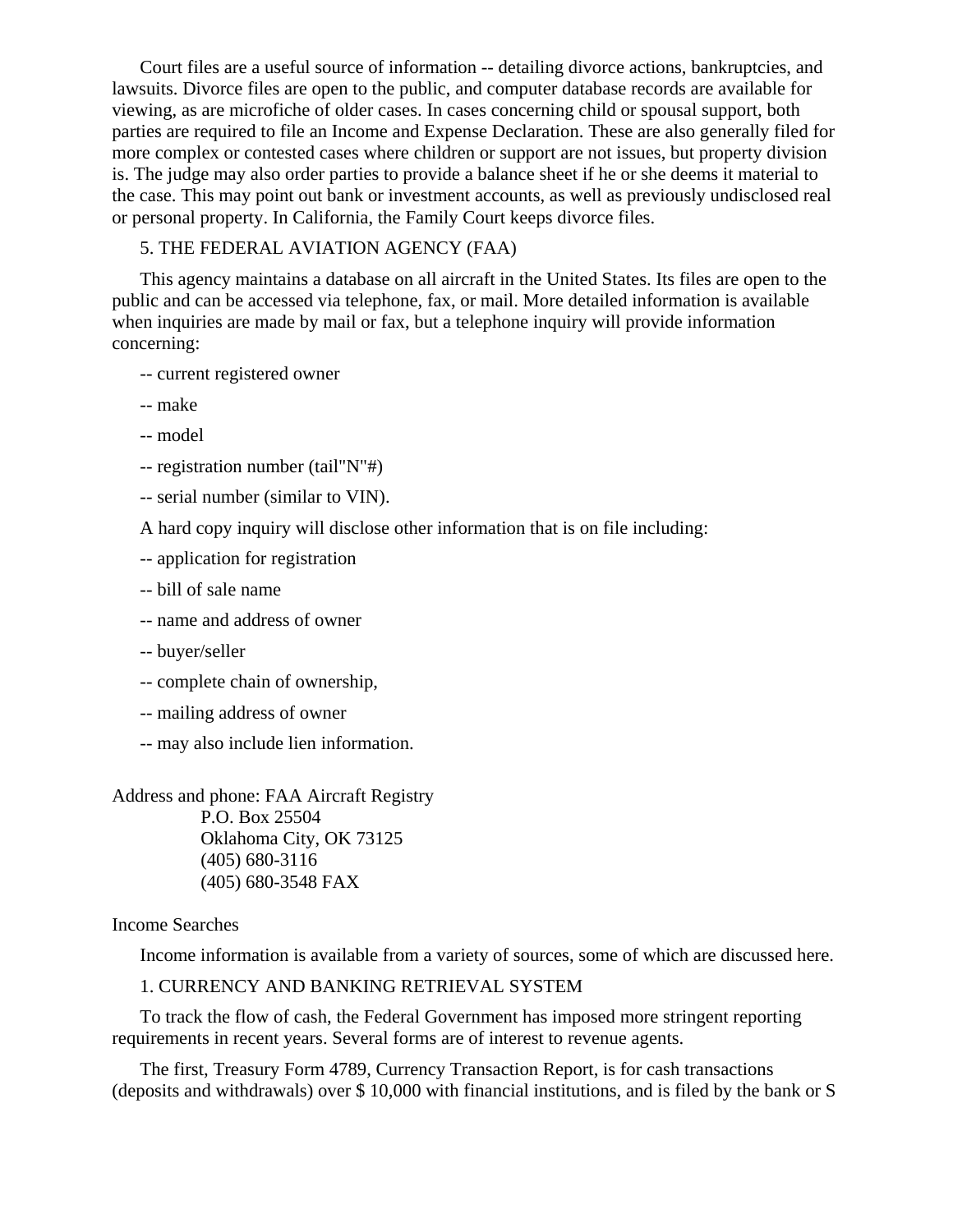& L. It identifies the individual making the transaction, the person or organization for whom the transaction was conducted, and the institution reporting, as well as the amount of money involved.

Customs Form 4790 details the international transportation of currency or monetary instruments. Persons transporting either of these must declare themselves to Customs when leaving the United States or when entering with funds to be declared from ex-U.S. sources. Persons who mail or ship funds also must complete Form 4790.

Treasury Form 8300 is a report of cash payment over \$ 10,000 (U.S. dollars or foreign currency equivalent) received in a trade or business. It is to be filed by businesses receiving funds, identifies the customer, and provides a description of the transaction and method of payment.

Treasury Form 8362 is a report by casinos of currency transactions and again, lists the individual or organization involved, details of the transaction, and the reporting entity.

Treasury Form TDF 90-22.1 is required of all entities having a financial interest in or signature authority over foreign bank and financial accounts with an aggregate value of more than \$ 5,000.

Printouts of any transactions reported may be obtained via modem from the CBRS in the Detroit Data Center.

# 2. THE U.S. BANKRUPTCY COURT'S CHAPTER 13 TRUSTEE

The trustee distributes funds in accordance with court orders. The trustee makes disbursements of legal fees directly to the attorneys and keeps a record in the form of a monthly check register. The Trustee's office may be willing to provide photocopies of their records.

# 3. RETURN PREPARER LISTINGS

These lists which detail all returns that have been prepared by a particular preparer, may be obtained from the Service Center through the Return Preparer Coordinator. These are useful in cases where the attorney performs tax services for clients, pointing out potential new cases as well as trends in preparation.

# 4. IRP TRANSCRIPT

This printout details Forms 1099 reported to the IRS. It lists interest and dividend paying accounts, potentially leading to unknown bank accounts or investments. Social Security payments are listed. The IRP transcript may also report Form 1099 rental income and property sales. Both Social Security and Employer Identification Numbers need to be requested for a complete report.

# Information Document Requests

A working copy of an IDR which may be utilized is attached as Exhibit 3-1. This can be altered or expanded to fit the attorney's practice.

A list of suggested items to request for a bank summons is included as Exhibit 3-2.

#### INITIAL INTERVIEW

The initial interview is, perhaps, the most important step of the audit process. It is particularly important when dealing with attorneys since it may be the only opportunity to meet with the taxpayer directly. Direct testimony of the taxpayer is needed for two reasons. First, the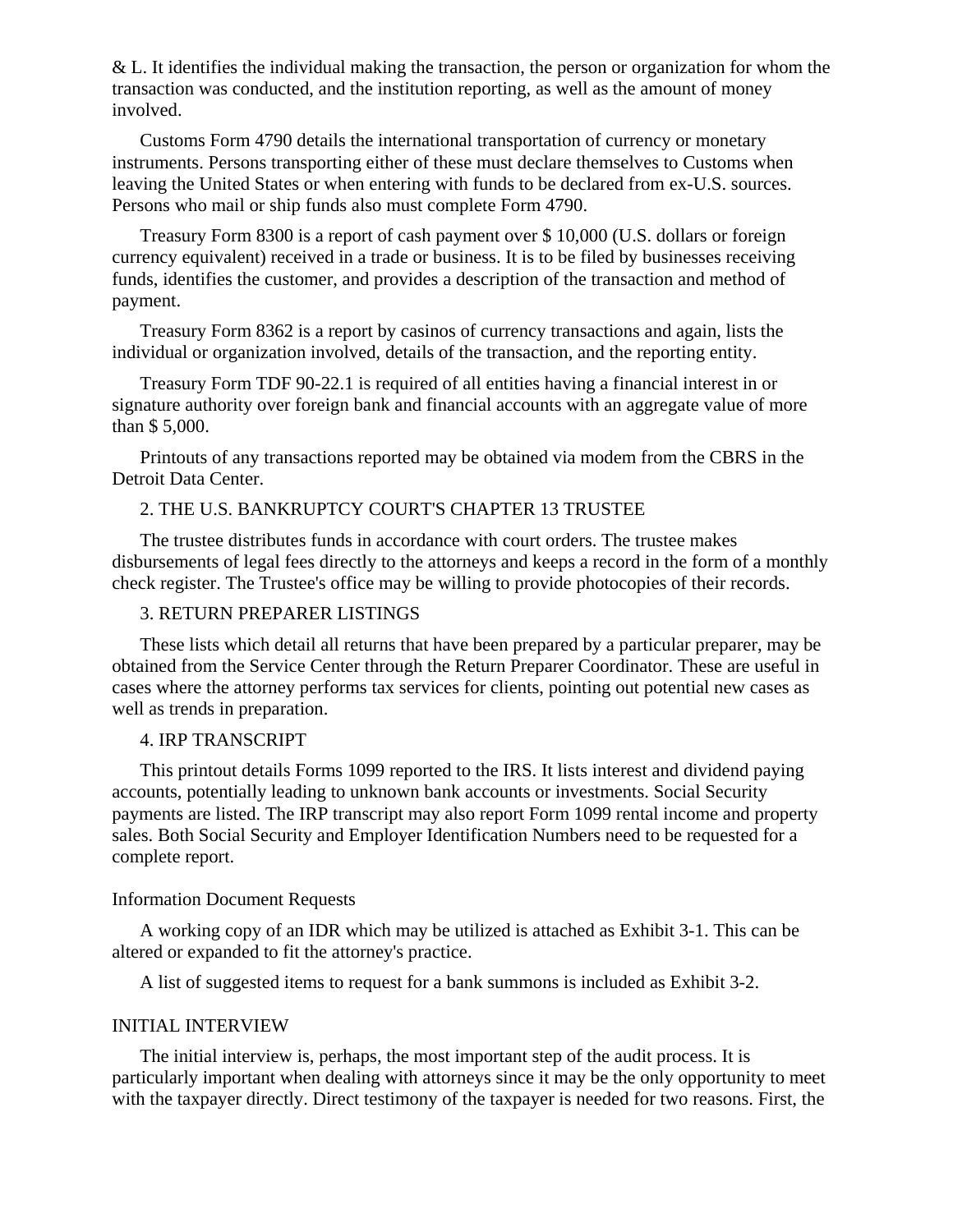taxpayer's responsibility for financial transactions needs to be established, and secondly, a representative will not generally have adequate knowledge of the attorney's practice. In those instances where the taxpayer is not available or is unwilling to be interviewed, the agent may [wish to review IRR 301.7605, concerning the time and place of] examinations. Thought may also be given to the necessity of summoning the taxpayer. If this course of action is pursued, it should be discussed with management.

The interview must be well thought-out and carefully worded so the information the taxpayer is providing can be effectively evaluated. Attorneys tend to answer questions literally and offer little additional information. The tax return and all pre-audit information should be carefully considered. While reviewing the return, keep in mind that neither a low DIF score nor a return apparently free of problems is necessarily an indication of low audit potential. For example, the examination of a return with a low DIF score resulted in unreported income of \$ 40,000. Known trouble spots such as unreported income and advanced client costs are not always immediately detectable.

A pro-forma initial interview outline is included as Exhibit 3- 3. Notes should be added regarding specific questions to be asked based upon the pre-examination analysis. During the interview use the pro-forma as a guideline only, asking follow-up questions based on the taxpayer's responses.

Questions which reveal how the practice started and areas of specialization will give insights into probable systems of accounting, the size and scope of the taxpayer's practice, and what sorts of income and operating costs to expect. For instance, if an attorney handles strictly personal injury cases, most income will be in the form of checks from insurance companies. Attorneys practicing criminal law will be more likely to receive cash or nonmonetary compensation.

An effective income probe is crucial since unreported income is often an issue. All possible sources of income need to be identified and explained so that they cannot be introduced as explanations later. Questions to ask which are particularly relevant when dealing with attorneys are:

- -- How much cash was on hand at beginning and end of year?
- -- Were any loan proceeds received?
- -- Were referral fees received from other attorneys?
- -- Was compensation received other than cash?
- -- Are there any foreign accounts or offshore interests?
- -- Are there any interests in other entities?

A thorough understanding of the taxpayer's bookkeeping system and internal controls is necessary. Have the attorney or the bookkeeper step through the recordation process from the point where the attorney is retained by a client to the settlement of the account. Clearly determine the taxpayer's level of involvement in bookkeeping, check writing, and trust account activity to prevent the attorney from later passing responsibility for problems and discrepancies to the staff. This is important if fraud becomes an issue. Commonly an attorney handles the trust accounts personally, but other duties may be delegated. One attorney, at each discrepancy questioned, calmly stated, "My girls did it." If the taxpayer is not involved in the bookkeeping, find out who is and arrange to speak with that person.

Accounting systems vary widely depending on the diligence of the attorney in recording transactions and the types of law practiced. For example, personal injury attorneys seldom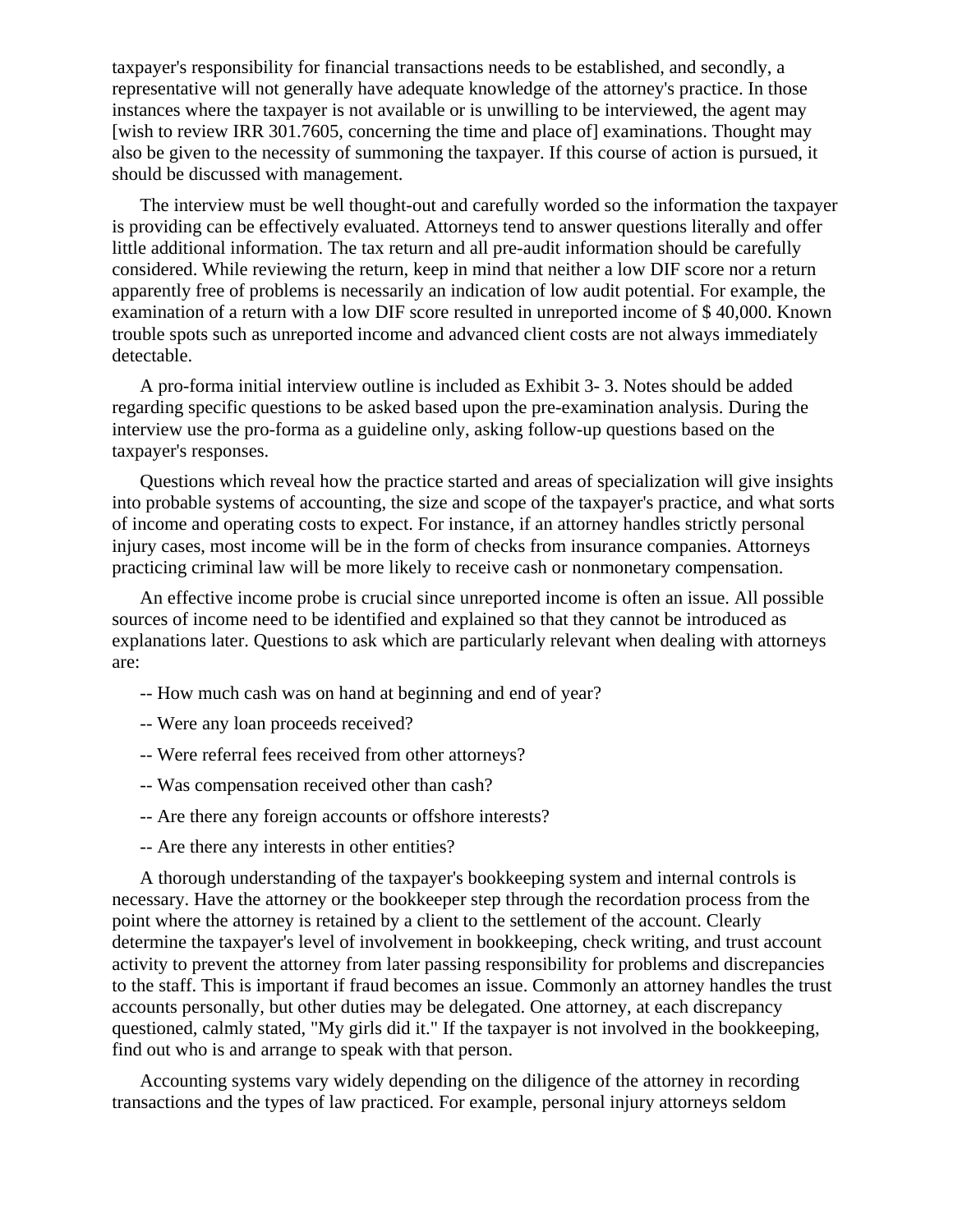receive any fee until settlement of a case. They often advance client costs such as medical expenses, court costs, and living expenses paid in anticipation of settlement. Question the treatment of these expenses on the books and the tax return. Advanced client costs are generally not deductible but they frequently appear as an expense on the tax return. This issue is discussed in a later section. Criminal attorneys usually arrange for clients to pay their own costs. They are often paid in cash and sometimes receive noncash compensation such as trust deeds or other assets.

Ask for the bank records for all accounts including any investment accounts. In one instance, a taxpayer volunteered information for three bank accounts. From court records of his divorce proceedings, bank statements for 62 additional accounts were summoned. Question the taxpayer about the use of each account. Depending on the size of the practice and the level of sophistication of the books, a number of different accounts may be used to pay expenses and deposit receipts. It is easier to ask up front and verify the information given than to try to decipher the numerous accounts later.

Request package audit information regarding any returns required to be filed. These may include payroll tax returns, Forms 1099 and Forms 8300. Exhibits 3-4, 3-5, and 3-6 provide examples of workpapers that may be used for these information returns. At the conclusion of the initial interview, you should have an understanding of the taxpayer's system of accounting, his or her level of involvement in that system, and who to go to with questions during the audit. In addition, the taxpayer's level of credibility can be established through comparison of the preaudit analysis and information supplied during the interview. The scope of the examination can now be set.

# EXHIBIT 3-1

Department of the Treasury Request Number Form 4564 Internal Revenue Service Rev. Jan. 1984 INFORMATION DOCUMENT REQUEST --------------------------------------------------------------------- Subject: TO: (Name of Taxpayer and Co. Div. or Branch) ---------------------- SAIN No. Submitted to: ---------------------- Please return with listed documents Dates of Previous to requester listed below. Requests ---------------------------------------------------------------------

Description of Documents Requested:

Please have the following records available at our appointment: The items checked (X) are needed, but are not intended to be all inclusive; additional items may be required at a later time.

( ) 1. All books and records: Cash receipts and disbursements journals, appointment book, client's card index, daily log or receipts book, journal of receipts and disbursements from trust funds, payroll journal, subsidiary ledgers, and chart of accounts.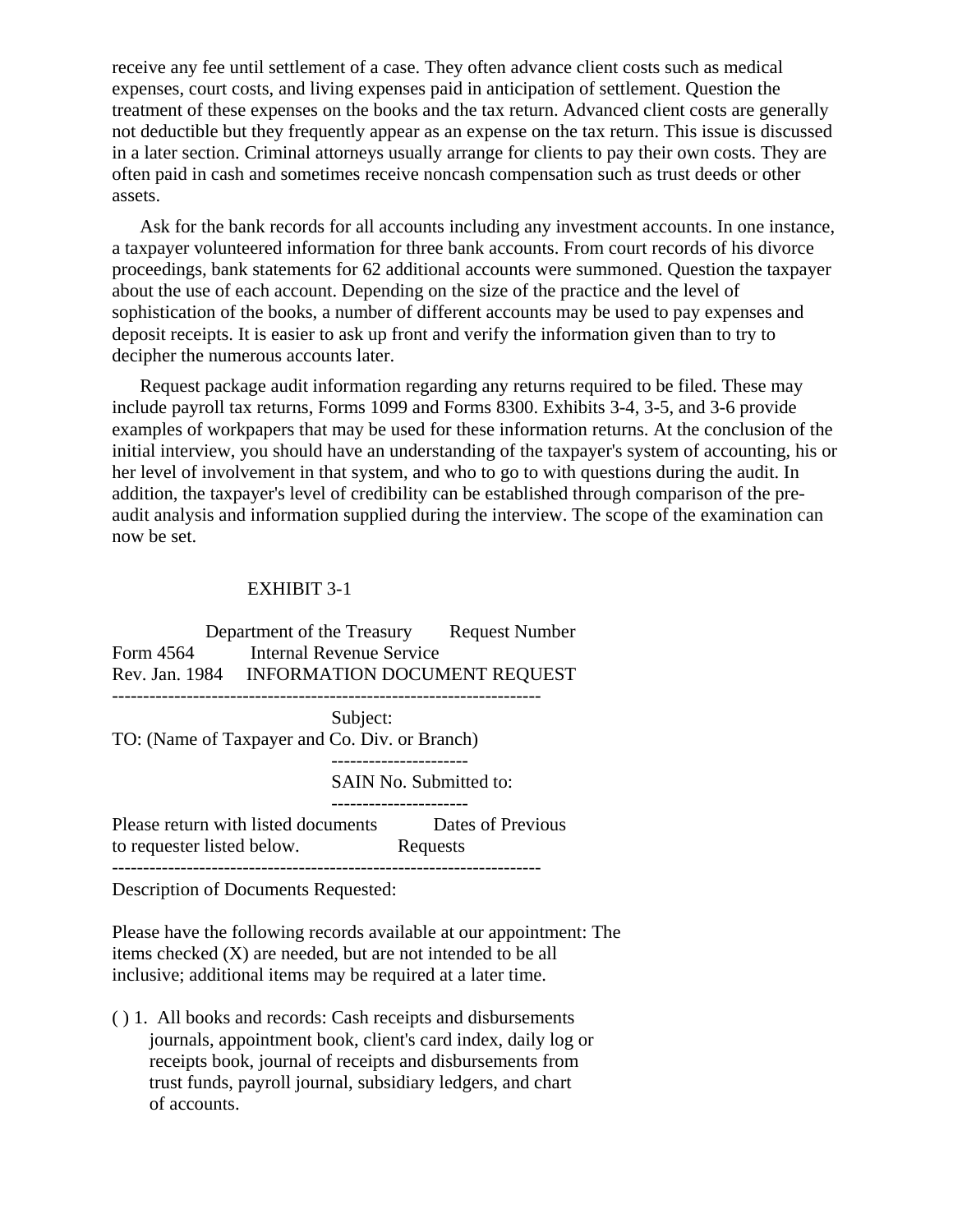- ( ) 2. Bank statements, cancelled checks, and deposit slips for all personal, business and trust accounts for the periods 1/\_\_\_ through  $1/$  . Bank reconciliation statement for the last month of the calendar year for both business and trust accounts. Documentation of invested funds.
- ( ) 3. Workpapers used to prepare/reconcile books with the tax return.
- ( ) 4. Client ledger cards for the year(s) under examination.
- ( ) 5. Copies of Forms 1040 for 19\_\_ and 19\_\_.
- ( ) 6. Copies of Forms 8300 filed for the examination year.
- ( ) 7. Employers quarterly tax returns -- Federal and State (Forms 940, 941, and DE-3) for the year under exam to the present.
- ( ) 8. Employee(s) Forms W-2 and W-4 for the year under exam and all Forms 1099 received and issued.
- ( ) 9. Invoices covering all acquisitions and dispositions of capital assets during the examination year and verification of basis of assets shown on the depreciation schedule.
- ( ) 10. Travel & entertainment substantiation as required by IRC section 274 -- diary, itinerary, invoices, cancelled checks, names, dates, business purpose, etc.

| Name and Title of Requester                   | Date   |
|-----------------------------------------------|--------|
| From:<br>------------------------------------ |        |
| <b>Office Location:</b>                       | Phone: |

---------------------------------------------------------------------

# EXHIBIT 3-2

# BANK DOCUMENT REQUEST LIST

- 1. All open or closed checking, savings and NOW accounts:
	- a. Signature cards
	- b. Bank statements
	- c. Cancelled checks -- front & back
	- d. Deposit tickets & items
	- e. Credit and debit memos
	- f. Wire transfer records
	- g. Forms 1099 or back-up witholding statements.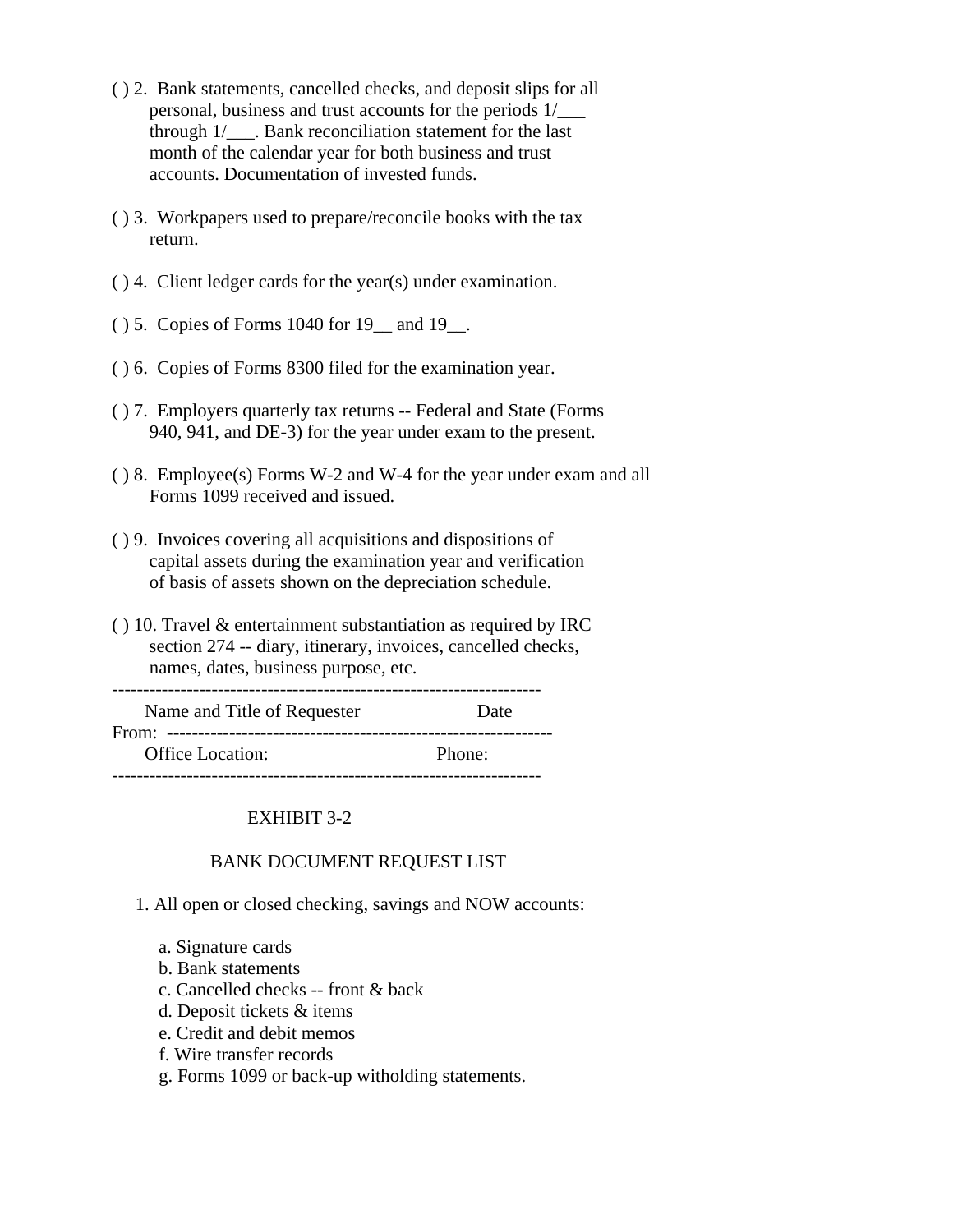- 2. Retained copies of all open or closed bank loan or mortgage documents:
	- a. Loan application
	- b. Loan ledger sheet
	- c. Copy of loan disbursement document
	- d. Copy of loan repayment document
	- e. Loan correspondence file
	- f. Collateral agreements
	- g. Copies of notes or other instruments reflecting the obligation to pay
	- h. Copies of real estate mortgages, chattel mortgages, or other security for bank loans
	- i. Copies of annual interest paid statements
	- j. Copies of loan amortization statements
	- k. Copies of any and all documents in loan package records.
	- 3. Certificates of deposit (purchased or redeemed):
	- a. Copies of the certificates
	- b. Records pertaining to interest earned, withdrawn or reinvested
	- c. Forms 1099 or back-up witholding statements
	- 4. Open or closed investment or security custodian accounts:
	- a. Documents reflecting purchase of security
	- b. Documents reflecting negotiation of security
	- c. Safekeeping records and logs
	- d. Receipts for receipt or delivery of securities
	- e. Copies of annual interest paid statements.
- 5. All open or closed IRA, Keogh, and other retirement plans:
	- a. Account statements
	- b. Investment, transfer, and redemption confirmation slips
	- c. Documents reflecting purchase of investment
	- d. Documents reflecting redemption of investment
	- e. Copies of annual interest earned statements.
- 6. Customer correspondence file.
- 7. Retained copies of all Cashier's, Manager's, Bank, or Traveler's checks and money orders.
- 8. Wire transfer files:
	- a. Fed wire, Swift, or other documents reflecting transfer of funds to, from, or on behalf of (the subject's name)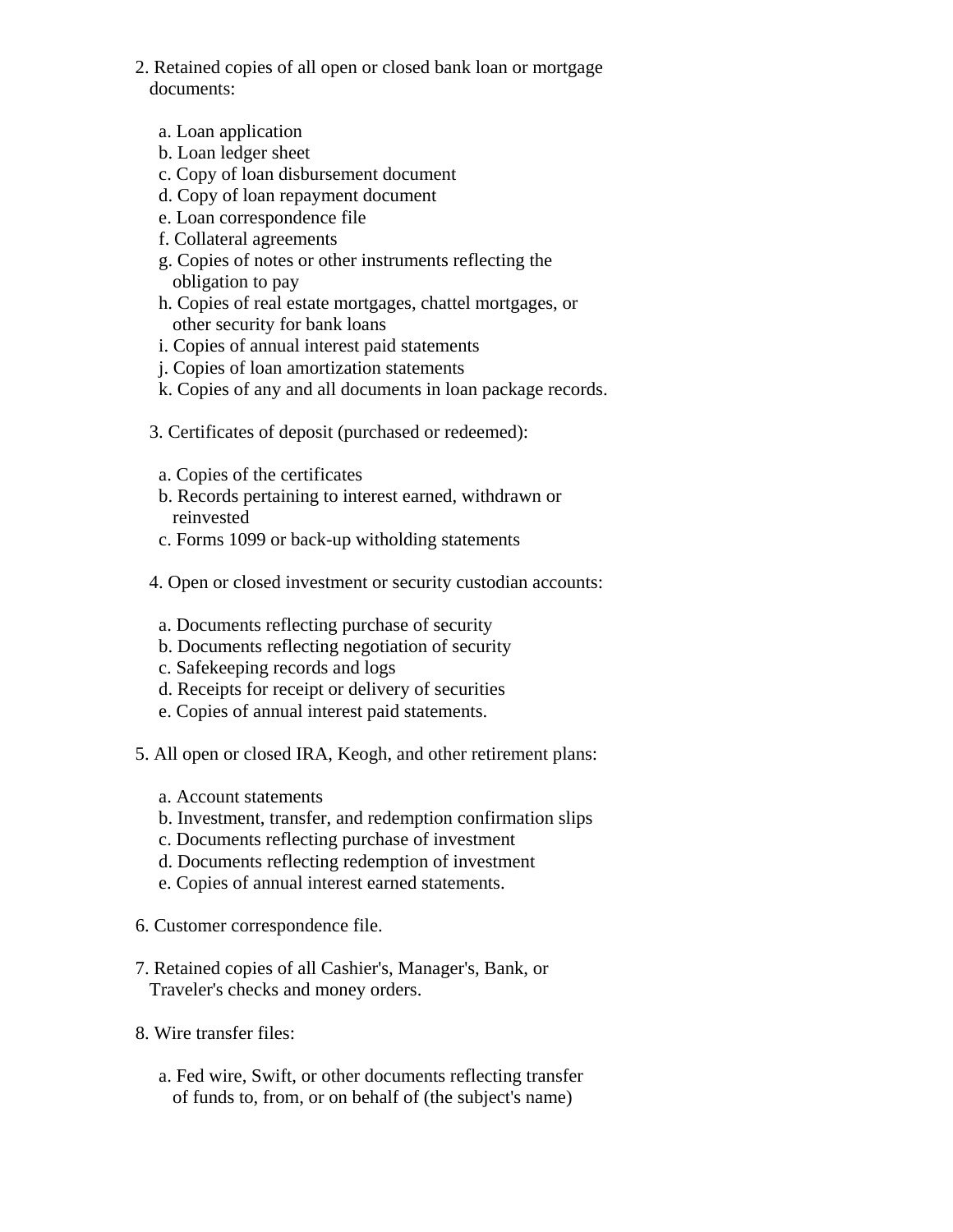- b. Documents reflecting source of funds for wire out
- c. Documents reflecting disposition of wire transfer in.
- 9. Retained copies of all open or closed safe deposit box rental and entry records.
- 10. Open or closed credit card files:
	- a. Applications for credit card
	- b. Monthly statements
	- c. Copies of charges
	- d. Copies of documents used to make payments on account.

11. Retained copies of Currency Transaction Reports.

 12. Retained copies of bank's CTR Exempt List (if subject is exempt) and documents reflecting justification for exemption.

 Note: This language has been approved by District Counsel for use on summonses to financial institutions.

|                         | EXHIBIT 3-3 |  |
|-------------------------|-------------|--|
| <b>TAXPAYER'S NAME:</b> | AGENT:      |  |
| FORM: YEAR:             | DATE:       |  |
|                         |             |  |

INITIAL INTERVIEW AND HISTORY OF BUSINESS

PERSON(S) INTERVIEWED:

CURRENT ADDRESS: BUSINESS PERSONAL

=====================================================================

CURRENT PHONE NUMBERS: BUSINESS PERSONAL

PRIOR AUDIT: ISSUES:

HISTORY OF BUSINESS:

HOW DID BUSINESS START:

WHEN:

AREA OF LEGAL SPECIALTY:

LICENSED TO PRACTICE IN ANY OTHER STATES:

GEOGRAPHIC AREA OF PRACTICE:

OTHER OFFICE LOCATIONS:

MANAGER IN CHARGE OF LOCATIONS: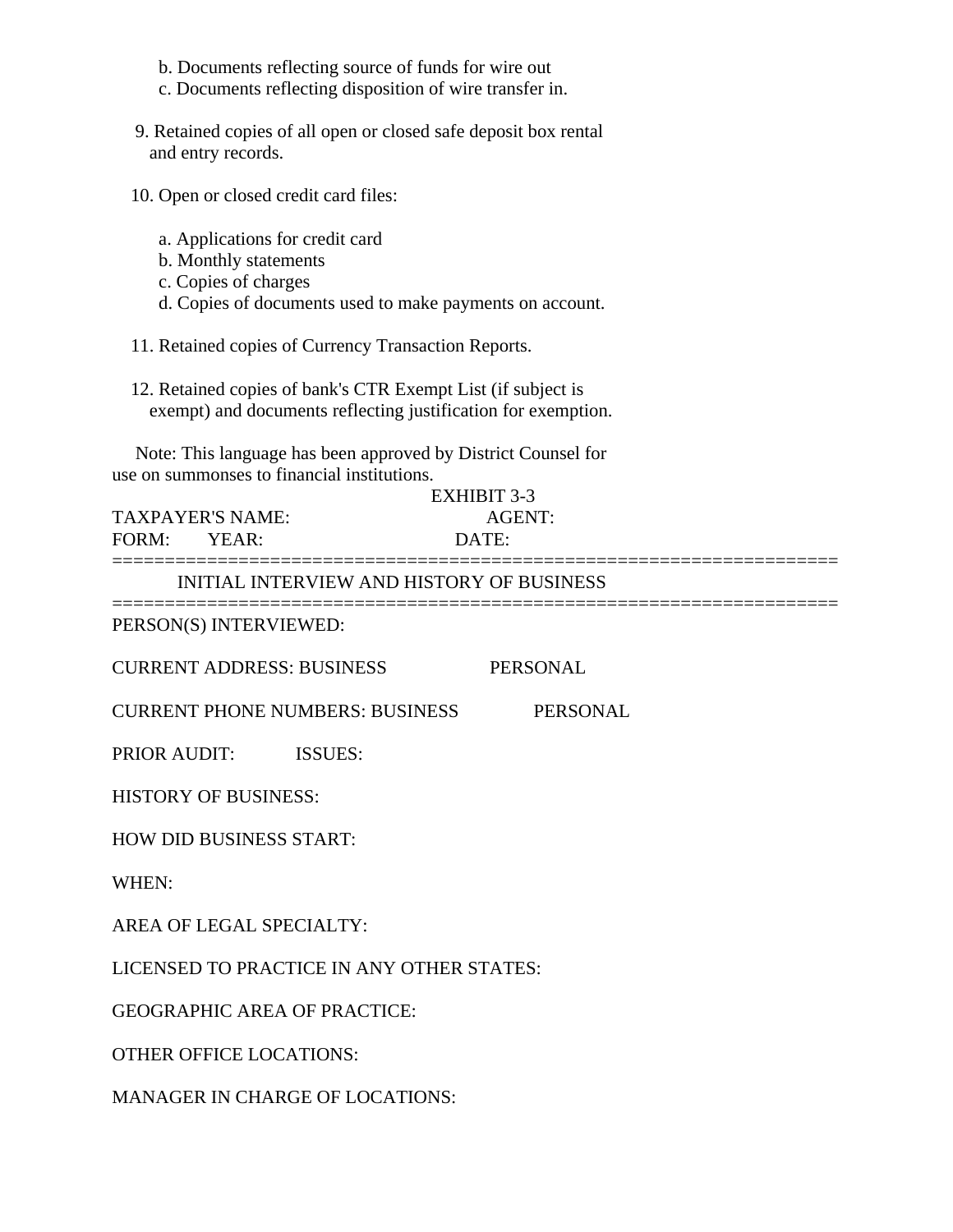HAVE YOU FILED OR PLAN TO FILE FOR BANKRUPTCY:

PAYROLL:

HAVE ALL PAYROLL RETURNS BEEN FILED TO DATE:

WHO HANDLES PAYROLL RECORDS:

WHO PREPARES PAYROLL RETURNS, FORMS W-2 AND 1099:

ARE FORMS 1099 ISSUED TO INDIVIDUALS FOR PAYMENTS OF \$ 600 OR MORE:

WHEN DOES YOUR COMPANY SECURE SSNs:

HAVE YOU RECEIVED A NOTIFICATION LETTER FROM SERVICE CENTER REGARDING NO/INVALID SSN/EIN NUMBERS: IF YES, WHAT ACTION HAVE YOU TAKEN:

HOW DO YOU PAY YOURSELF:

METHOD OF OPERATION:

AVERAGE TIME BETWEEN BILLING & PAYMENT:

AVERAGE AMOUNT OF RETAINER RECEIVED:

DO YOU ADVANCE CLIENT COSTS:

AGREEMENT WITH CLIENTS RE ADVANCEMENT OF COSTS:

DO YOU RECEIVE REFERRAL FEES FROM OTHER ATTORNEYS:

EVER RECEIVE COMPENSATION OTHER THAN MONEY: (i.e. 2ND TD OR DEBT CANCEL)

DO YOU FURNISH SERVICES IN EXCHANGE FOR GOODS OR SERVICES:

DO YOU DO PRO BONO WORK OR WORK ON A SLIDING SCALE:

HOW TIME KEPT TO ARRIVE AT BILLING AMOUNT:

TYPES OF PAYMENT PLANS:

EVER RECEIVE CASH PAYMENTS:

HOW MUCH AND HOW RECORDED:

OVER 10,000 RECEIVED: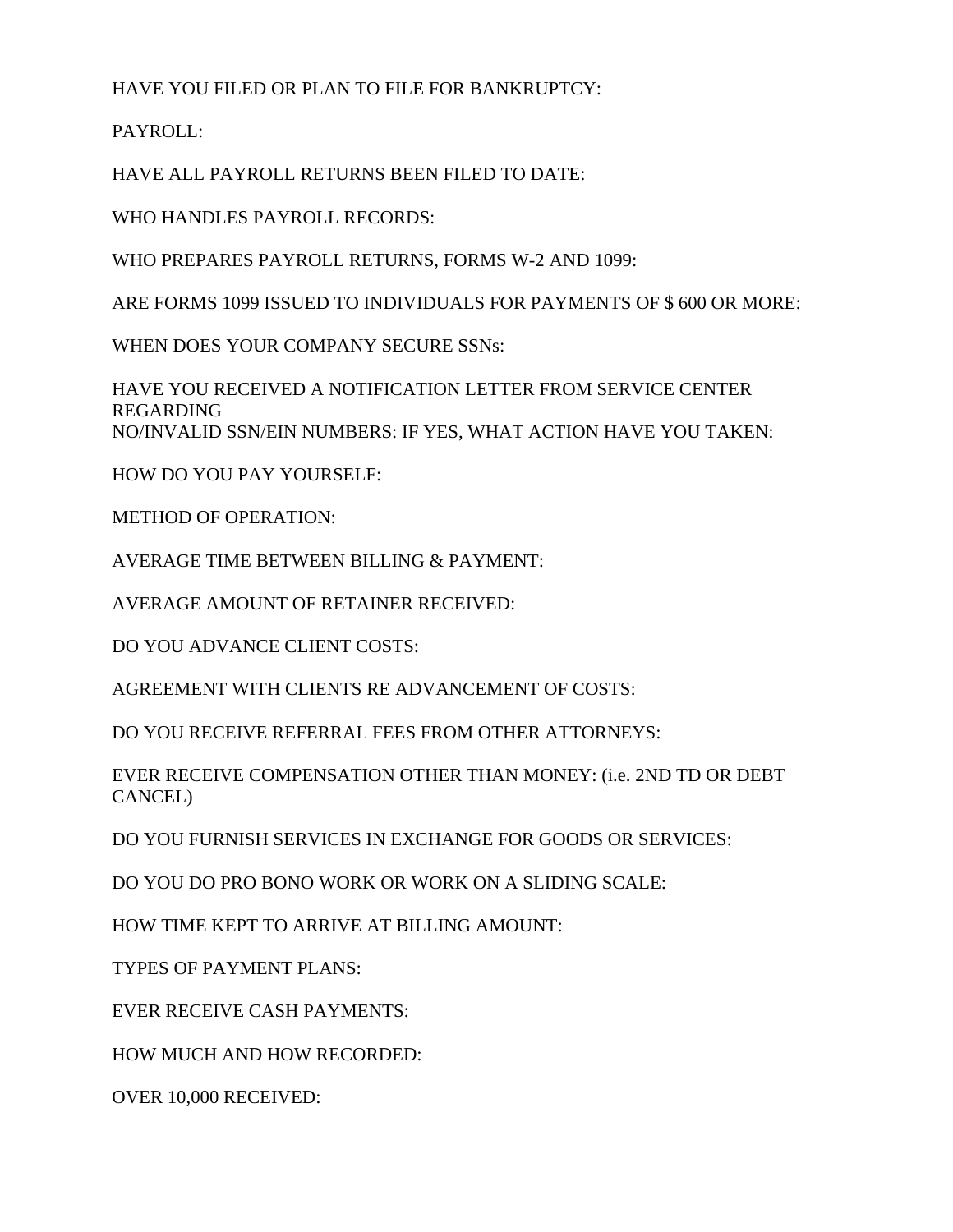DEPOSITED TO WHICH ACCOUNT:

FORMS 8300 FILED: (get copies) DO YOU NOTIFY CLIENTS AT YEAR END:

UNDERSTANDING OF RESPONSIBILITY TO FILE:

WHO IS RESPONSIBLE FOR FILING:

ACCOUNTING SYSTEM: CASH ACCRUAL OTHER

BOOKS AND RECORDS:

WHAT RECORDS ARE KEPT: CHART OF ACCOUNTS GENERAL LEDGER \_\_\_\_\_\_\_ CASH RECEIPTS JOUR \_\_\_\_\_\_\_ CASH DISBURS JOUR \_\_\_\_\_\_\_ ACCOUNTS REC/PAY CLIENT LEDGER CARDS \_\_\_\_\_\_\_ ONE WRITE CHECKS SPREADSHEET OF EXPS \_\_\_\_\_\_\_ CHECK REGISTER \_\_\_\_\_\_\_ SOURCE DOCUMENTS \_\_\_\_\_\_\_ (invoices, stmts, etc) MONTHLY BANK RECON \_\_\_\_\_\_\_ (bank stmts, ccs, dep slips) P&L STATEMENTS W/P FOR TAX PREP OTHER \_\_\_\_\_\_\_

INTERNAL CONTROLS:

WHO KEEPS RECORDS:

WHEN AND WHERE ARE CHARGES RECORDED:

WHEN AND WHERE ARE RECEIPTS RECORDED:

WHO RECEIVES CLIENT PAYMENTS:

WHO RECORDS CLIENT PAYMENTS:

EXPLAIN HOW COSTS AND REIMBURSEMENTS ARE ACCOUNTED FOR:

HOW DO YOU ACCOUNT FOR ANY NONCASH PAYMENTS:

WHEN AND WHERE ARE EXPENSES RECORDED:

ANY PERSONAL OR BUSINESS EXPENSES PAID BY CASH: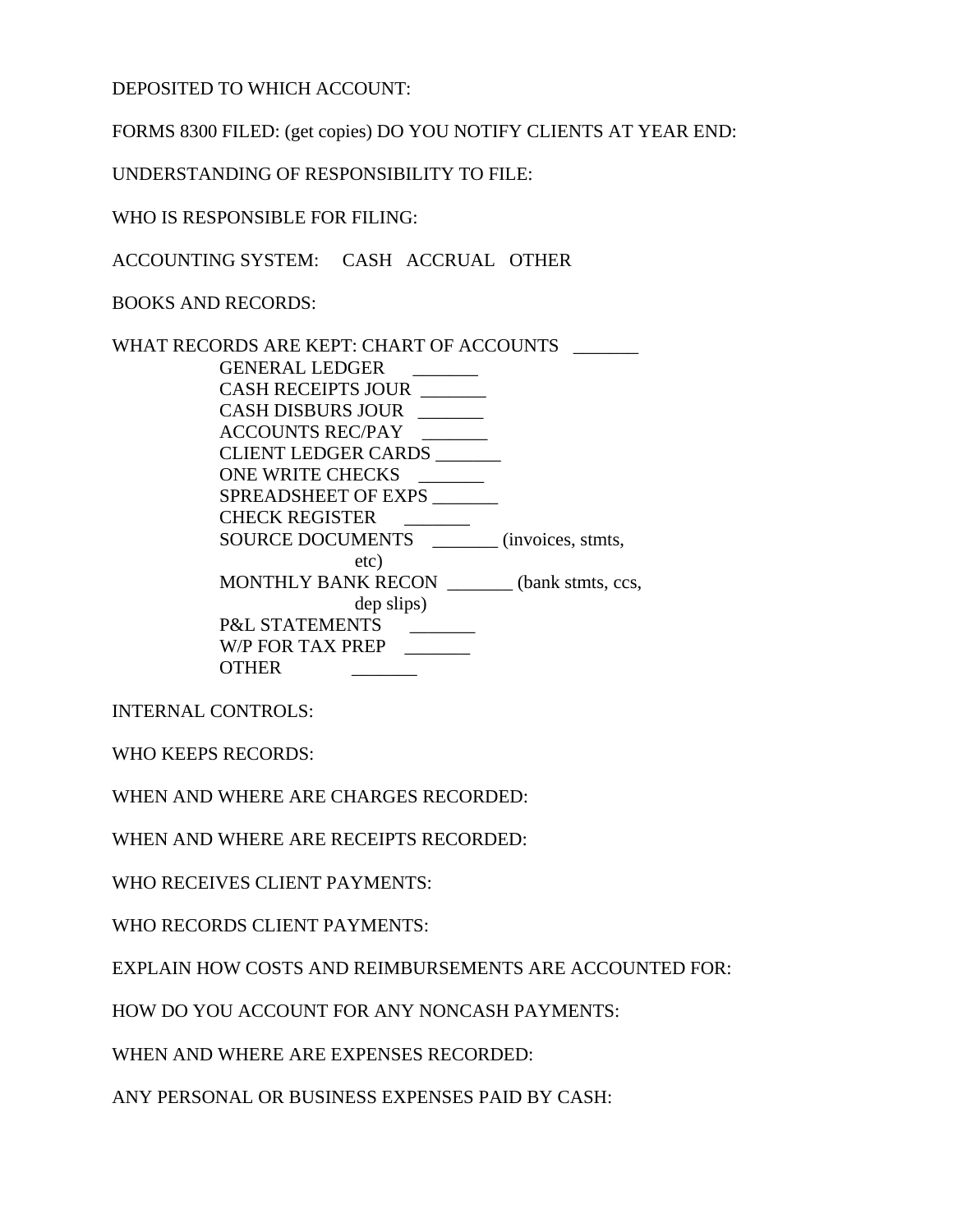# WHEN ARE FINANCIAL STATEMENTS PREPARED: MONTHLY QTRLY YEARLY

# WHO PREPARES: IF PREPARED BY ACCOUNTANT, WHAT INFORMATION IS GIVEN AND HOW REGULARLY

BANK ACCOUNTS:

LOCATION OF BANK ACCOUNTS: PERSONAL \_\_\_\_\_\_\_\_\_\_\_\_\_\_\_\_ \_\_\_\_\_\_\_\_\_\_\_\_\_\_ BUSINESS \_\_\_\_\_\_\_\_\_\_\_\_\_\_\_\_ \_\_\_\_\_\_\_\_\_\_\_\_\_\_ INVESTMENT \_\_\_\_\_\_\_\_\_\_\_\_\_\_\_\_ \_\_\_\_\_\_\_\_\_\_\_\_\_\_ TRUST \_\_\_\_\_\_\_\_\_\_\_\_\_\_\_\_ \_\_\_\_\_\_\_\_\_\_\_\_\_\_

ANY FOREIGN BANK ACCOUNTS:

ANY FOREIGN TRANSACTIONS:

WHO PREPARES BANK DEPOSITS:

WHO MAKES DEPOSITS:

INTO WHICH ACCOUNT(S):

ANY RECEIPTS DEPOSITED DIRECTLY TO PERSONAL, TRUST OR INVESTMENT ACCOUNTS:

ARE ALL RECEIPTS DEPOSITED: (INC CASH)

ANY DEPOSITS LESS CASH:

HAVE YOU RECEIVED ANY PAYMENTS BY WIRE TRANSFER OR DIRECT DEPOSIT:

INCOME PROBE:

DID YOU RECEIVE ANY: (PERSONAL OR BUSINESS) NONTAXABLE DIVIDENDS OR INTEREST GIFTS OR INHERITANCES BONUSES, AWARDS OR PRIZES GAMBLING WINNINGS PENSIONS, ANNUITIES OR INSURANCE PROCEEDS

DID YOU SELL ANY ASSETS, BUSINESS OR PERSONAL:

DID YOU PURCHASE ANY ASSETS, BUSINESS OR PERSONAL:

BUSINESS PERSONAL

CASH ON HAND BOY: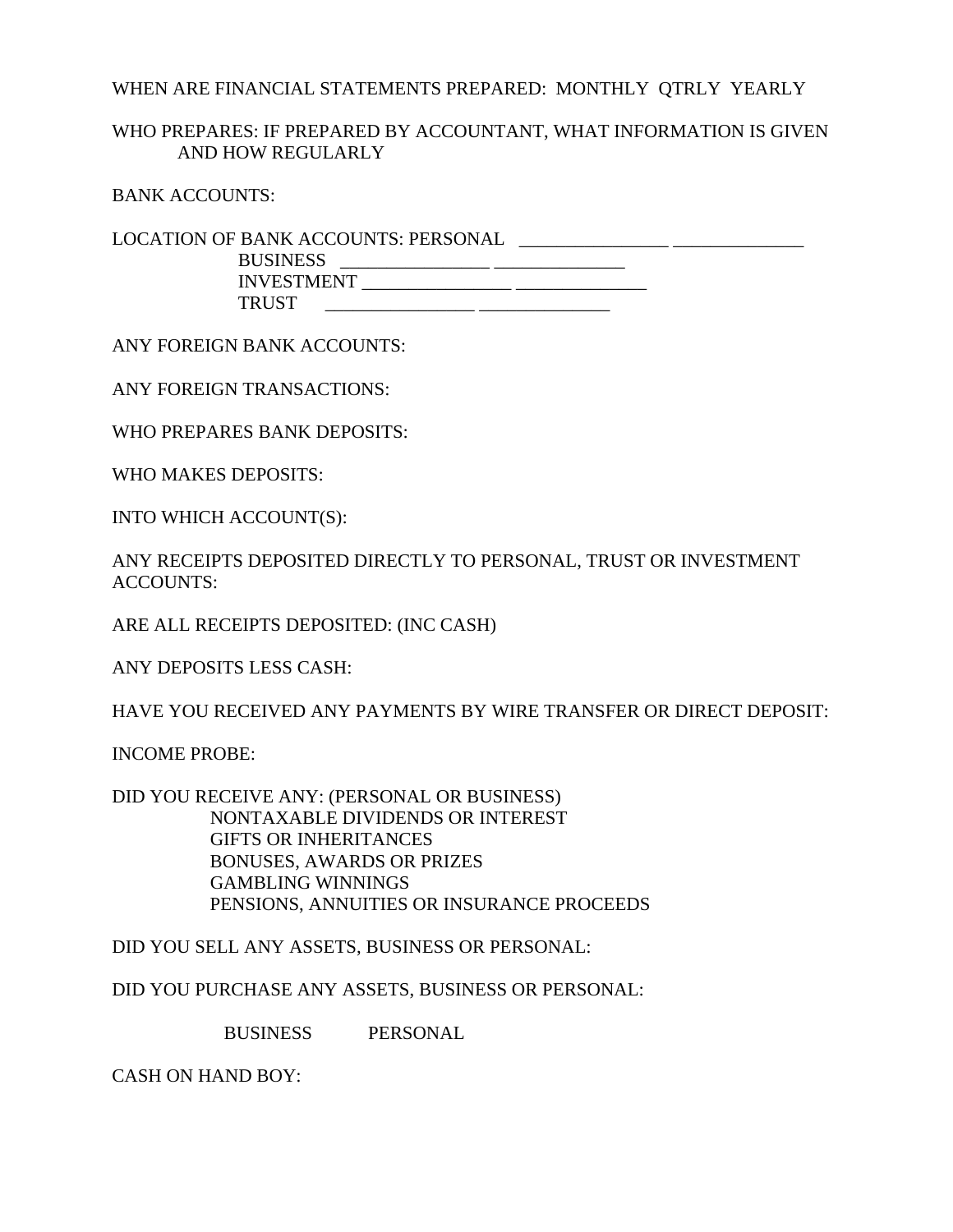CASH ON HAND EOY:

DO YOU HAVE A SAFE DEPOSIT BOX: WHERE: CONTENTS:

DO YOU HAVE A SAFE: WHERE: CONTENTS:

WAS ANY MONEY BORROWED DURING THE YEAR:

WHAT WAS USED FOR COLLATERAL:

WAS ANY MONEY LENT DURING THE YEAR:

COLLATERAL RECEIVED:

RELATED ENTITIES:

FAMILY OR RELATIVES WORKING AS EMPLOYEES OR SUBCONTRACTORS:

OTHER ENTITIES OWNED BY TP:

INVESTMENT IN OTHER ENTITIES:

TRUSTEE OF ANY TRUSTS: (BUSI OR PERS)

BENEFICIARY OF ANY TRUSTS:

PURCHASE ASSETS FOR ANYONE ELSE:

OWN ANY INTEREST IN REAL PROPERTY:

ANY DEDUCTION, INCOME ITEM OR CREDIT DISCOVERED WHILE PREPARING FOR EXAM:

QUESTIONS REGARDING SPECIFIC EXPENSES:

CLOSING:

AUDIT TRAIL: WALK THROUGH RECEIPTS AND DISBURSEMENT TRANSACTIONS

\_\_\_\_\_\_\_\_\_\_\_\_\_\_\_\_\_\_\_\_\_\_\_\_\_\_\_\_\_\_\_\_\_\_\_\_\_\_\_\_\_\_\_\_\_\_\_\_\_\_\_\_\_\_\_\_\_\_\_\_\_\_\_\_\_\_\_\_\_

NAME OF PERSON TO SUPPLY INFORMATION DURING AUDIT:

REVIEW INITIAL IDR WITH TAXPAYER

# EXHIBIT 3-4

TAXPAYER'S NAME: AGENT: FORM: YEAR: DATE: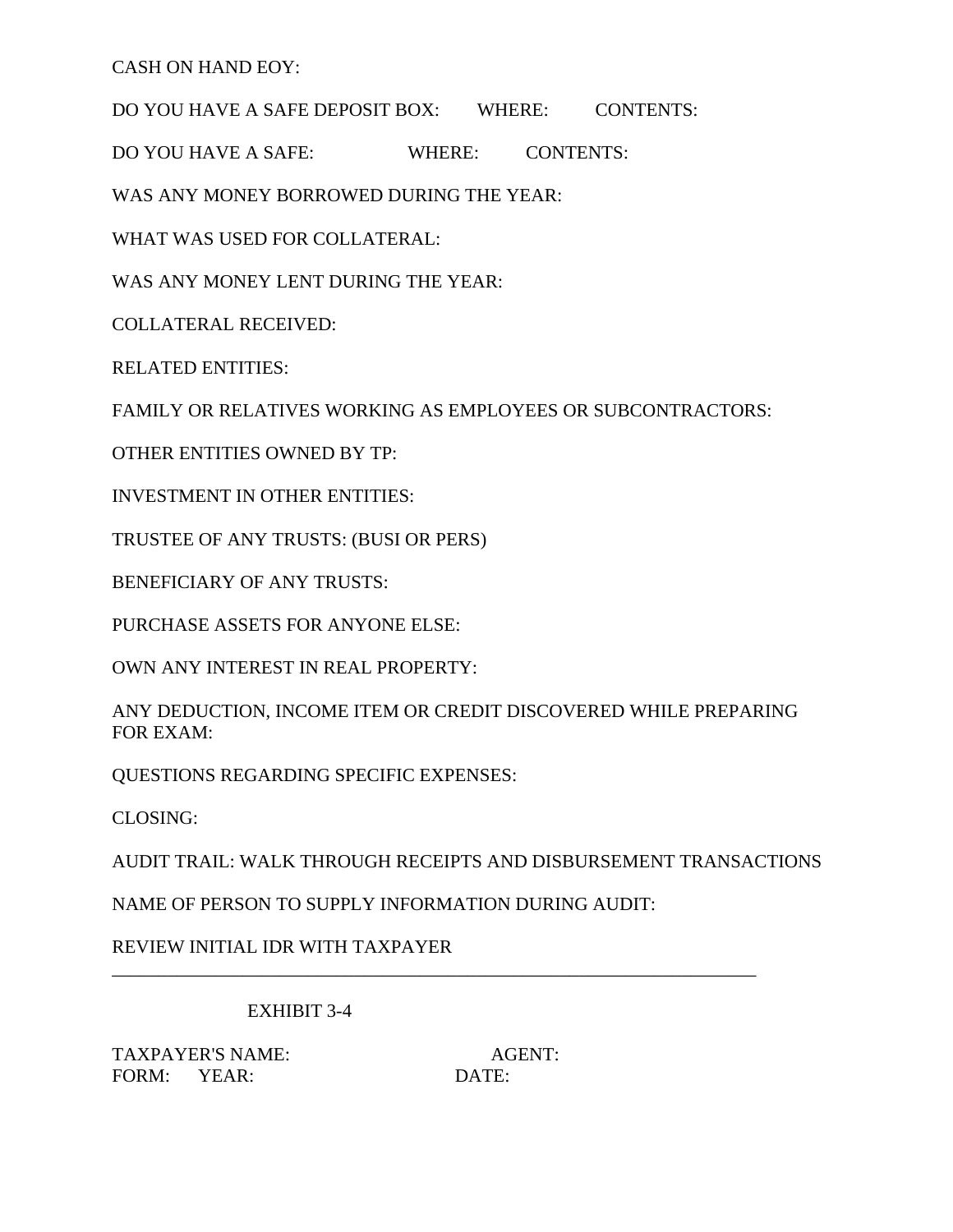# COMPLIANCE CHECK

# REQUIRED RETURNS: HAVE ALL BEEN FILED

WAGES & SALARIES: Forms W-4 Inspected Forms W-2 Inspected All employment tax returns timely filed 941-940 agree to tax return

FORMS 1099 FILED

8300 COMPLIANCE CHECK

PRIOR & SUBSEQUENT YEAR RETURNS

BOOKS TO RETURN

RELATED RETURNS

MINUTE BOOK

OFFICER COMPENSATION

# EXHIBIT 3-5

TAXPAYER'S NAME: AGENT: FORM: YEAR: DATE:

\_\_\_\_\_\_\_\_\_\_\_\_\_\_\_\_\_\_\_\_\_\_\_\_\_\_\_\_\_\_\_\_\_\_\_\_\_\_\_\_\_\_\_\_\_\_\_\_\_\_\_\_\_\_\_\_\_\_\_\_\_\_\_\_\_\_\_\_\_

# COMPLIANCE CHECK/1099 CHECK

Precontact Analysis: Request PMFOL if outside labor or independent contractors on return

Forms 1099-Total to Form 1096

Form 1096 total matches to books

Forms 1099 inspected for correct/complete information

If information missing, does taxpayer have in files

Inspect C/D to determine that all required payments are reported on Forms 1099 or W-2

Are Form 1099 payments actually wages

Any penalties due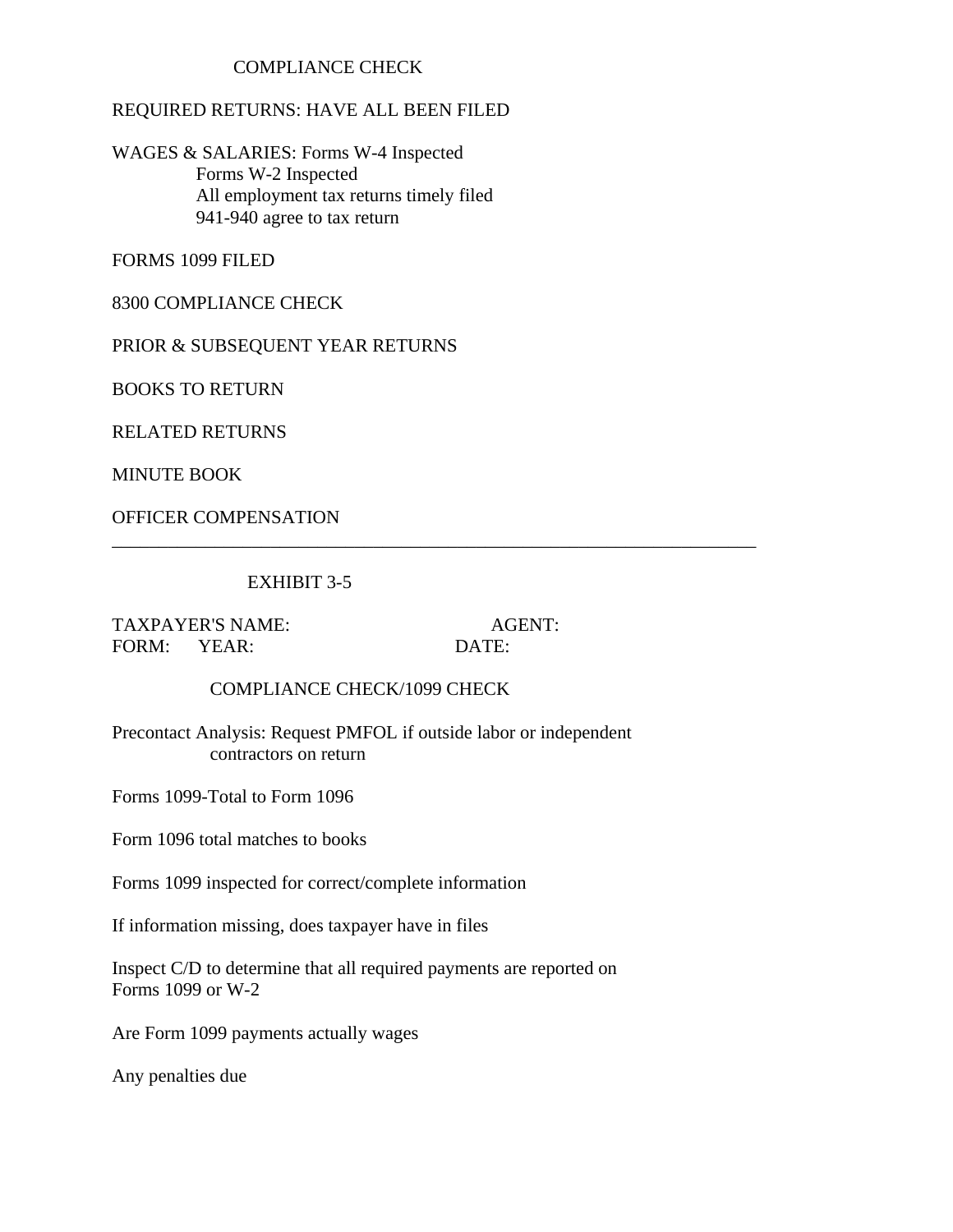# EXHIBIT 3-6

TAXPAYER'S NAME: AGENT: FORM: YEAR: DATE:

# COMPLIANCE CHECK/8300 CHECK

CBRS/financial documents requested during precontact analysis

Is this a high potential cash business

Initial Interview: receipt of cash and taxpayer's knowledge of 8300 requirements discussed

Bank deposits, C/R journal and sales invoices inspected for cash receipts

C/D journal and purchase invoices inspected for expenses paid by cash

CBRS cash transactions traced to books

Any penalties due

Followup on payors

# CHAPTER 4 AUDIT ISSUES GROSS INCOME

Law firms, being service-oriented businesses, typically use the cash receipts and disbursements method to determine income for tax purposes. Generally, the calendar year is used as their reporting period. Law firms vary in size from the individual practitioner to large corporations or partnerships. In addition, law firms may differ in the type of work they do. There is the general law practice which will handle many types of cases. Other firms may engage in specialities such as corporate law, bankruptcy, criminal law, personal injury, or estate planning. The type of legal work that is done affects how and when income is determined.

The first step in auditing income is to determine the type of legal work that is handled and the payment arrangements with clients. Some attorneys base their fees on a percentage of the settlement (contingent fee). Most attorneys, however, base their fees on hours worked plus any case-related costs. These attorneys should be able to provide detailed records of their time and direct case costs since these are the basis for their billings. The fees and costs can also be traced to individual client ledger cards.

#### GROSS INCOME TYPES

While time is generally the basic standard for setting fees, there are various arrangements by which attorneys earn income. The following is a summary of the most common types: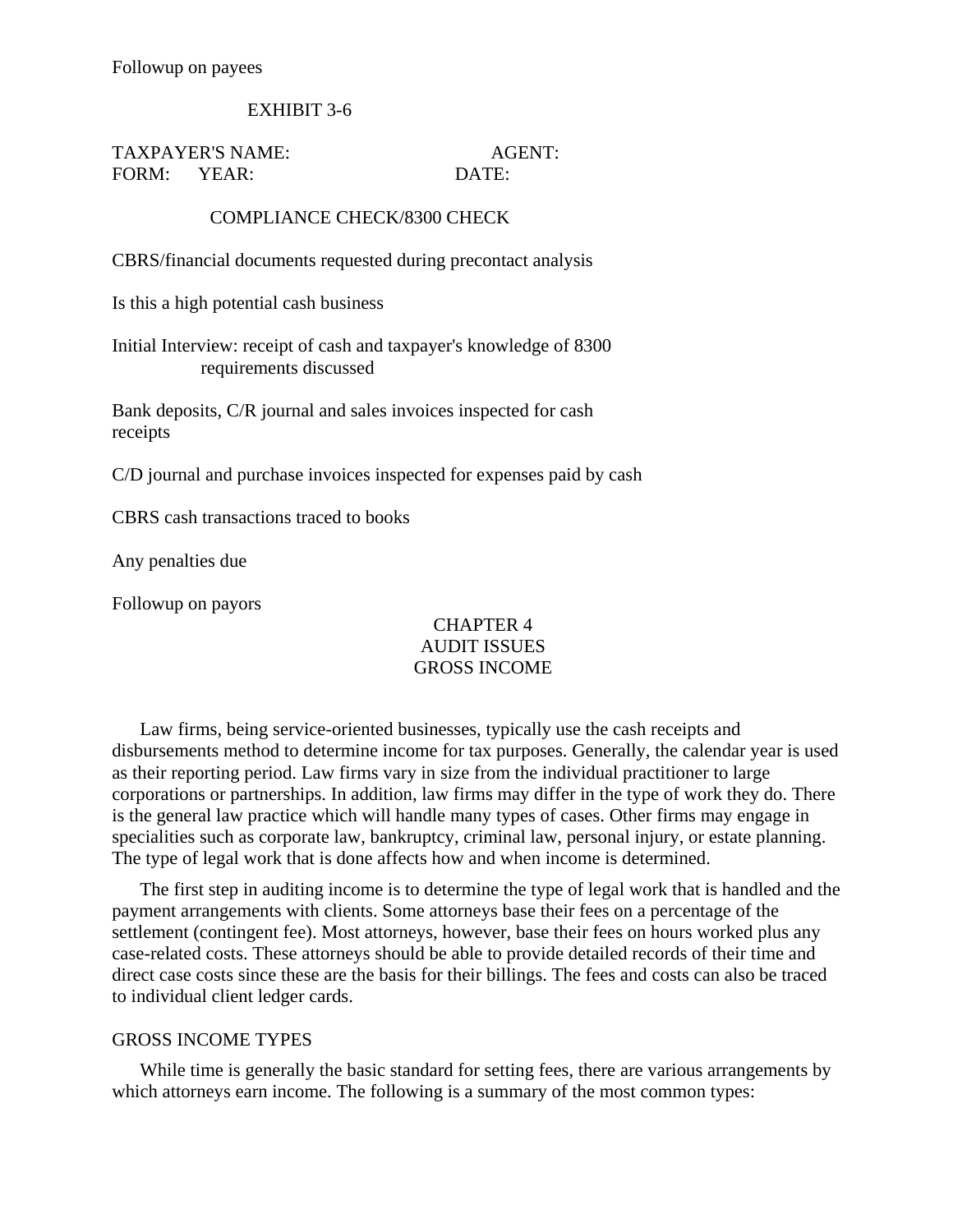#### Specific Retainer

This is an agreed fee for a particular case, part of which may be payable in advance. The attorney typically sets a fee in writing with the client for a prescribed dollar amount per hour plus costs. There is a predetermined amount of money due before the case is accepted. This advance payment is commonly deposited into a trust account. The attorney then transfers part or all of the money from the trust account to the general account as it is earned. If the attorney is on a cash basis of accounting and has free access to the funds, the retainer is taxable when received.

The client is normally given a periodic accounting of the time and costs spent on the case. If the trust fund is exhausted, the client is billed for any balance due. Typical cases involving this type of arrangement are divorces, drunk driving cases, business incorporations, and immigration cases.

#### Annual Retainer

This is also an agreed and fixed fee, but it covers services over a specified period of time, generally a year. Additional provisions may be made for supplementary fees for special or unusual services. This is generally spelled out in a written contract between the parties. The annual retainer type of arrangement is often used for corporate clients. The attorney produces the annual corporate minutes and provides advice on various business matters. Supplemental fees are earned on actual litigation work undertaken on behalf of the client. Again, a cash basis taxpayer should report this as income when received.

#### Contingent Fee

This arrangement involves a certain agreed upon percentage of the dollar amount recovered for the lawyer's client in settlement or litigation of a case. Case time is not a factor in determining the amount of the fee. The focus is on the ultimate amount recovered for the client and what percentage the client agrees to pay the attorney. This type of arrangement is common in personal injury cases. The attorney generally receives one-third of the recovery, but the contingency amount may vary according to whether the case is settled or resolved in actual litigation. The total settlement is deposited into the attorney's trust account. The attorney then has the responsibility of disbursing the funds on behalf of the client. The disbursements may include medical costs, litigation costs, the attorney's fee, and reimbursement to the attorney of any advanced costs. The remaining proceeds are distributed to the client. Amounts paid to the attorney from the trust account that do not represent advanced costs are includible in the attorney's gross income.

#### Referral Fee

This is a fee paid to an attorney who refers a case to another attorney. This generally occurs when an attorney receives a case that could be better handled by another attorney due to his area of specialty or because of his geographic location. A portion of the ultimate award is generally remitted back to the attorney that originated the case or referred the client. Questions should be asked about any cases referred to another attorney. These fees represent recognizable income when received. This type of arrangement may be seen in class action suits where one attorney represents a number of litigants who may also have their own referring attorneys. Worker's compensation suits are an example of cases which may require a specialized attorney.

# CLIENT TRUST ACCOUNTS

Most attorneys will have one or more trust accounts under their control (see Chapter 2 on "Bank Accounts"). These should be reviewed in conjunction with the regular business accounts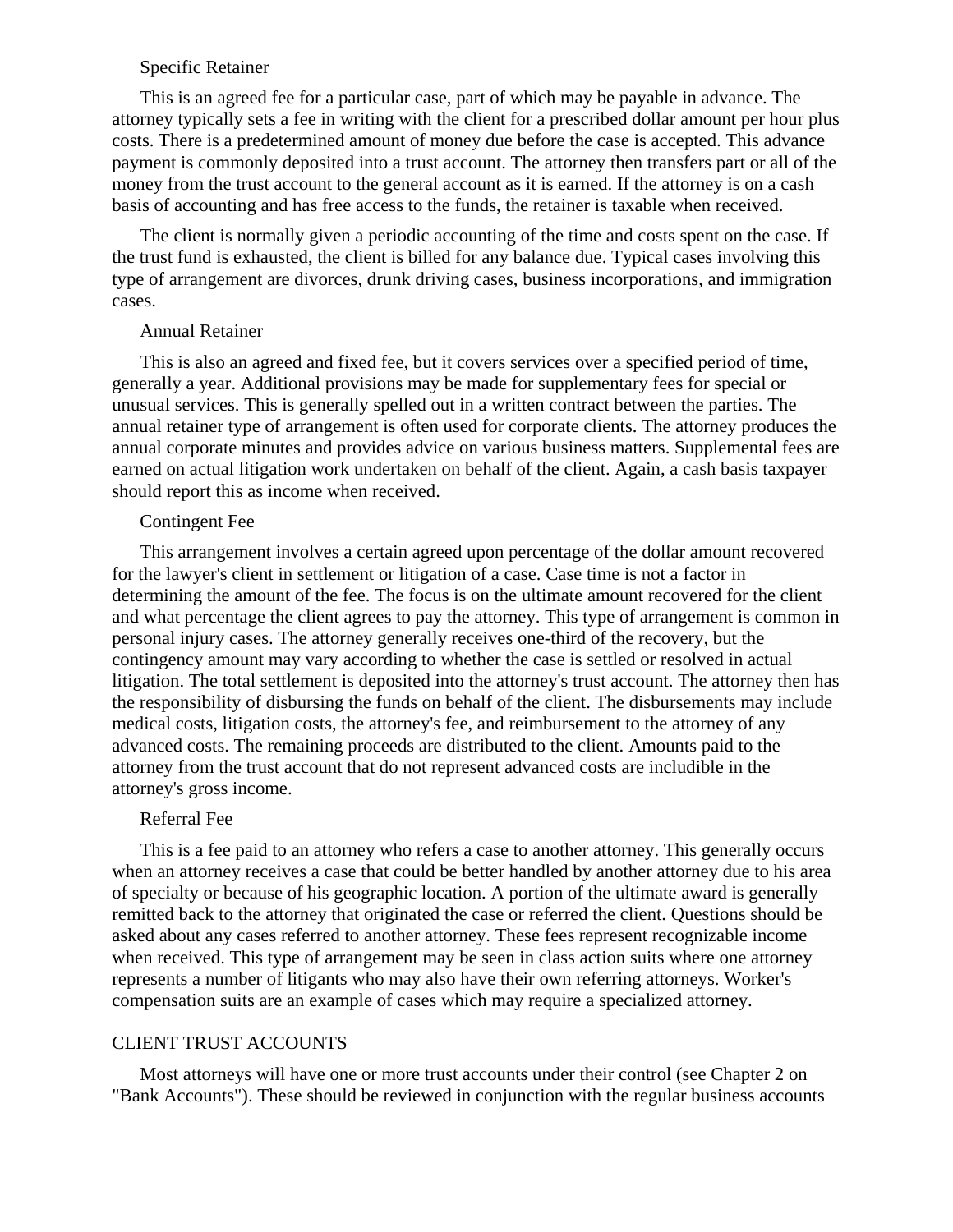and personal accounts. Adjustments to taxable income most frequently arise when an attorney diverts funds from a trust account to a personal account or defers income by allowing fees to remain in a trust account.

# Unreported Income

When an attorney receives a settlement on a case, the entire amount is deposited into the trust account. The settlement check is generally made out in the names of the attorney and the client. It is then the attorney's responsibility to distribute the proceeds. Frequently, the attorney is required to write a check to himself or herself to cover his or her fees and case costs. This occurs when a case is taken on a contingency basis.

It is important to ascertain whether the fees have been included in income. Some attorneys either cash the checks or deposit them directly into personal or investment accounts. If they determine taxable income by totalling deposits made into the general operating account, these fees are omitted from income.

Inspecting the endorsements on checks written to or on behalf of the attorney from trust accounts is one important auditing procedure. These checks all represent income or expense reimbursements. Special attention should be given to all checks that are deposited into accounts other than the general operating account or are cashed. In addition, as observed in one audit, funds may be withdrawn directly through the use of an ATM card. The funds were never reported as taxable income even though they were used for personal expenditures.

#### Deferral of Income

After a case has been settled, the attorney may attempt to defer earned income by allowing fees to remain in the trust account until the next year. Once the settlement is received, the attorney's fee is determinable and available and should be included in income. An effective audit step is to analyze the source of funds remaining in the trust account at year end. This is an important step if there is a large balance. Determine whether any of the funds in the account represent fees which have been earned on settled cases.

#### NONCASH SOURCES

There are a number of sources of noncash income that an attorney may have, depending on his specialty or the particular work done for a client. An attorney who does real estate work may accept a second or third trust deed on a client's property in exchange for legal fees. A client may also quitclaim a partial or entire interest in a property in exchange for legal fees. An attorney can also be paid for his services through a sale or purchase escrow of the client. Examination of the client ledger cards will many times lead to the discovery of these situations.

For example, one attorney borrowed a large sum of money from a corporate client and paid it off by performing legal services. The loan was shown on the attorney's books, but not the income resulting from the relief of the debt. When no loan repayments were noted, the lender was contacted. They confirmed the loan and the credits against the outstanding balance posted when the attorney rendered legal services.

An attorney who renders services to set up partnerships or corporations may accept an interest in the entity in exchange for legal services. Again, an examination of client cards may show this or you may request verification of basis for partnerships shown on the attorney's return.

# OTHER GROSS INCOME AUDIT AREAS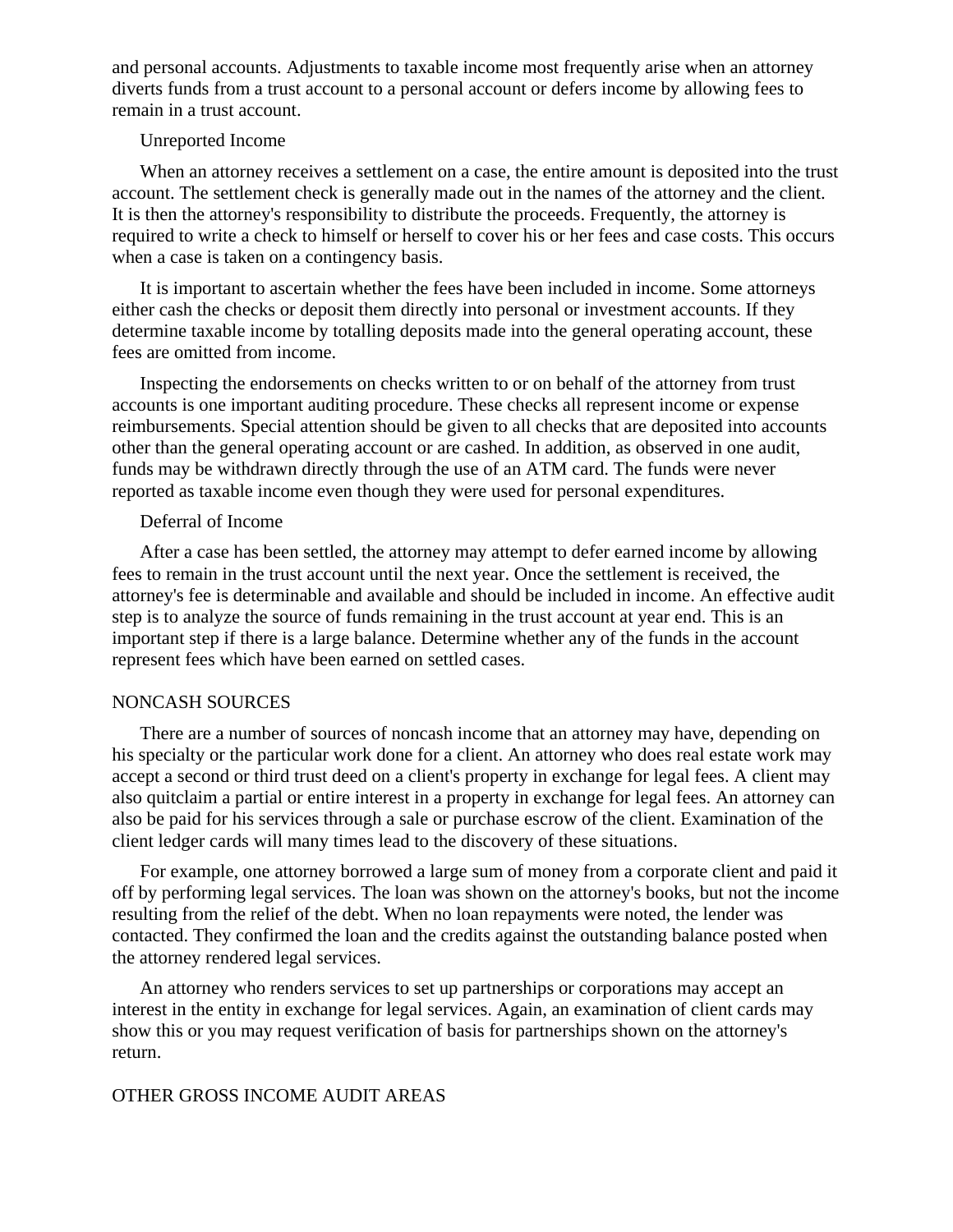Unreported income was discovered in the audit of a bankruptcy attorney. All attorney fees in Chapter 13 cases are disbursed by a U.S. Bankruptcy Trustee under court orders. It is not necessary for the attorney to bill clients in these cases since all fees and their disbursements are determined by the courts. The Trustee does not issue Forms 1099 to the attorneys. The Trustee's controller may be [sic] was willing to provide access to the monthly check registers. This may establish the attorney's fee income from Chapter 13 cases.

Cash payments for legal services can be diverted to other accounts or to other entities under the control or for the benefit of the attorney. Cash payments may not all be deposited or reported. Some attorneys are purported to offer substantial legal service discounts for currency payments. Cash Transaction Reports should be requested and analyzed, particularly where the use of cash is observed or suspected. The examiner should also be aware of cases where an indirect method may be needed to determine income. Indirect methods are discussed in Chapter 800 of IRM 4231.

A case was encountered where a criminal attorney chose to delay receiving income for the second half of the year. The attorney was acting as a public defender and was paid an hourly rate plus any costs incurred. The attorney was required to submit a billing statement to the county government on a monthly basis to receive payment. At the end of the year a Form 1099 was issued to the attorney for the income that was actually paid. Since billings were submitted only for the first half of the year, the attorney's gross income income was considerably understated.

In cases such as these, income may be earned under the doctrine of constructive receipt. This is an exception to the general rule that taxpayers on the cash basis of accounting must have actual receipt of income before it is taxable. Income is constructively received if it is subject to the demand of a taxpayer and there are no substantial limitations or conditions on this right to receive it. (*Treas. Reg. section 1.451-2*.) Simply stated, taxpayers may not ignore income which is made available to them.

Unreported income may not be obvious from a pre-audit analysis or during the initial interview with the attorney. Sufficient economic resources may be reflected on the surface to cover the deductions claimed. The examiner should perform a thorough pre-audit analysis including property searches and order 0IMS data on other years. A solid initial interview is essential to determine the attorney's credibility, legal specialties, internal accounting controls, and a working knowledge of the books and records.

#### **EXPENSES**

#### Lavish and extravagant

Lavish and extravagant simply means something unreasonable. Entertainment expenses will not be disallowed as lavish or extravagant merely because they exceed a fixed dollar amount or are incurred at deluxe restaurants, hotels, nightclubs, and resort establishments.

An observation made in the RIA Federal Tax Coordinator is that, "No reported case or ruling has denied a deduction on the ground that the expenditure was lavish or extravagant." Therefore, the entertainment expense must be questioned as to its reasonableness, whether it is ordinary and necessary per *IRC section 162*, whether it meets the "directly related" and "associated with" tests, and whether it meets the substantiation requirements of *IRC section 274(d)*. The taxpayer should then substantiate such expenditures in accordance with the rules under *IRC section 274(d)* and the "directly related" and "associated with" tests as outlined in Treas. Reg. section 1-274-2(1)(i)  $\&$  (ii).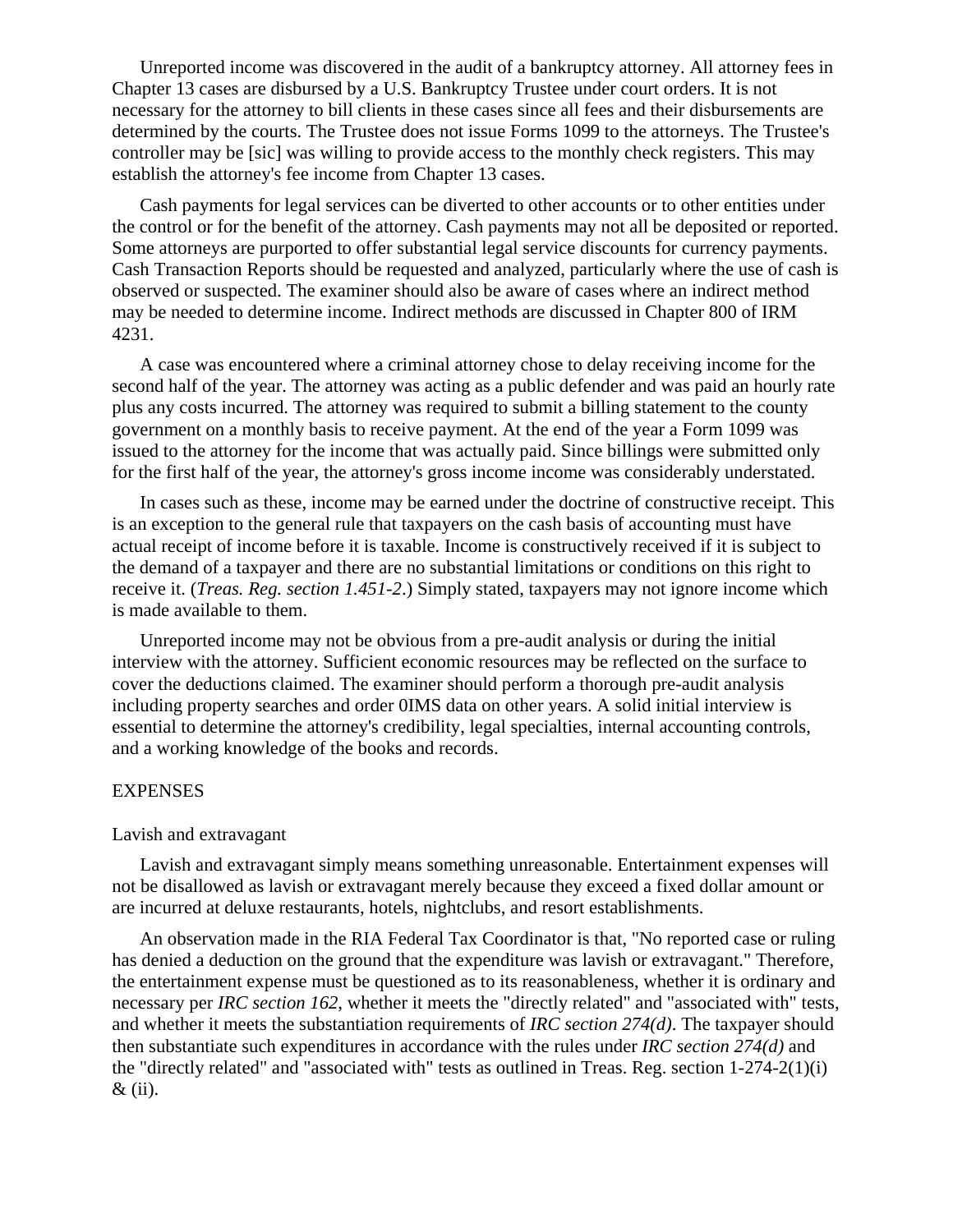#### Entertainment, Promotion, and Advertising

Generally entertainment, promotion, and advertising expenses are areas which give rise to audit issues. In one case, deductions in excess of \$ 60,000 over a 3-year period were claimed for rock and roll concert tickets purchased from scalpers for front row center seats. The attorney claimed that by taking doctors, fellow attorneys, and potential clients to concerts with first class seating, limousine service, dinner, and cocktails, he gained exposure to rock and roll groupies, roadies, and stars. Therefore, people in the music business would come to him when they needed an attorney. The reasonableness of his assertion is arguable.

#### Entertainment

Whether the taxpayer calls the expense promotion, advertising or entertainment, it will generally fall into the classification of entertainment. *Treas. Reg. section 1.274-2(b)(1)(i)* defines "entertainment" as any activity which satisfies the personal, living, or family needs of any individual; for example, providing food and beverage, a hotel suite, or an automobile to a business customer or his family. Included is entertaining at a social gathering at home, at night clubs, cocktail lounges, theatres, country clubs, golf and athletic clubs, sporting events, and on hunting, fishing, vacation and similar trips. Entertainment is subject to the "directly related" and "associated with" tests. The "directly related" test generally cannot be met where there was little or no possibility of engaging in the active conduct of trade or business. This clearly applies where the taxpayer is not present. However, even if the taxpayer is present, the Regulations state that there is little or no possibility of engaging in business where distractions are substantial, such as when the meetings or discussions occur at night clubs, theatres, sporting events, cocktail parties, or social gatherings.

In *Israelson v. United States, 74-1 U.S.T.C. 9150* (1973 DC Md), an attorney gave a party at a country club. Although the party was attended by some clients, persons who refer clients, and other business associates, no business was discussed. Therefore, no deduction was allowed.

The following cases denied deductions for entertainment where the taxpayer failed to meet the "directly related" and "associated with" tests in which goodwill was derived from a purely social setting:

- -- *Walliser v. Commissioner, 72 T.C. 433 (1979)*
- -- *Flaig v. Commissioner, 47 T.C.M. 1361 (1984)*
- -- St. Petersburg Bank & Trust v. United States, 362 F. Supp.

674 (DC-Fla. 1973) *(73-2 U.S.T.C. 9683),* aff'd *503 F.2d 1402*

-- *J. Gardner v. United States, 45 T.C.M. 1116*

The following cases also denied deductions for promotion based on lack of proof:

-- *S. Broughton v. Commissioner, 21 T.C.M. 1448 (1962)*

-- *F. Kilgannon v. Commissioner, 24 T.C.M. 619 (1965)*

-- *R.A. Roumiguire v. Commissioner, 40 T.C.M. 1137 (1980)*

# **Travel**

Another area where audit issues are common is travel expenses. Some attorneys have motor homes or other recreational vehicles and freely use them on trips. These expenses are personal in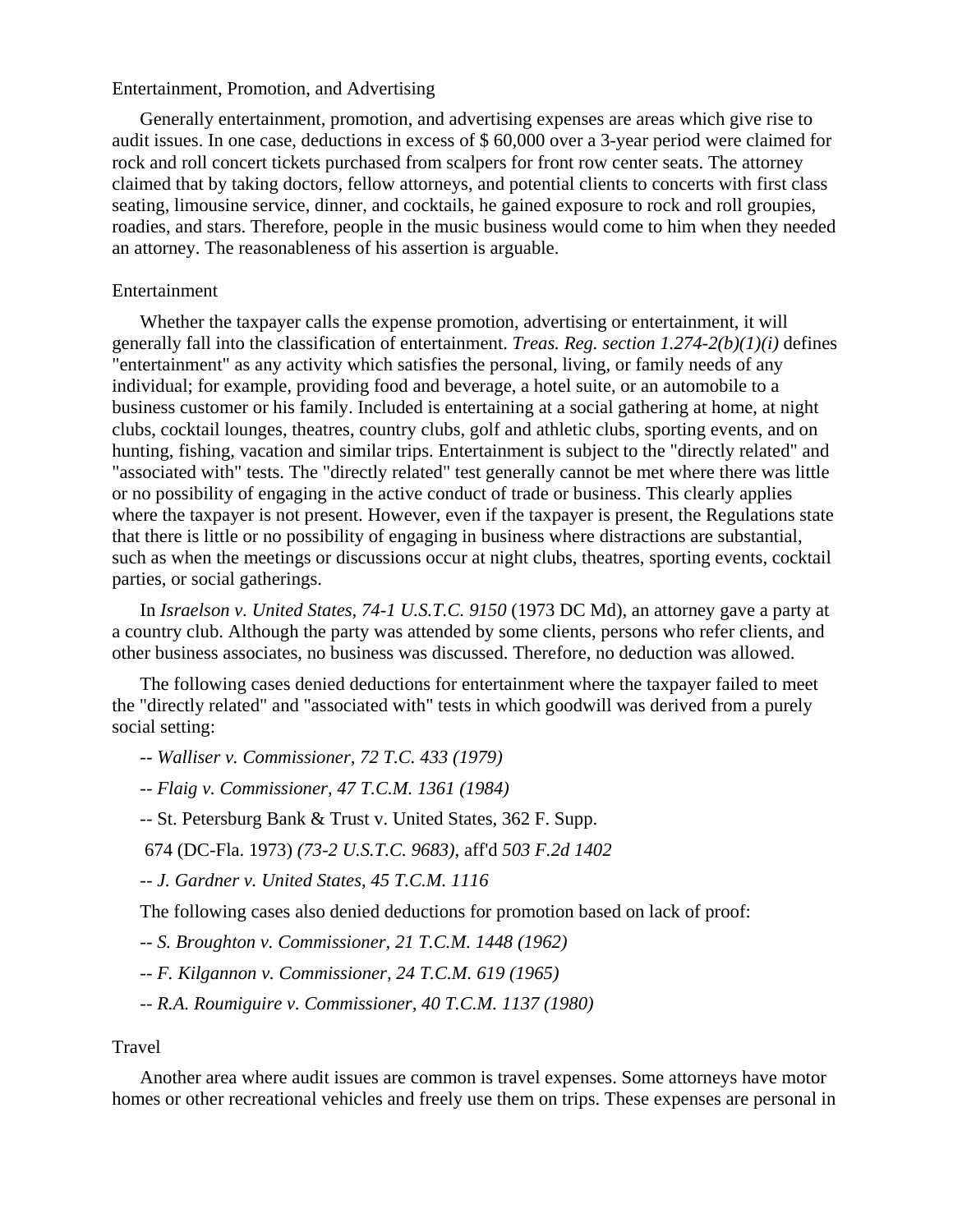nature and are not deductible as business expenses. In addition, personal vacations, touring with a rock group, honeymoons, political and goodwill trips, have also been found under the guise of business travel. Taxpayers are often unable to substantiate the trips as required by *IRC section 274*.

One attorney substantiated air fare and lodging for several ski trips. When asked the business purpose he refused to answer, claiming the attorney-client privilege (see prior discussion of "Attorney-Client Privilege"). The documents provided, however, created suspicion when they included the names of his children and wife. Some attorneys are licensed to practice in other states and may legitimately have business travel, but they are still required to provide proper substantiation.

#### Disguised Hobbies

The attorney should be asked about hobbies during the initial interview. That information may prove to be valuable in the audit of expenses. Many self-employed attorneys have enough income to afford the luxury of very expensive hobbies. Payments for hobbies will often turn up on tax returns as some sort of business expense. For example, one attorney said his hobby was fine wines. He and two other associates had a wine cellar they had built and continually stocked with wines from all over the world. It was observed that deductions had been claimed under office supply expenses for wine purchases. Other hobby expenses found to be deducted involved a charter fishing boat activity, polo ponies, and antique cars.

#### Corporate Expenses

Constructive dividend issues are often present when auditing a personal service corporation, and attorneys are no exception. One attorney, who was referred for fraud, claimed his income from his corporation was \$ 11,000. Upon further examination of the corporation, it was found that he did not need to be paid more because the corporation paid all of his personal living expenses. The examination resulted in a constructive dividend to the shareholder of over \$ 200,000 per year.

Attorneys who are corporate shareholders often use a company credit card for travel and entertainment. Personal expenses are frequently charged on those cards and paid by the corporation. Constructive dividends for personal expenses paid by the corporations should be considered when auditing attorneys who are shareholders.

# Depreciable Books and Periodicals

The general rule for depreciating property is found in *IRC section 167*. It allows for recovery of the costs of any asset used in a trade or business if it has a useful life of more than one year and its value decreases with time. According to CCH, the cost of technical books and services which have a useful life of one year or less (including periodicals and loose-leaf services which are purchased on an annual basis), is deductible currently as a business expense. Permanent volumes are in asset class 57.0 and can be depreciated on MACRS over 5 years (Rev Proc. 87- 57).

#### Advanced Client Costs

Attorneys commonly pay litigation expenses on behalf of their clients. The costs are then recovered by the attorney out of the settlement or award. This practice is most often used by attorneys who take cases on a contingency basis. They are generally on a cash basis of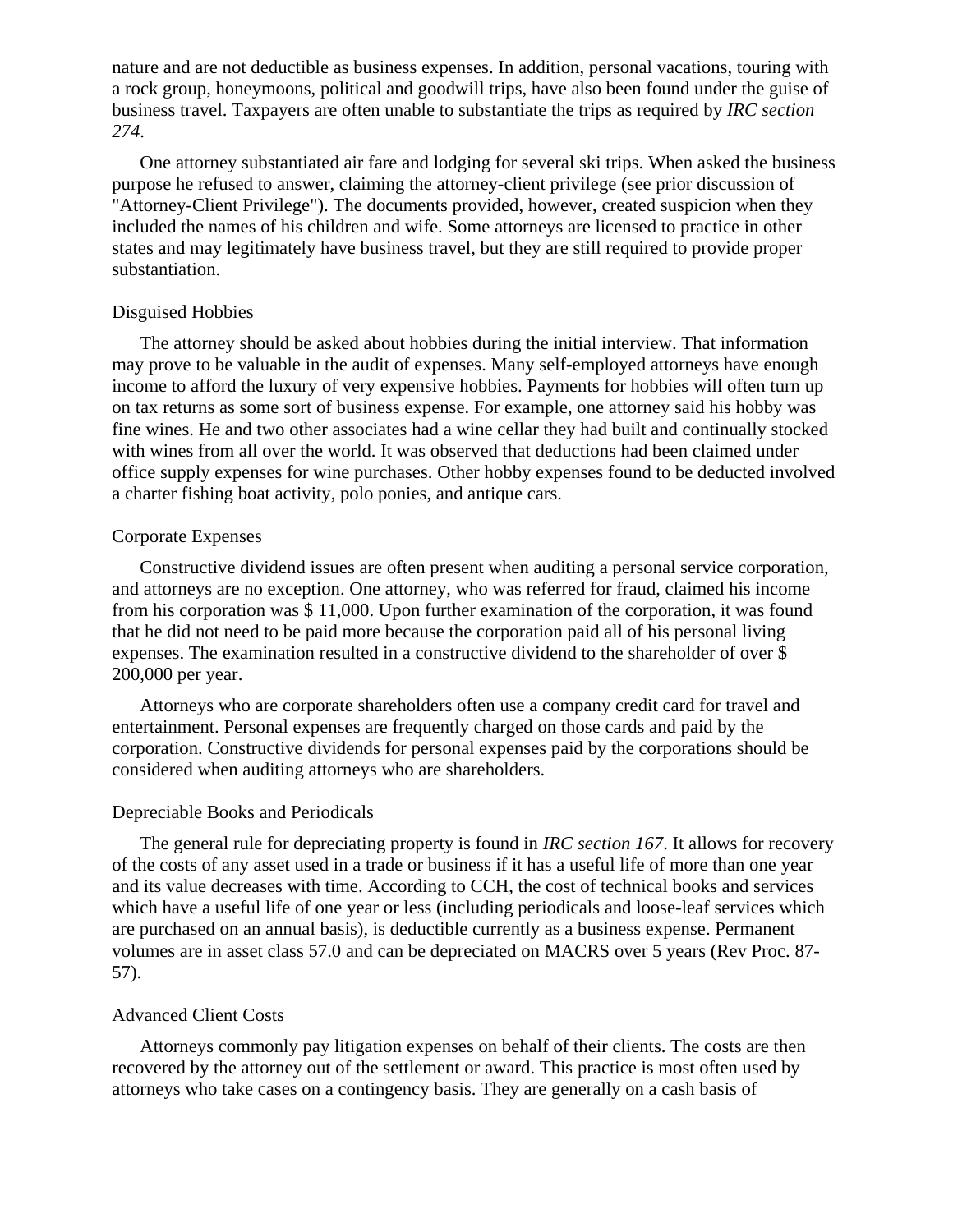accounting. The expenses are deducted when paid, and the recovered costs are included in income when received. This causes a distortion of income since it can take years to settle the cases. In addition to paying case-related costs, the attorney may also advance funds to a client to cover living expenses while the case is pending. Frequently, this expenditure is also deducted from taxable income.

It has been determined by the courts that advances to and costs paid on behalf of a client are to be treated as loans for tax purposes. They are not deductible by the attorney as a current cost of conducting business. The costs are those of the client and not the attorney since there is an expectation of recovery. A bad debt deduction may be taken in the year that any costs are determined to be uncollectible. Cases supporting this position appear in Exhibit 4-1.

The typical expenses included in this category are listed in *Canelo v. Commissioner, 53 T.C. 217 (1969),* at page 219:

The types of costs advanced by petitioners' law firm include travel expenses, costs of medical records, reports, interpreters' fees, witness fees, deposition costs, filing fees, investigation costs, photographs, laboratory tests, and sheriff's fees for service \* \* \*. Petitioners ordered the services of process servers, shorthand reporters, investigators, doctors, and expert witnesses to whom litigation costs were paid.

It is explained in *Herrick v. Commissioner, 63 T.C. 562 (1975),* at page 569 that:

\* \* \* the clear inference \* \* \* of the Burnett case is that

if the amounts deducted were advances by the attorney to his

clients whether for living expenses or other expenses normally

paid by the clients and there was an agreement or understanding

that the attorney would be repaid, the advances are in the

nature of loans and were not deductible business expenses.

Therefore, while Canelo, might be read to encompass any expense for which an attorney expects to be reimbursed, attorneys on the cash method of accounting are generally allowed a current deduction for client reimbursed costs which are allocated to normal operating expenses, (for example, secretarial costs, copying costs, transportation costs). These are general office type expenses which would reasonably be incurred even if not charged to a particular client. Of course, if a current deduction is taken, any subsequent reimbursement from the client would be treated as income.

There is typically a prearranged agreement with the client regarding the payment of caserelated costs. Attorneys who advance client costs keep careful records of these expenses to ensure that they are recovered out of the settlement. There is generally a ledger card kept on each client which shows the expenses paid on behalf of that client. When the recovery is included on the cash receipts journal, it is usually shown separately from the fee income associated with the case.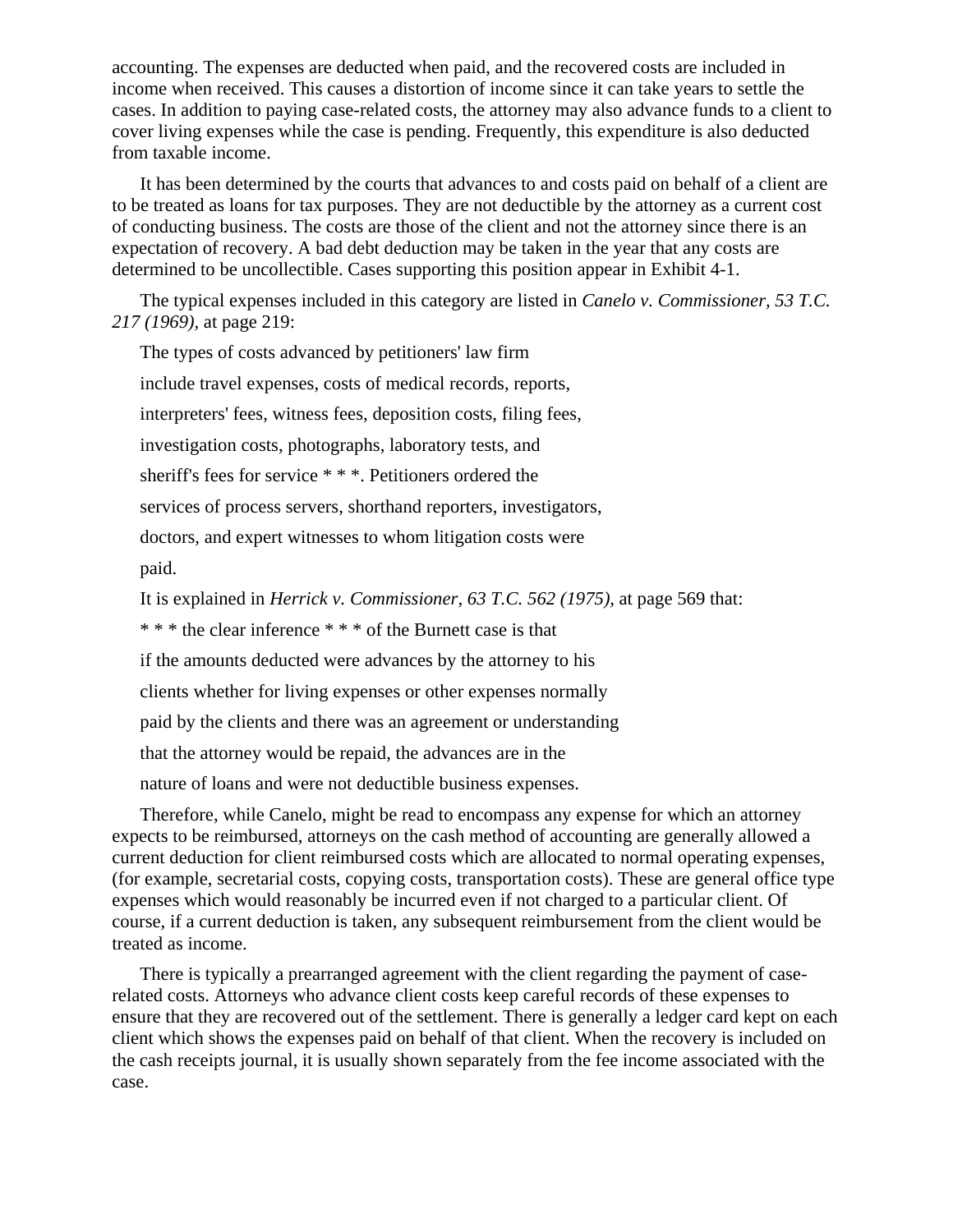Advanced client costs may appear on the tax return in various places. Generally, the deduction will be taken under "other expenses" and will be labelled as "client costs" or some similar name. The deduction may also be claimed as a cost of sales. Some attorneys net these costs against gross receipts and show only the netted amount on the return. Therefore, the advanced costs may not be apparent when the return is inspected.

In the audit of any attorney, it is important to determine whether client costs are being advanced. This issue is frequently encountered with personal injury attorneys. It can take years to reach a settlement in this type of case. The attorney typically pays all costs incurred on the case and does not expect to recover any of his or her costs until the case is finalized. This can result in sizable adjustments if costs are recovered over an extended period of time. Conversely, if an attorney is turning over his or her cases quickly or is asking the clients to pay costs up front, this may not be a material issue that requires adjustment.

Although the court cases strongly support treating advanced client costs as loans, there are some arguments presented by the taxpayers and their representatives.

The argument most frequently raised is that if the advanced costs are to be treated as loans, the recovery of these "loans" does not create taxable income. This issue was raised in the Canelo case and was originally supported in the taxpayer's favor. The Government used the tax benefit rule to tax the attorney on recoveries of costs which had been deducted in years barred by the statute of limitations and reimbursed in later years. The court used an exception to the tax benefit rule and determined that it could only be used in cases in which a proper deduction had been taken originally. There are several Actions on Decision which address this issue. A Revised Action on Decision, CC-1981-175 overturns the earlier decisions. It was determined:

The erroneous deduction exception is inequitable. A person

who benefits from a proper deduction is taxed on the recovery in

a subsequent year of the amount deducted while a person who

benefits from an improper deduction is not taxed on the recovery

of the amount deducted. Thus, the exception rewards those who

claim deductions to which they are not entitled.

This decision is affirmed in *Unvert v. Commissioner, 72 T.C. 807 (1979),* aff'd *(81-2 U.S.T.C., 9667) 656 F.2d 483* (9th Cir., 1981).

This argument is, therefore, not valid since the original decision in *Canelo, supra,* regarding the tax benefit rule has been overturned. The taxpayer may not exclude from income any recoveries of amounts for which a tax benefit was received. This is true even if the deduction was taken in a year which is barred by statute and recovered in an open year.

This issue should be raised if the amount of client costs being deducted is material. However, the adjustment is to be treated as a Category B change in accounting method under *IRC section 481* and *Rev. Proc. 92-20.*

The *IRC section 481(a)* adjustment includes total unrecovered client costs deducted in years prior to the year of change even if those years are barred by statute. This computation prevents the change from resulting in the duplication or omission of items of income or deduction in subsequent years. The figure needed is the total amount outstanding for client costs receivable at the beginning of the year of change.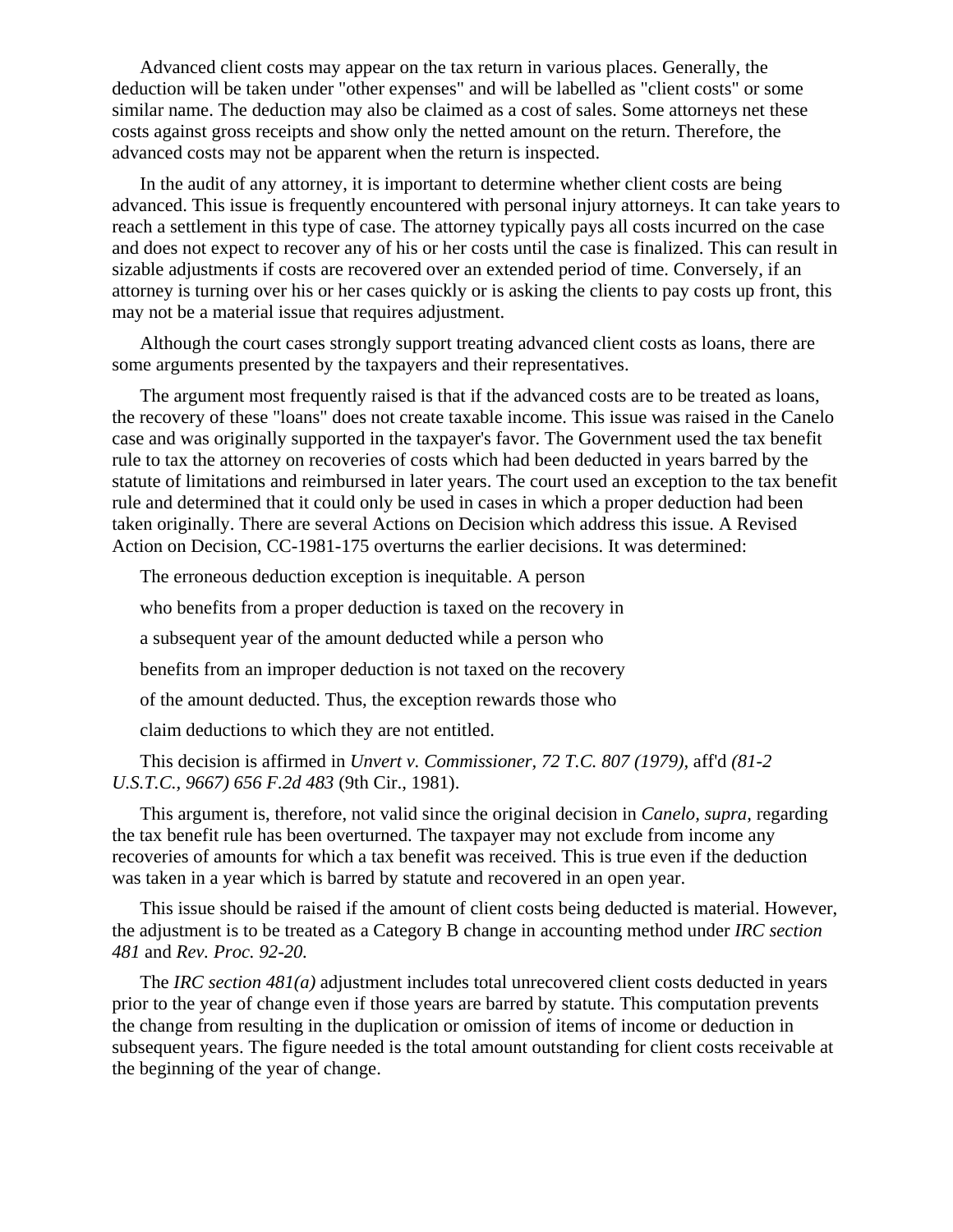Since the inclusion of the *IRC section 481(a)* adjustment in income for the year of change might result in the telescoping of income for several years into one taxable year, two alternative limitations on the tax for the year of the change are allowed to be used where such adjustments increase taxable income by more than \$ 3,000. They are the 3-year spread back rule and the specific allocation rule:

1. Under the 3-year rule, the net adjustment is to be allocated ratably over a 3-year period, including the taxable year of change and the 2 preceding years (*IRC section 481(b)(1)*). The increase in tax for the year of change due to the IRC section 481(a) adjustment is then limited to the sum of the increases for those 3 years resulting from the allocation of one-third of the adjustment to each year. 2. Under the specific allocation rule of *IRC section 481(b)(2)*,

 if the taxpayer can establish taxable income under the new method of accounting for one or more years consecutively preceding the year of change, then the increase in tax is limited to the net increase in taxes that would result from the inclusion of the adjustments in the preceding years.

In addition to the *IRC section 481(a)* adjustment, the current year adjustment (*IRC section 446*), must be calculated. This is the amount which is attributable solely to the year under audit, and as such, is adjusted entirely in the audit year. To calculate this amount, the outstanding balance of accounts receivable for client costs and advances must be determined at the end of the year of change. The difference between the *IRC section 481(a)* amount (beginning of year receivables) and the end of the year balance is the current year adjustment.

A portion of the disallowed costs could result in a bad debt deduction in subsequent years. This would occur if the costs were determined to be uncollectible in that year. The specific rules for bad debt deductions are followed for this issue.

# Computing the Adjustment

Making the adjustment is a simple mechanical procedure if balances for outstanding client costs are available. Ideally, the taxpayer will maintain the books in such a manner that the accounts receivable balances at the beginning of the year and the end of the year can be easily obtained. However, very seldom will the books contain more than cash disbursements and cash receipts. In this more typical situation, the computation of the outstanding balances may be quite cumbersome and require some creativity on the part of the agent. To obtain the receivable figures, the taxpayer will have to go through the client ledger cards or client files and list the amounts owed by clients at the beginning and end of the year of change. If the audit involves multiple years, outstanding balances for each of those years must also be obtained.

The year of change will be determined by whether the taxpayer files a Form 3115 with the National Office requesting a change to the proper method within 90 days of being contacted for examination. See section 6.02 of *Rev. Proc. 92-20* for complete explanation. If the attorney files a Form 3115 within the 90 day period, the change will be considered initiated by the attorney and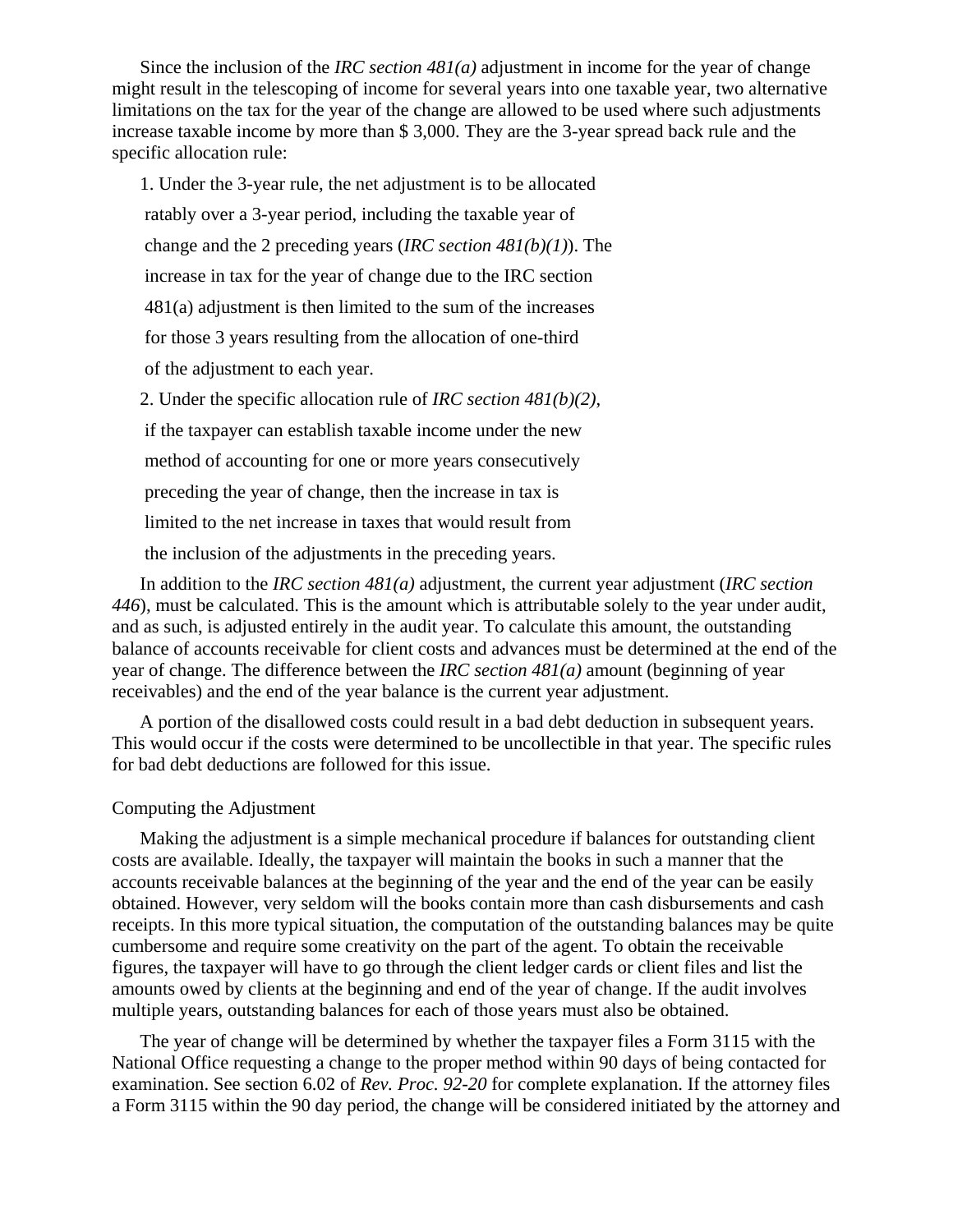not the Service. In such cases, the year of change will be the current year for which the Form 3115 is considered timely and no audit adjustment will be made. Also, there will be no spread of the positive *IRC section 481(a)* adjustment. If the attorney does not file a Form 3115, the year of change is the taxpayer's earliest open year. That means that if the years 1988, 1989, and 1990 are under examination, 1988 is treated as the year of change. Under certain circumstance, the examiner may designate a later year as the year of change. For example, an exception may exist if the manner in which the attorney's records are kept makes it extremely difficult to arrive at all the required beginning and end of year balances. The examiner must exercise judgment in making this determination, and the reasons for any deviation from the general rule must be well documented. If the change in accounting method is made by the examiner, there is no forward spread allowed for the *IRC section 481(a)* adjustment.

Figure 4-1, which follows this discussion, presents an example of how to use these figures to arrive at the adjustments assuming the year of change is 1990:

Outstanding client costs and advances:

at  $1 - 1 - 90 = $65,000$ 

at  $12 - 31 - 90 = $85,000$ 

The *IRC section 481(a)* adjustment is \$ 65,000 and accounts for all clients costs deducted in prior years but not recovered. The *IRC section 446* adjustment is \$ 20,000, the difference between the beginning and ending balances. This amount is attributable entirely to the 1990 year.

Exhibit 4-2 is used to compute the current year adjustment. This workpaper should be used only if the audit involves the first year that the attorney was in practice. This schedule makes no provision for picking up the prior year adjustment. It also makes no allowance for adjusting any portion of the *IRC section 481(a)* adjustment which is included in income in the current year.

# FIGURE 4-1 UNRECOVERED ADVANCED CLIENT COSTS WORKSHEET

\_\_\_\_\_\_\_\_\_\_\_\_\_\_\_\_\_\_\_\_\_\_\_\_\_\_\_\_\_\_\_\_\_\_\_\_\_\_\_\_\_\_\_\_\_\_\_\_\_\_\_\_\_\_\_\_\_\_\_\_\_\_\_\_\_\_\_\_\_

|  | Balance Costs Costs Balance     |  |
|--|---------------------------------|--|
|  | at Incurred Recovered at        |  |
|  | 1-1-90 in 1990 in 1990 12-31-90 |  |

| Client A |          | 8,000 (3) 2,000 (2) 10,000 |              |                                         |  |
|----------|----------|----------------------------|--------------|-----------------------------------------|--|
| Client B | 15,000   | 10,000                     |              | 25,000                                  |  |
| Client C | 10,000   | 5,000                      | $\theta$     | 15,000                                  |  |
| Client D | $\theta$ | 5,000                      | $\theta$     | 5,000                                   |  |
| Client E | 20,000   | 5,000                      | $\theta$     | 25,000                                  |  |
| Client F | 12,000   | 3,000                      | $\mathbf{0}$ | 15,000                                  |  |
| Total    |          |                            |              | 65,000 (5) 30,000 (1) 10,000 (4) 85,000 |  |

====== ====== ====== ======

For the Year 1990 the Tax Return Shows a Deduction for 30,000 (1)

Costs Incurred and Recovered in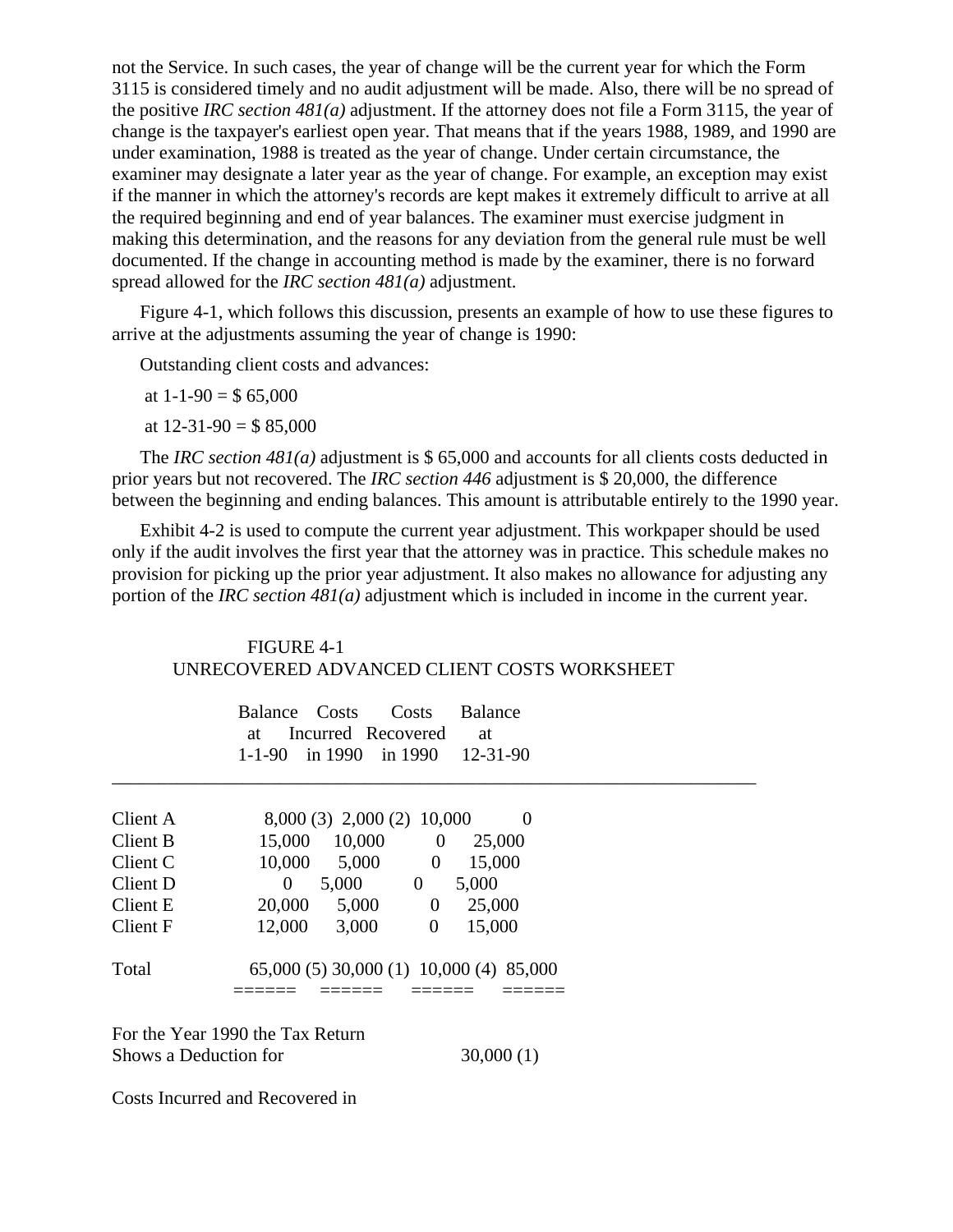| Current Year                                                                                                                                          | 2,000(2)         |
|-------------------------------------------------------------------------------------------------------------------------------------------------------|------------------|
| Costs Incurred in Prior Years and<br>Recovered in 1990                                                                                                | 8,000(3)         |
| <b>Total Costs Recovered During 1990</b><br>and Included in Income                                                                                    | $(10,000)$ $(4)$ |
| Current Year Adjustment (Section 446)<br>Note: This may be calculated as the<br>difference between the beginning<br>of year and end of year balances. | 20,000           |
| Prior Year Adjustment (Section 481(a))                                                                                                                | 65,000(5)        |
|                                                                                                                                                       |                  |

At January 1, 1991, the taxpayer's books will show an asset account in the amount of \$ 85,000 for client costs receivable. Any future expenses incurred are debited to this account, and recoveries are credited. There will be no future entries to income or expense accounts for client costs. One exception exists for unrecoverable costs which are written off following the rules for bad debt expenses.

# EMPLOYMENT TAX ISSUES

Package audit requirements necessitate an inspection of Forms W- 2 and 1099 plus consideration of potential employment tax issues. The legal profession is no different from any other type of business in regard to employee and independent contractor issues. The 20 commonlaw factors contained in *Revenue Ruling 87-41, 1987-1 C.B. 296* provide guidance to determine whether a provider of services is treated as an employee or as an independent contractor. The importance of each factor varies depending on the occupation and the factual context of individual cases. A check sheet which lists the common law factors is located at Exhibit 4-3. Issues specific to attorneys will be addressed since agents should already be aware of the general employment tax procedures.

An employment tax issue exists where attorneys treat their receptionists, secretaries, paralegals, or law clerks as independent contractors. Paralegals and law clerks are frequently hired to perform research for attorneys and may be used to complete much of the necessary legal paperwork. This can be done on either a temporary or permanent basis as well as on a full or part-time basis (for example, law students hired as summer law clerks or for part-time work). Paralegals and clerks under an attorney's close supervision and control should generally be classified as employees.

In *Casety v. Commissioner, T.C. Memo. 1993-410,* a paralegal was treated as an independent contractor by the lawyer for whom the services were provided. The Tax Court found, based on the facts presented, that the lawyer retained the right to control the manner in which the paralegal's services were performed. This led to the conclusion that the paralegal was an employee and not an independent contractor.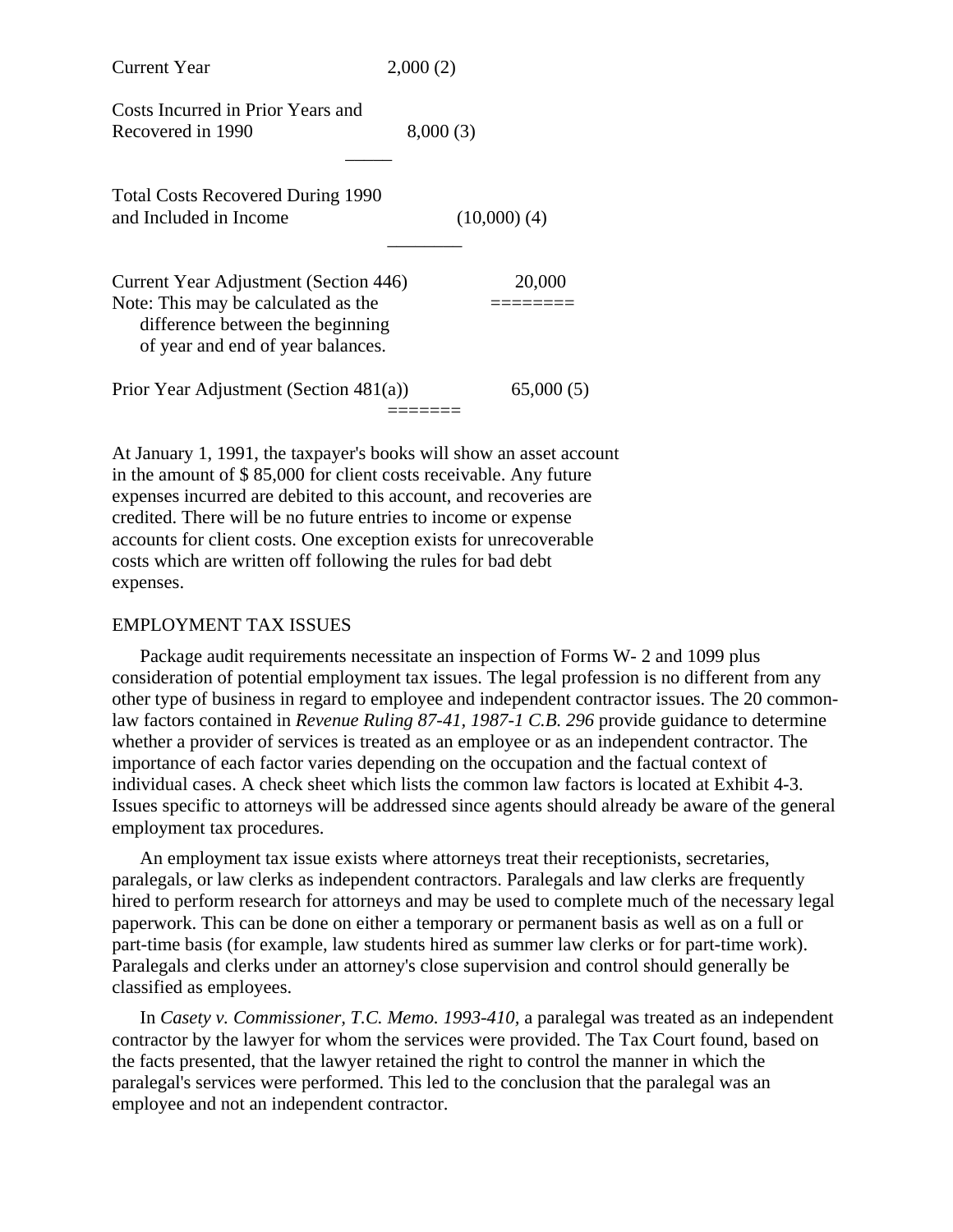The determination is more difficult when other attorneys provide the services. The right to control is an important consideration. In limited situations, other attorneys may be properly treated as independent contractors and should be issued a Form 1099. This is particularly true if the attorney's services are offered to the general public or other law firms. Close scrutiny should be given in cases where both Forms W-2 and 1099 are issued to the same party.

If it is determined that the workers should be treated as employees, the attorney/employer may raise an argument under section 530 of the Revenue Act of 1978. Under *section 530*, workers cannot be reclassified as employees for purposes of the employer's federal employment tax obligation, if the employer had a "reasonable basis" for not treating the workers as employees. See *Rev. Proc. 85-18, 1985-1 C.B. 518,* for guidance in implementing the provisions of *section 530*.

For an employer to be eligible for relief under *section 530*, (1) all Federal tax returns (including information returns) required to be filed by the employer with respect to the individual for the period were filed on a basis consistent with the worker not being an employee ("reporting consistency rule") and (2) the employer (and any predecessor) has not treated any individual holding a substantially similar position as an employee, for employment tax purposes, for periods after December 31, 1977 ("substantive consistency rule").

If it is determined that the employer is eligible for *section 530* relief, it then must be determined whether the employer had a reasonable basis for not treating the workers as employees. Section 530, of the Revenue Act of 1978, provides three safe havens that show a "reasonable basis" for not treating a worker as an employee. These are if the employer reasonably relies on (a) judicial precedent, published rulings, or a technical advice memorandum, or a letter ruling with respect to the employer; (b) prior Service audit of the employer in which employment tax deficiencies were not assessed for amounts paid to workers holding positions substantially similar to that held by the worker in question; or (c) long-standing recognized practice of a significant segment of the industry in which the worker was engaged. In addition to these safe havens, an employer may demonstrate some other reasonable basis for not treating the worker as an employee.

While section 530, of the Revenue Act of 1978, if it applies, will relieve the employer of employment tax burdens, it does not convert a worker from the status of common-law employee to the status of independent contractor. Thus, the worker is an employee for all other Code provisions. If a worker is reclassified as an employee, the attorney must treat the worker as an employee for purposes of determining whether the attorney's pension or profit sharing plan satisfies *IRC section 401(a)*'s qualification requirements, that is, the nondiscrimination, minimum participation, and minimum coverage requirements. This could potentially result in the disqualification of the employer's qualified plan status and would affect any deductions taken under the plan. Conversely, such a reclassified employee cannot maintain his or her own pension or profit sharing plan as an independent contractor.

There is an employment tax issue if an officer of a corporation is being paid as an independent contractor. Under *IRC sections 3121(d)* and 3401(c), an officer of a corporation is an employee. Consequently, the corporation is liable for employment taxes.

Another potential audit issue exists where Forms 1099 are not issued to independent contractors after the funds have been paid to the contractors out of an attorney's trust account. The argument that the funds belonged to the contractor will not relieve the attorney from this reporting responsibility because *IRC section 6041(a)* states that all persons engaged in a trade or business who make payments to another person of \$ 600 or more in the course of such trade or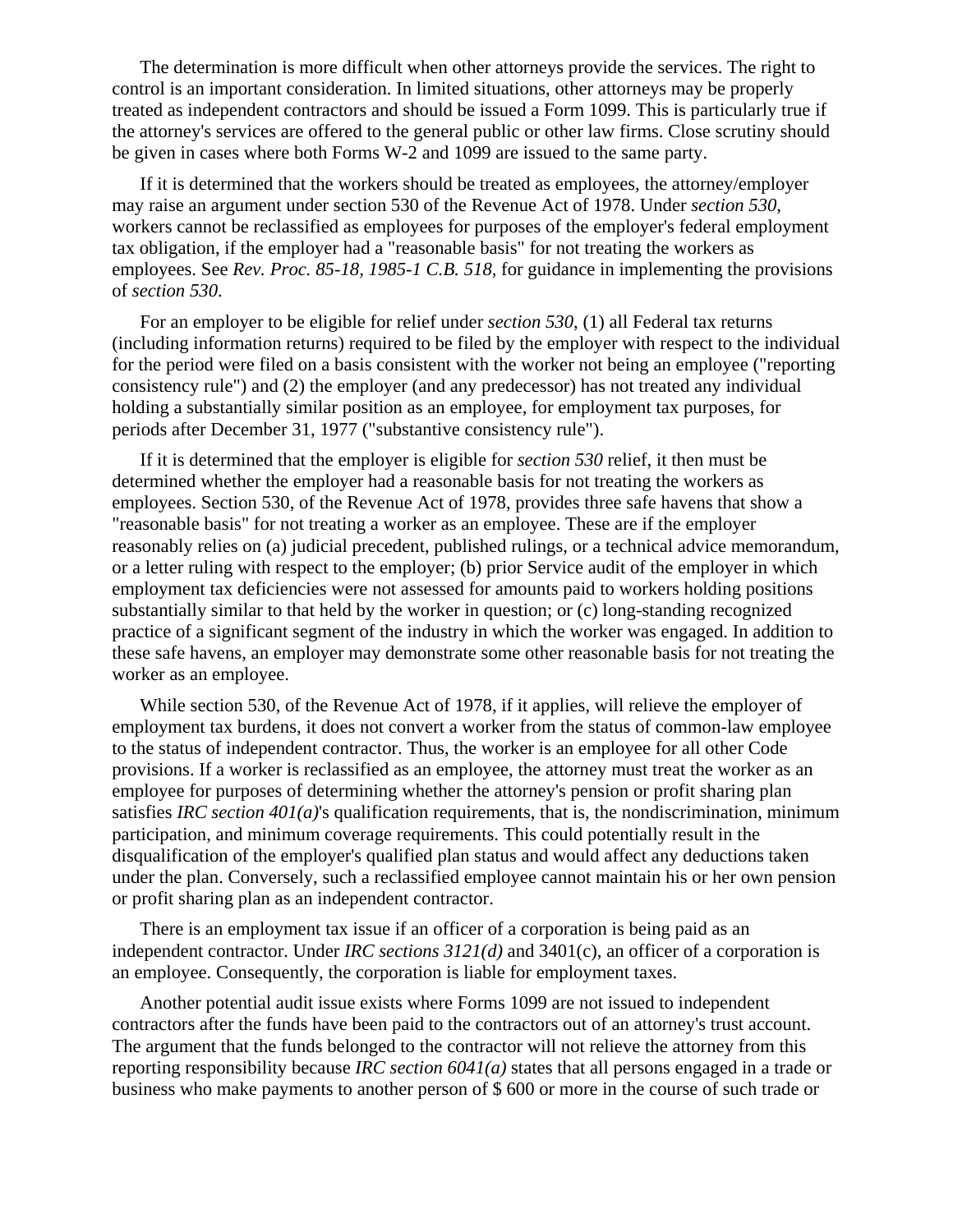business are required to file information reports. This places the reporting responsibility upon the attorney who made the payments.

It is possible for a taxpayer to present copies of Forms 1099 to an agent without ever filing them with the Internal Revenue Service or providing copies to the payees. To determine if the IRS has received the forms, a PMFOL can be requested. It will show the number and dollar amount of Forms 1099 filed by a taxpayer.

The examiner needs to be aware that the potential for employment tax and self-employment tax issues exist with the legal profession just as with other types of businesses.

# RELATED ENTITIES/TAXPAYERS

#### Corporate Taxpayers

Many times the agent will find that the income of a personal service corporation will be from a partnership. This arrangement is usually set up to lessen personal liability and to establish a pension plan. The Form 1120 will show expenses such as dues, travel, auto, and pension plan deductions. A review of the partnership agreement and return will show if the taxpayer is deducting items that have already been deducted by the partnership or items that are properly expenses of the partnership.

Cases have also been found where the shareholders have personally deducted travel and entertainment expenses that were entirely paid for by the corporation through corporate credit cards. The corporation had also deducted the credit card payments as travel expense. Adjustments were made to the shareholder's return for the expenses claimed. Additionally, it was determined that a large portion of the travel expense paid by the corporation was personal in nature and thus, a dividend to the shareholder.

Some corporations that pay their employees an auto allowance fail to properly include it on the Form W-2. This can occur either when an employer has a reimbursement or other expense allowance arrangement that does not meet the requirements of *IRC section 62(c)* or *Treas. Reg. section 1.62-2(c)*, or in cases where the arrangement does meet the requirements of *IRC section*   $62(c)$  but the employee does not substantiate the expenses or return amounts in excess of the substantiated expenses within a reasonable period of time. In these cases the advance would be properly treated as wages on Form W-2.

The agent should be alert to "disappearing corporations." Occasionally, a corporation will cease operations and not take into account liquidating distributions to the shareholder(s). These corporation may simply stop filing tax returns.

There may be *IRC section 482* issues in these audits. If there are other businesses under the control of the attorney, consideration should be given to the reasonableness of allocations for income and expenses between these related parties. If income is not being clearly reflected, it may be necessary to determine a more equitable allocation of these items.

#### Corporate and Individuals

Inspection of disbursements to other attorneys from the client trust accounts can lead to the examination of the payees. The backs of checks show into which accounts these payments are deposited. Occasionally, checks are not deposited into the general business account of the payee attorney but rather are cashed or deposited into accounts that appear personal in nature.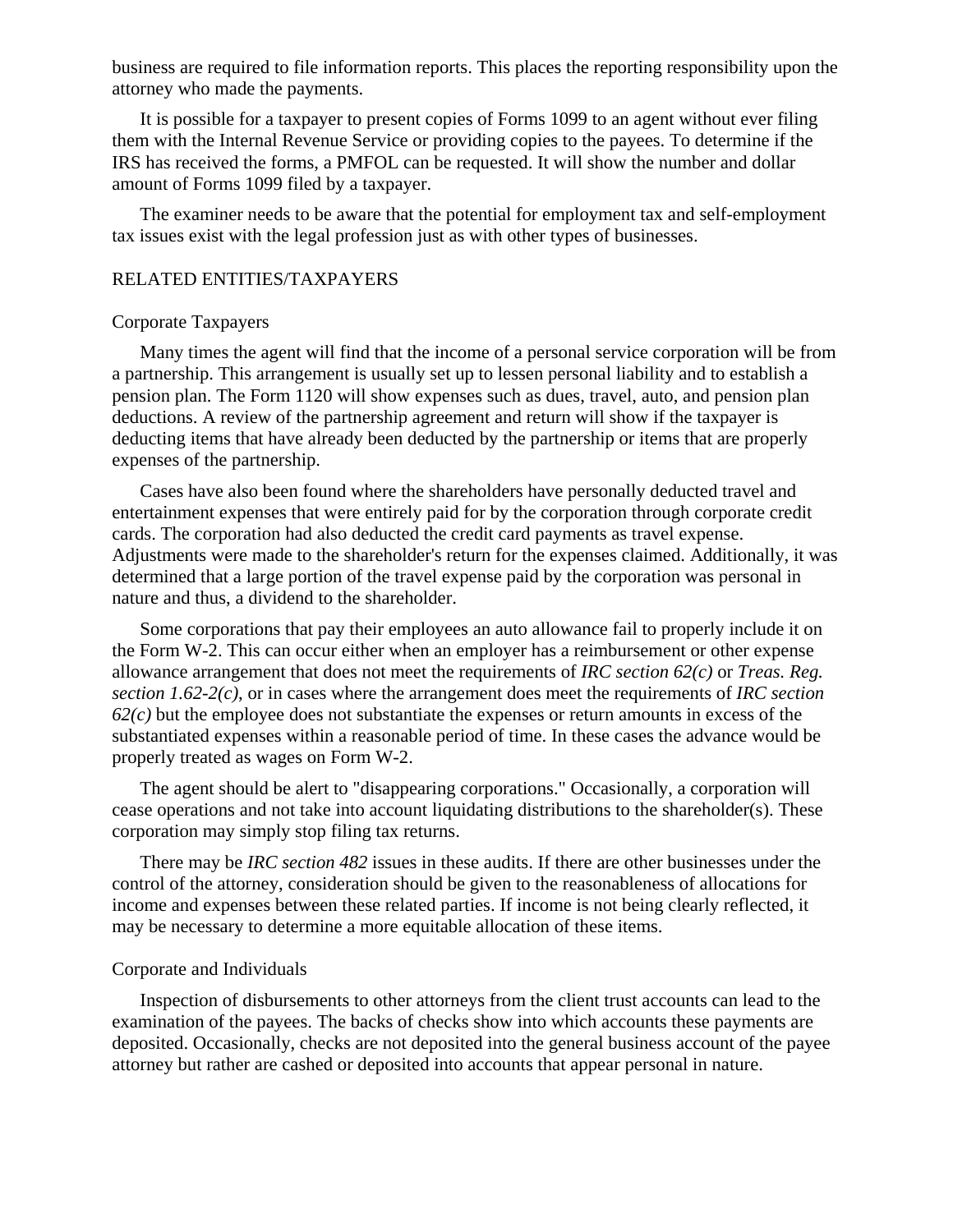Close scrutiny should be given to all funds entering and leaving the trust accounts. Abuses by clients have been uncovered during audits which resulted in adjustments to the clients' tax returns. Such abuses may include prepayments deducted by clients which are not included in the attorney's income and are returned to the client in a subsequent taxable year, or deductible prepayments which are used for the client's personal benefit rather than for legal services. The agent should be alert for any unusual transactions between the attorney and others as these can lead to related examinations. Third party contacts are valuable tools that should be used to develop these avenues.

For example, a client paid \$ 100,000 to an attorney and claimed a deduction for legal fees. The attorney deposited the "fees" into his trust account. The "fees" were then returned by the attorney to the client after the end of the client's fiscal year. This scheme resulted in a \$ 100,000 deduction for the client and no declared taxable income to the attorney.

Another case involved the audit of a doctor. The doctor paid "fees" to an attorney and took a deduction for them on his tax return. The funds were deposited into the attorney's trust account. From the trust account, the funds were funneled into an S-Corporation which was using them to construct a vacation home for the doctor.

# ACCOUNTING PERIODS AND TAX COMPUTATIONS

The tax year of a personal service corporation must be a calendar year unless the corporation makes the election under *IRC section 444(a)* or can satisfy the Commissioner that there is a business purpose for having a different tax year. *IRC section 441(i)(1)*.

In defining a personal service corporation, *Treas. Reg. section 1.441-4T(g)(1)* states that personal services are substantially performed during the testing period (1988 is the testing year for 1989 tax year) by employee-owners of the corporation if more than 20 percent of the corporation's compensation cost (for personal service activities) for such period is attributable to personal services performed by employee-owners.

An entity may elect a fiscal tax year by filing a Form 8716 with the IRS Service Center by the earlier of:

(1) the 15th day of the 6th month of the tax year for which

the election will first be effective, or

(2) the due date (without regard to extensions) of the

income tax return resulting from the fiscal tax year election.

*Treas. Reg. section 1.444-3T(b)(1)*.

The tax returns of attorneys are generally filed using the cash basis, although some of the accounts for income earned, work in progress, and costs advanced will be kept on the accrual basis. Any income the attorney receives over which he has control, such as retainers, will be considered income in the year of receipt (see "Gross Income").

A qualified personal service corporation is taxed at a flat 34 percent rate on its taxable income for tax years beginning after December 31, 1987. For this purpose, a qualified personal service corporation is defined in *I.R.C. section 448(d)(2)*.

#### EXHIBIT 4-1

#### CLIENT COSTS AND ADVANCES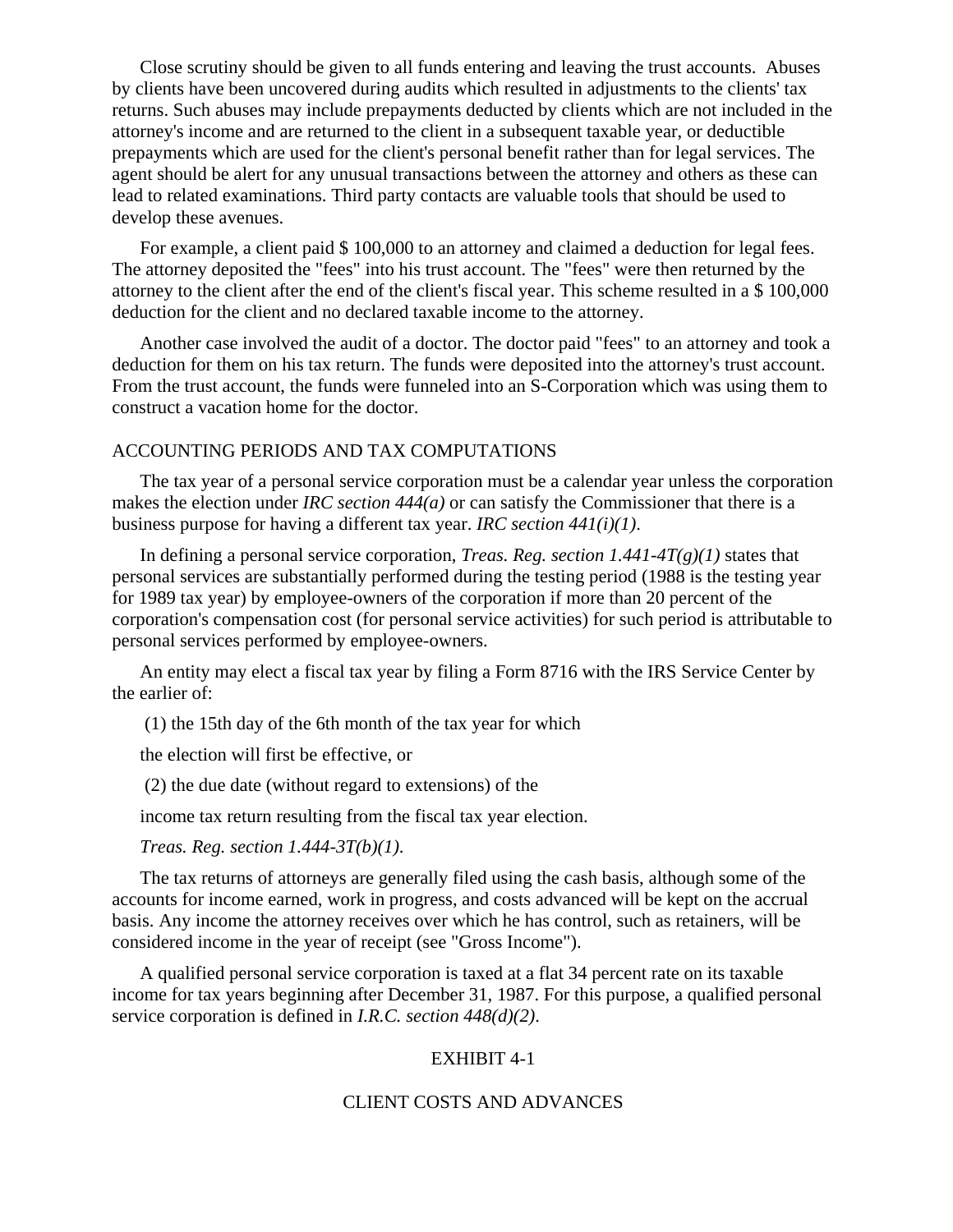Mertens Law of Federal Income Taxation (25.28) states, "Although loans frequently represent necessary incidents to the carrying on of a trade or a business, they do not constitute deductible expenses of the lender, inasmuch as they are conditioned upon repayment and do not constitute the current cost of operating the business." Thus costs advanced by an attorney are not deductible by him as business expenses.

According to the RIA Federal Tax Coordinator, "A bad debt deduction will be allowed to an attorney for unreimbursed advances on behalf of his clients where the requisites for a bad debt deduction are met."

The following court cases support this position:

-- *Henry F. Cochrane v. Commissioner, 23 B.T.A. 202 (1931)*

-- Thomas Hart Fisher, T.C. Memo Op Dkt 5438 (1946)

-- *Reginald G. Hearn v. Commissioner, 36 T.C. 672 (1961),* aff'd,

*309 F.2d 431 (9th Cir. 1962)*

-- *Warren Burnett v. Commissioner, 42 T.C. 9 (1964)*

-- *John J. Watts v. Commissioner, 27 T.C.M. (CCH) 886 (1968)*

-- *Adolph B. Canelo, III v. Commissioner, 53 T.C. 217 (1969)*

aff'd, 446 F.2d (9th Cir. 1971)

-- *John W. Herrick v. Commissioner, 63 T.C. 562 (1975)*

-- *Ronald R. Silverton v. Commissioner, 36 T.C.M. (CCH) 817*

(1977), aff'd, *647 F.2d 172 (9th Cir. 1981)*

-- *James F. Boccardo v. United States, 87-1 U.S.T.C., 9288*

(1987)

-- Milan, Miller, Berger, Brody and Miller, P.C. v. United *States, 88-1 U.S.T.C., 9209 (1988)* 

# EXHIBIT 4-2

TAXPAYER'S NAME: AGENT: FORM: YEAR: DATE:

#### CLIENT COSTS/ADVANCES 1990

|             |                    | <b>YEAR</b>  |             |               |              |                       |
|-------------|--------------------|--------------|-------------|---------------|--------------|-----------------------|
| <b>DATE</b> |                    | 1990         | <b>CASE</b> | <b>COSTS</b>  | <b>COSTS</b> |                       |
| 1990        | <b>CLIENT</b>      | <b>COSTS</b> |             | <b>CLOSED</b> |              | RECOVERED OUTSTANDING |
|             |                    |              |             |               |              |                       |
|             | $1-15$ Alpine, L.  | 1,000        | 1990        | 1,000         | $-0-$        |                       |
|             | $1-30$ Boulder, S. | 500          | 1990        | 500           | $-0-$        |                       |
|             | 2-13 Crockett, A.  | 3,000        | 1990        | 3,000         | $-0-$        |                       |
|             | 4-19 Douglas, P.   | 1,500        | 1991        | $-0-$         | 1,500        |                       |
|             | 5-11 Evans, J.     | 400          | 1990        | 400           | $-0-$        |                       |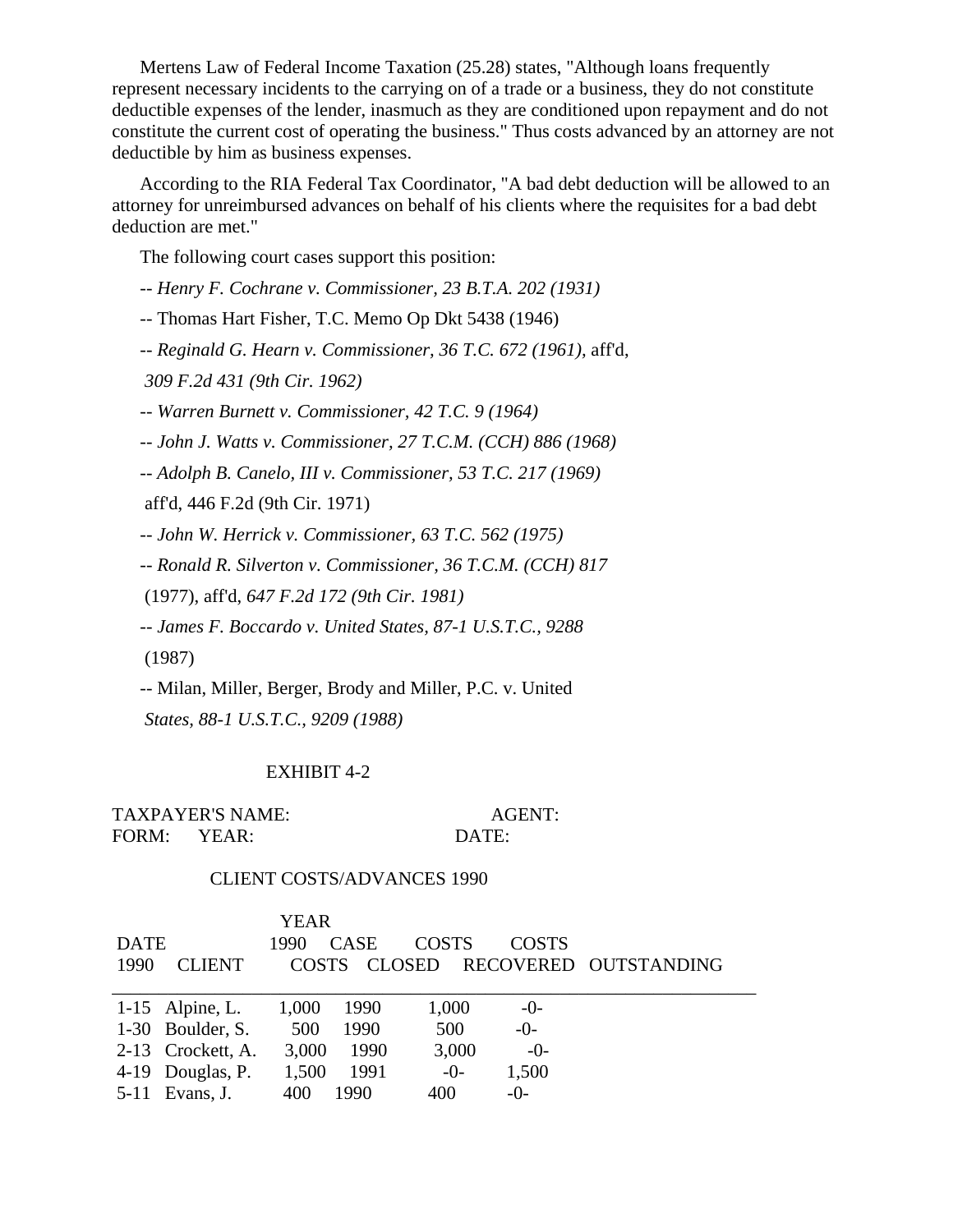| 5-24 Fisher, S.    | 4,500     | 1991        | $-()$    | 4,500     |  |
|--------------------|-----------|-------------|----------|-----------|--|
| 6-20 Grant, C.     | 2,000     | $1990*$     | $-0-$    | $-0-$     |  |
| 8-05 Hill, T.      | 1,200     | 1991        | $-()$ -  | 1,200     |  |
| 9-12 Jenkins, K.   | 600       | 1991        | $-()$    | 600       |  |
| 10-15 Kane, C.     | 800       | 1991        | $-()$    | 800       |  |
| 11-22 Lawrence, O. | 1,100     | <b>OPEN</b> | $-()$ -  | 1,100     |  |
| 12-14 Mitchell, D. | 300       | <b>OPEN</b> | $-()$    | 300       |  |
|                    |           |             |          |           |  |
| <b>TOTALS</b>      | 16,900(1) |             | 4,900(2) | 10,000(4) |  |
|                    |           |             |          |           |  |

\* Case was lost and costs absorbed by attorney 2,000 (3)

 $-----$ 

Calculate the adjustment based on the formula:

| Current year costs                 |           | 16,900(1)       |
|------------------------------------|-----------|-----------------|
| Less: Current year costs recovered |           | $(4,900)$ $(2)$ |
| Current year costs unrecoverable   |           | $(2,000)$ $(3)$ |
|                                    |           |                 |
| Adjustment                         | 10,000(4) |                 |
|                                    |           |                 |

(2) Make sure these costs have been included in income.

 Note: The \$ 10,000 of disallowed costs should be set up as an asset account on the books. As the costs are recovered (or written off) the receipts will be credited to this account.

# EXHIBIT 4-3

|             | <b>TAXPAYER'S NAME:</b>                                                           |                                                                                                                       | AGENT: |  |  |  |
|-------------|-----------------------------------------------------------------------------------|-----------------------------------------------------------------------------------------------------------------------|--------|--|--|--|
| FORM: YEAR: |                                                                                   | DATE:                                                                                                                 |        |  |  |  |
|             | 20 COMMON-LAW FACTORS/REV RUL 87-41 YES/NO IC E/E                                 |                                                                                                                       |        |  |  |  |
|             | 1. INSTRUCTIONS re when, where, and how to work _________________________________ |                                                                                                                       |        |  |  |  |
|             | 2. TRAINING by persons hiring                                                     | <u> 1990 - Jan James James James James James James James James James James James James James James James James Ja</u> |        |  |  |  |
| business    | 3. INTEGRATION of worker's services into                                          |                                                                                                                       |        |  |  |  |
|             | 4. SERVICES RENDERED PERSONALLY by worker                                         |                                                                                                                       |        |  |  |  |
| by employer | 5. HIRING, SUPERVISING, & PAYING ASSISTANTS                                       |                                                                                                                       |        |  |  |  |
|             | 6. CONTINUING RELATIONSHIP between worker and                                     |                                                                                                                       |        |  |  |  |